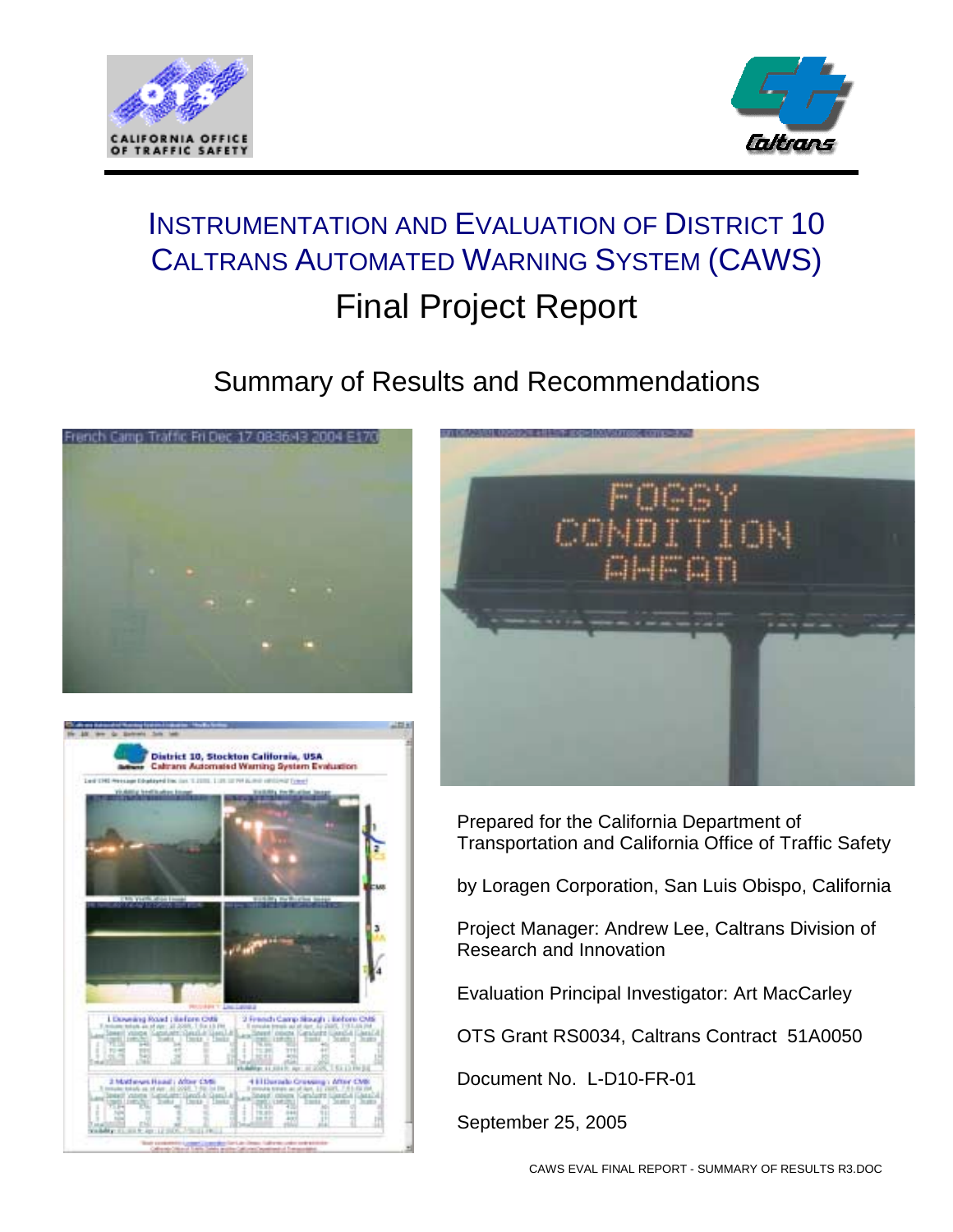# **Table of Contents – Complete Report**

| Summary of Results and Recommendations                                    | Vol. 1   |
|---------------------------------------------------------------------------|----------|
| Documentation:                                                            |          |
| Analysis of Driver Response to CAWS Warning Messages                      | Vol. $2$ |
| <b>Technical and Operational Assessment</b>                               | Vol. $3$ |
| Evaluation of Traffic Safety Influence Based on Historical Collision Data | Vol. $4$ |
| <b>Technical Deliverables</b>                                             | Vol. $5$ |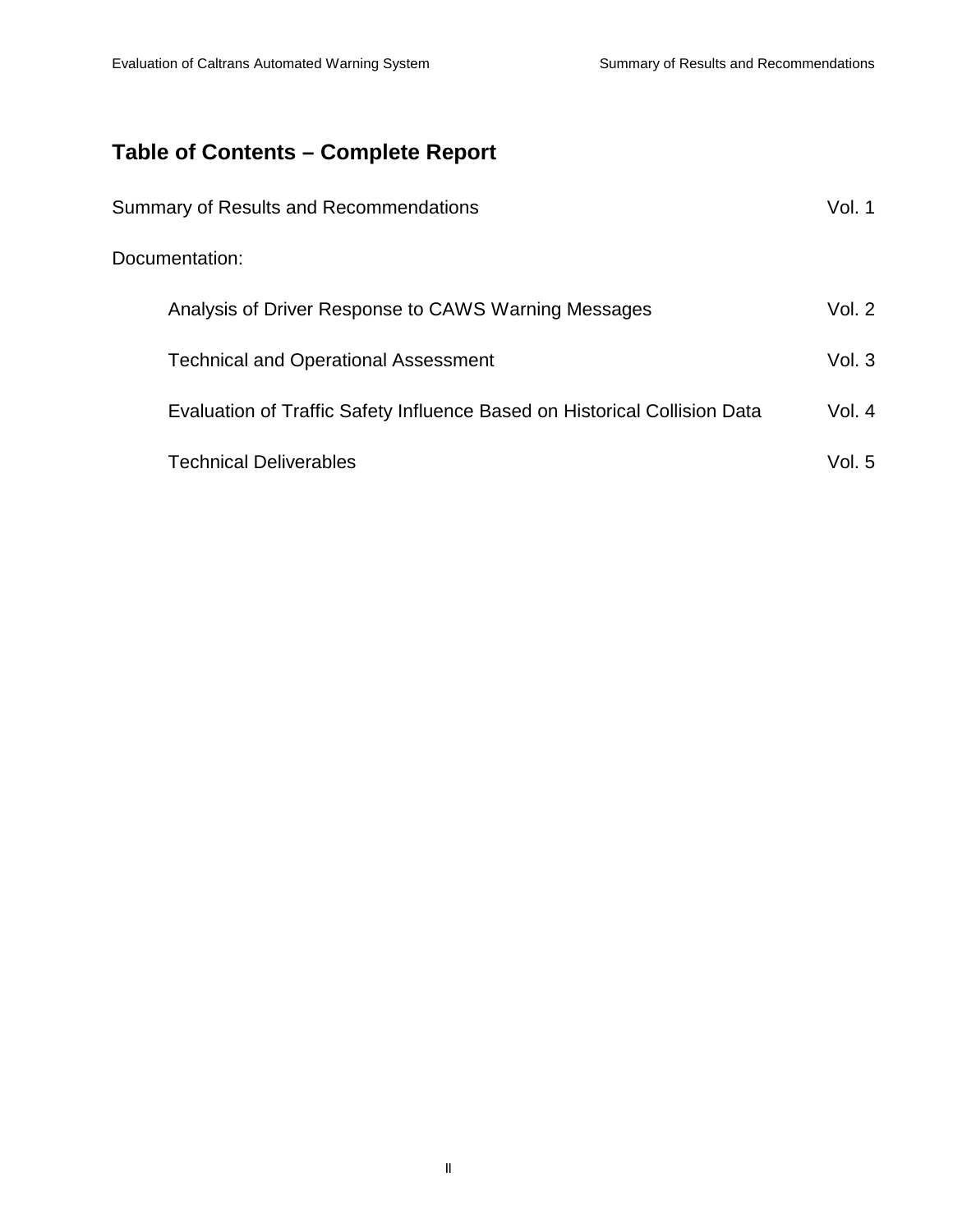# **Table of Contents**

| 1.1   |        |                                                                                           |  |
|-------|--------|-------------------------------------------------------------------------------------------|--|
| 1.2   |        |                                                                                           |  |
| 1.3   |        |                                                                                           |  |
| 1.4   |        |                                                                                           |  |
| 1.5   |        |                                                                                           |  |
| 1.6   |        |                                                                                           |  |
| 1.7   |        |                                                                                           |  |
| 1.7.1 |        |                                                                                           |  |
| 1.7.2 |        |                                                                                           |  |
| 1.7.3 |        |                                                                                           |  |
| 1.8   |        |                                                                                           |  |
| 1.8.1 |        |                                                                                           |  |
| 1.8.2 |        |                                                                                           |  |
| 1.8.3 |        |                                                                                           |  |
| 1.9   |        |                                                                                           |  |
| 1.9.1 |        |                                                                                           |  |
| 1.9.2 |        |                                                                                           |  |
| 1.9.3 |        |                                                                                           |  |
| 1.10  |        |                                                                                           |  |
| 1.11  |        |                                                                                           |  |
| 1.12  |        |                                                                                           |  |
| 1.13  |        |                                                                                           |  |
| 1.14  |        |                                                                                           |  |
| 1.15  |        |                                                                                           |  |
| 1.16  |        |                                                                                           |  |
|       | 1.16.1 | Bibliography - Additional Published Information on Similar Highway Fog Warning Systems 58 |  |
|       | 1.16.2 | Verification of Completion of Contractual Tasks based on Contract Schedule A: Project     |  |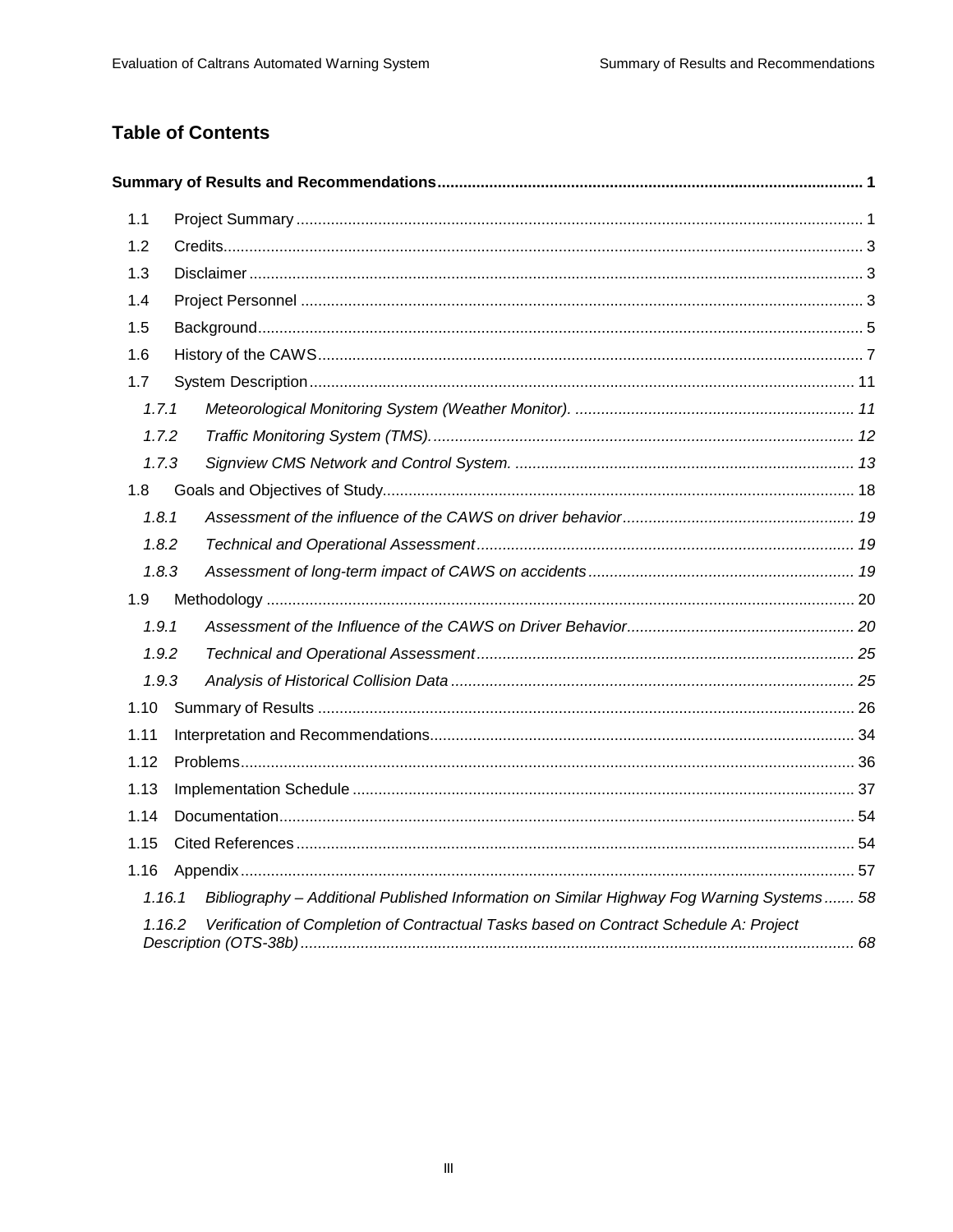# **Tables**

Table 1.9.3.1. CAWS activation delay for fog messages at CMS 1.  $31$ 

# **Table of Figures**

| Figure 1.7.2.1. Map of CAWS Study Area, from Caltrans Construction Plans.                                    | 13 |
|--------------------------------------------------------------------------------------------------------------|----|
| Figure 1.7.3.1. Main components of CAWS as Deployed in District 10 Study Area.                               | 14 |
| Figure 1.7.3.2. Detail of "Qualimetrics Caltrans Meteorological System" (QCMS) Weather Stations Deployed     |    |
| in Caltrans District 10, from Qualimetrics Systems Data Sheets ().                                           | 16 |
| Figure 1.7.3.3. CAWS system overview. From presentation by Joel Retanan, Floyd Workmon and Celso             |    |
| Izquierdo of Caltrans operations.                                                                            | 17 |
| Figure 1.9.1.1. CAWS study area, showing location of evaluation monitoring sites at north entrance on        |    |
| Interstate 5.                                                                                                | 21 |
| Figure 1.9.1.2. Location of five CAWS evaluation monitoring sites at north entrance to CAWS area.            |    |
| Composite photograph created from satellite photographs obtained from                                        |    |
| terraserver.microsoft.com.                                                                                   | 22 |
| Figure 1.9.1.3. Evaluation System Installed in Proximity to CAWS CMS 1.                                      | 23 |
| Figure 1.9.1.4. Potential collision speed (impact velocity) v.s. separation distance or visibility distance. | 24 |
| Figure 1.9.3.1. Mean speed as a function of visibility, all lanes at each site, day and night.               | 27 |
| Figure 1.9.3.2. Traffic characteristics before and after CMS warning.                                        | 29 |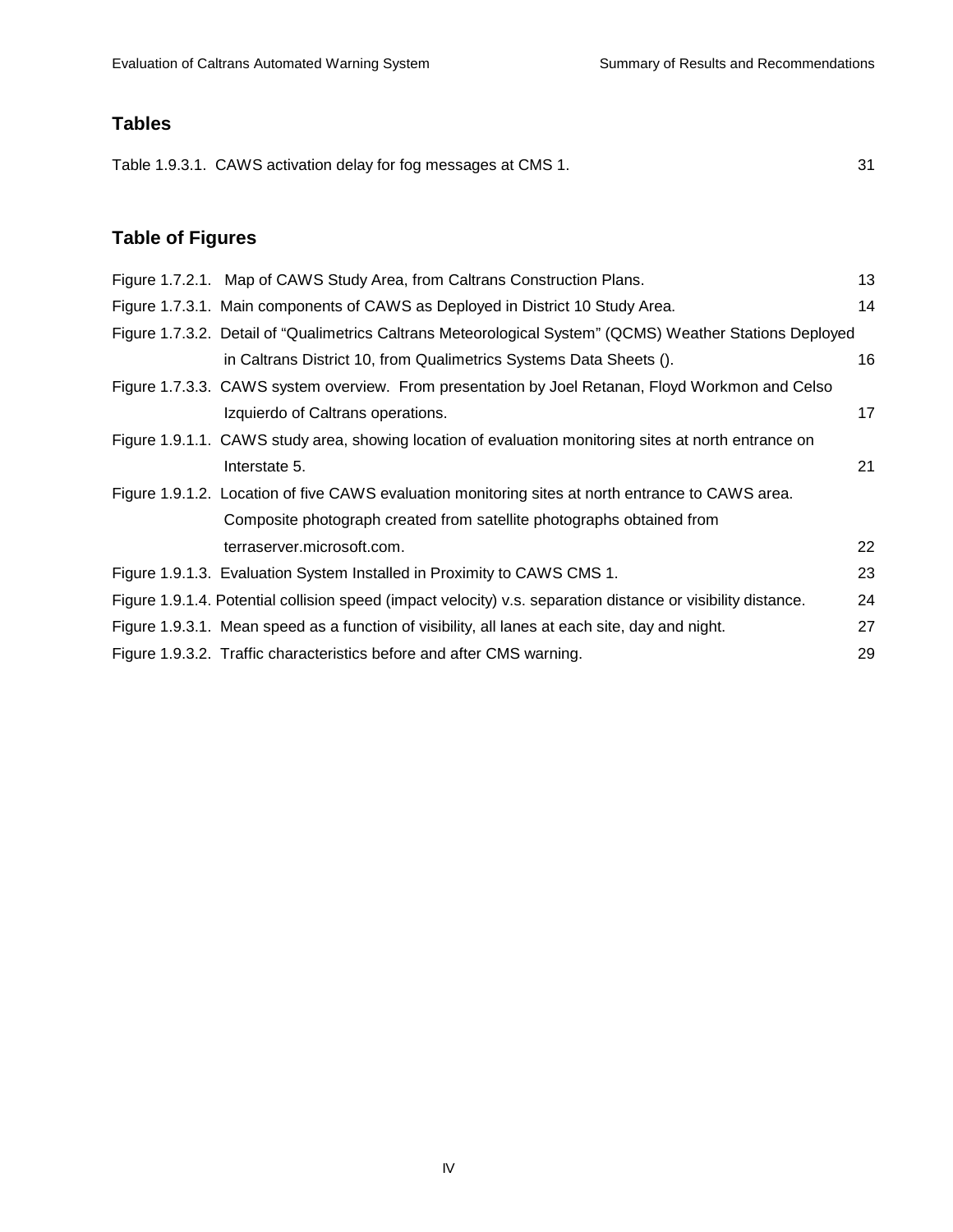# **Glossary of Acronyms and Special Terms**

| <b>ACMS</b>                   | After the Changeable Message Sign                                                                                                                                          |                                                                                                                                                                       |  |  |  |  |
|-------------------------------|----------------------------------------------------------------------------------------------------------------------------------------------------------------------------|-----------------------------------------------------------------------------------------------------------------------------------------------------------------------|--|--|--|--|
| <b>BCMS</b>                   |                                                                                                                                                                            | Before the Changeable Message Sign                                                                                                                                    |  |  |  |  |
| Caltrans                      |                                                                                                                                                                            | California Department of Transportation                                                                                                                               |  |  |  |  |
| <b>CAWS</b>                   | <b>Caltrans Automated Warning System</b>                                                                                                                                   |                                                                                                                                                                       |  |  |  |  |
| <b>CMS</b>                    |                                                                                                                                                                            | Changeable Message Sign                                                                                                                                               |  |  |  |  |
| D <sub>10</sub>               |                                                                                                                                                                            | Caltrans District 10 (Stockton), the location of the CAWS project.                                                                                                    |  |  |  |  |
| DRI                           | Caltrans Division of Innovation and Research                                                                                                                               |                                                                                                                                                                       |  |  |  |  |
| <b>Extinction Coefficient</b> |                                                                                                                                                                            | A measure of atmospheric attenuation. The raw measurement generated by the<br>visibility sensors. Visibility distance is inversely proportional during daylight hours |  |  |  |  |
| <b>TTC</b>                    |                                                                                                                                                                            | Time To Collision (metric indicative of collision risk potential)                                                                                                     |  |  |  |  |
| Mean                          |                                                                                                                                                                            | Arithmetic average of a set of variables, or estimate of expected value of a sample set                                                                               |  |  |  |  |
| <b>MPH</b>                    | Miles per Hour                                                                                                                                                             |                                                                                                                                                                       |  |  |  |  |
| <b>OTS</b>                    |                                                                                                                                                                            | California Office of Traffic Safety (funding agency for this project)                                                                                                 |  |  |  |  |
| <b>PCS</b>                    | <b>Potential Collision Speed</b>                                                                                                                                           |                                                                                                                                                                       |  |  |  |  |
| <b>RWIS</b>                   | Remote Weather Information System (each CAWS weather station)                                                                                                              |                                                                                                                                                                       |  |  |  |  |
|                               |                                                                                                                                                                            | Standard Deviation A statistic indicative of the spread of data about the mean value                                                                                  |  |  |  |  |
| Signview                      | Central control program of the CAWS system which activates CMS warning messages in<br>response to visibility, traffic and wind alarms provided by the QCMS or TMS programs |                                                                                                                                                                       |  |  |  |  |
| <b>TMC</b>                    | Traffic Management Center (District 10)                                                                                                                                    |                                                                                                                                                                       |  |  |  |  |
| <b>TMS</b>                    | Traffic Management System (CAWS Speed monitoring computer program)                                                                                                         |                                                                                                                                                                       |  |  |  |  |
| QCMS                          |                                                                                                                                                                            | Qualimetrics Caltrans Meteorological System (or CAWS weather system)                                                                                                  |  |  |  |  |

## **Keywords**

California Department of Transportation (Caltrans), Office of Traffic Safety (OTS), Caltrans Automated Warning System (CAWS), Loragen Corporation, ITS, fog, traffic safety, detection, reduced visibility, accident, collision, automated driver warning, driver information systems, Caltrans District 10, Signview, field operational test, Qualimetrics, All-Weather Systems, ATMS, ATMIS, automated highways, speed variance, Time-To-Collision (TTC), Potential Collision Speed (PCS), statistical modeling.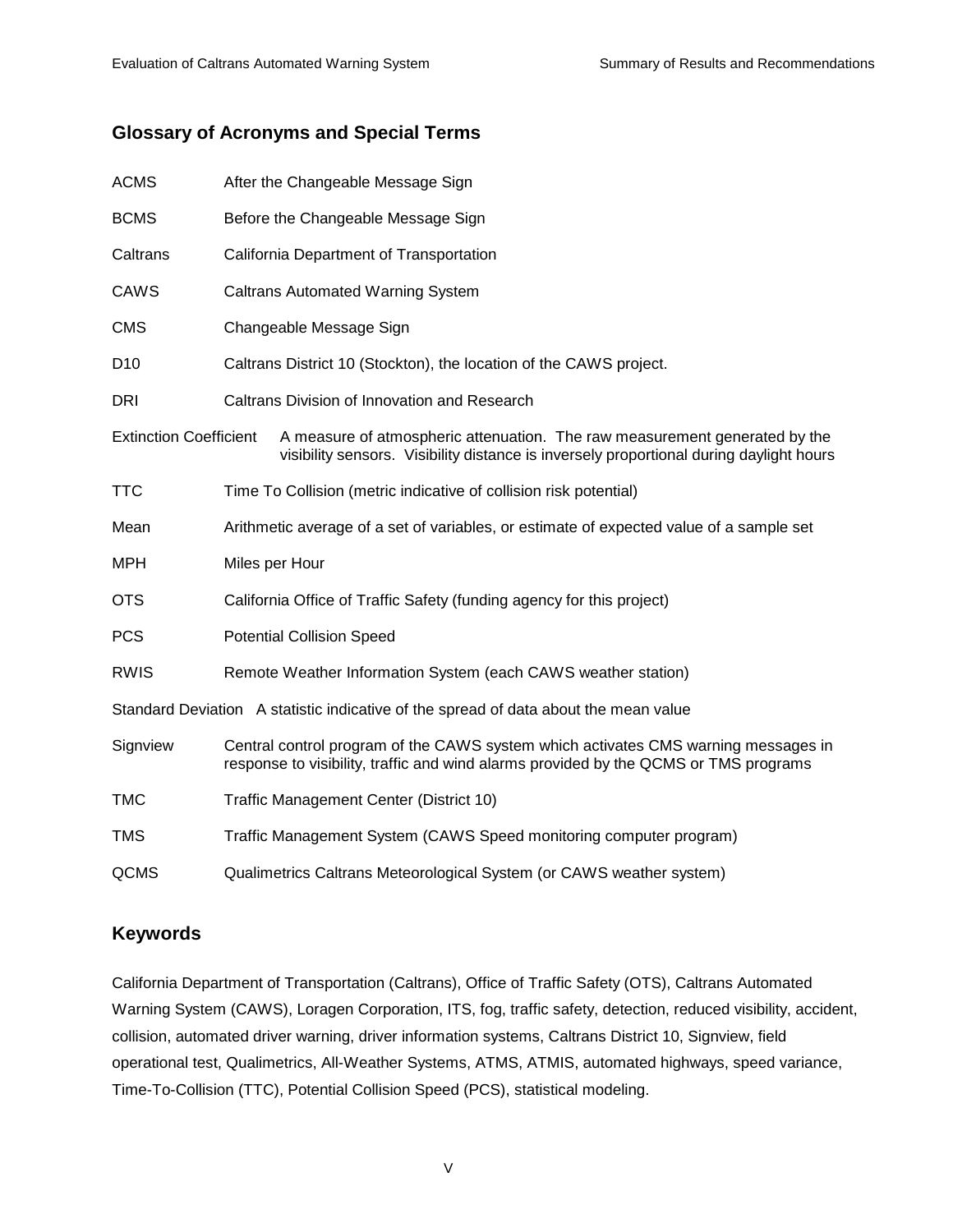# **Summary of Results and Recommendations**

## **1.1 Project Summary**

There is significant interest by traffic management personnel in the use of automated warning systems to provide drivers with real-time information on hazardous conditions related to traffic, limited visibility or roadway obstructions. In this work, we evaluate a large-scale real-time driver warning system, the Caltrans Automated Warning System (CAWS), located on the southbound direction of Interstate 5 and westbound direction of State Route 120 as they approach the junction near the San Joaquin River in Stockton, California. The CAWS covers 15 miles in an area known for dense recurrent fog, particularly at peak commute hours. It entered service in November 1996. The system includes 36 traffic speed monitoring sites, nine remote meteorological stations, and nine changeable message signs (CMS) for warning drivers. It is controlled by three computers located in the Caltrans District 10 Transportation Management Center. This system is believed to be one of the most advanced of its kind in the world.

We assessed the response of drivers to CAWS warning messages by measurement of traffic parameters on an individual vehicle basis at locations before and after the first CMS of the CAWS on southbound I-5. Over a two-year period of study, the speed, length and time of detection were recorded for every vehicle at four detection sites: two upstream and two downstream of the CMS. Visibility sensors before and after the CMS quantified local visibility, and surveillance cameras monitored both the traffic conditions and the actual message displayed by the CMS. Approximately 30 million vehicles were logged at each site over the two-year study period. During each fog or traffic event in which the CMS was activated, we examined mean speed, speed variance and potential collision speed (PCS). PCS considers the following distance, the visibility distance and speed of each vehicle to predict the impact speed if it had to brake abruptly, such as to avoid involvement in a multi-car collision in fog.

The challenge in this analysis was to separate the natural tendency of drivers to slow down in fog, as well as any site geometry effects, from the incremental affect of the CMS message. There appeared to be a consistent average incremental speed reduction of 1.1 mph and an average increase in PCS of 8.0 mph attributable to the CAWS warning message. Speed variance as measured by the standard deviation of the speeds of proximate vehicles was insignificantly affected by visibility reductions or the CAWS warnings.

A microscopic analysis of each fog event revealed two effects which explain the increase in PCS with a decrease in mean speed: (1) A subset of drivers comply to some degree with the advisory speed message. They build more densely packed platoons behind them, with generally reduced gaps. (2) Since PCS is based on the minimum of the following distance or the visibility distance, if visibility gets worse, PCS increases unless there is a commensurate decrease in speed. The small average reduction in mean speed is actually comparable with results for similar systems. The CAWS results were not expected to be as great as, for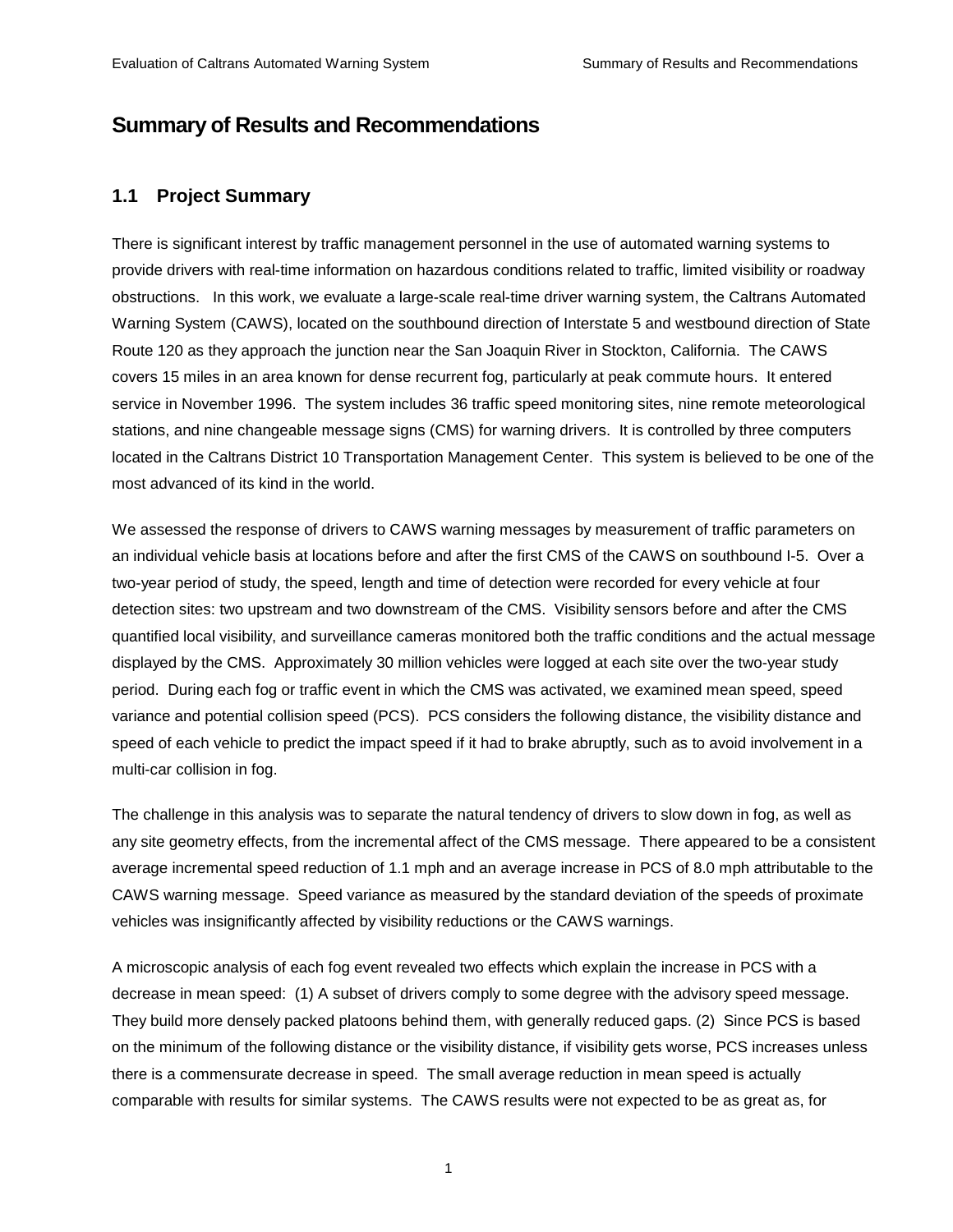example, the 5-6 mph reduction reported for the Dutch DRIVE system's dynamic speed limits that were enforced. The CAWS only advises safe speeds for the conditions.

Despite warning messages, it is disturbing to note that during fog event events, drivers continue at mean speeds consistently above 60 mph even in visibilities below 100 ft. Mean speeds in visibility as poor as 700 feet do not vary from speeds under clear conditions, typically 69-71 mph over all lanes, and 74-76 mph in lane 1. In fog, PCS values between 45 and 60 mph were typical, whereas PCS values during moderate traffic averaged 20-30 mph. It would require a degree of driver compliance beyond that achieved by any warning system we are aware of to prevent multi-car chain collisions in dense fog. All that can be achieved is small mean speed reductions that hopefully improve the odds. This is not a weakness unique to the CAWS.

We observed a number unexpected responses of the CAWS system which lead us to discover a number of operational problems related to software or control algorithm design issues. The response time between the visibility or trigger event and the corresponding CMS warning message was particularly problematic, with an average delay of over 7 minutes for fog messages, and between 3 and 6 minutes for traffic warning messages. The size and complexity of the system created a substantial maintenance workload for the District. The system includes three computers, nine CMSs, 45 field controllers, 216 inductive loop detectors, and 72 precision weather instruments, communicating over 45 individual telecom circuits. Collectively these factors may have contributed to a reduction in driver confidence in the CAWS.

The results of several analyses of collision data were mixed but generally negative. Overall collision data showed that the CAWS was associated with increased rates of collision during the first five years after its activation, but a consistent improvement trend after 2001. Over the period 1997-2003 compared with the period 1992-1996, an average increase in travel-normalized collisions of 60% was observed in the study area, compared with 30% in the CAWS control direction and 25% and 62% of on two directions of comparison highways having somewhat higher daily traffic volumes (average 39%). For fatal and injury collisions an increase of 77% was observed in the study area, compared with 39%, 24%, and 55% (average 39%) on the control and comparison highways. Results for targeted accidents such as collision in fog, rear-end collisions, or secondary collisions ran generally negative. However, for a few targeted classes of collisions such as secondary collisions in fog, a positive effect may be evident. Controlling for the potential affects of construction, peak and cross-peak traffic, and changes in the driver population over time did not significantly alter these conclusions. Model-based analyses generated contradictory results. Initial models predicted a possible reduction of 15% in overall collisions, and 12% in fatal and injury collisions, but later models indicated that the CAWS could not be associated with a statistically significant influence on collisions in either a positive or negative sense. Regarding the single question, "Based on collision data of all types, did the CAWS appear to be associated with an improvement in traffic safety?" we and our expert advisory panel feel that the overall results are inconclusive. It would not be unreasonable to infer a net positive overall benefit attributable to the CAWS, but of unknown magnitude.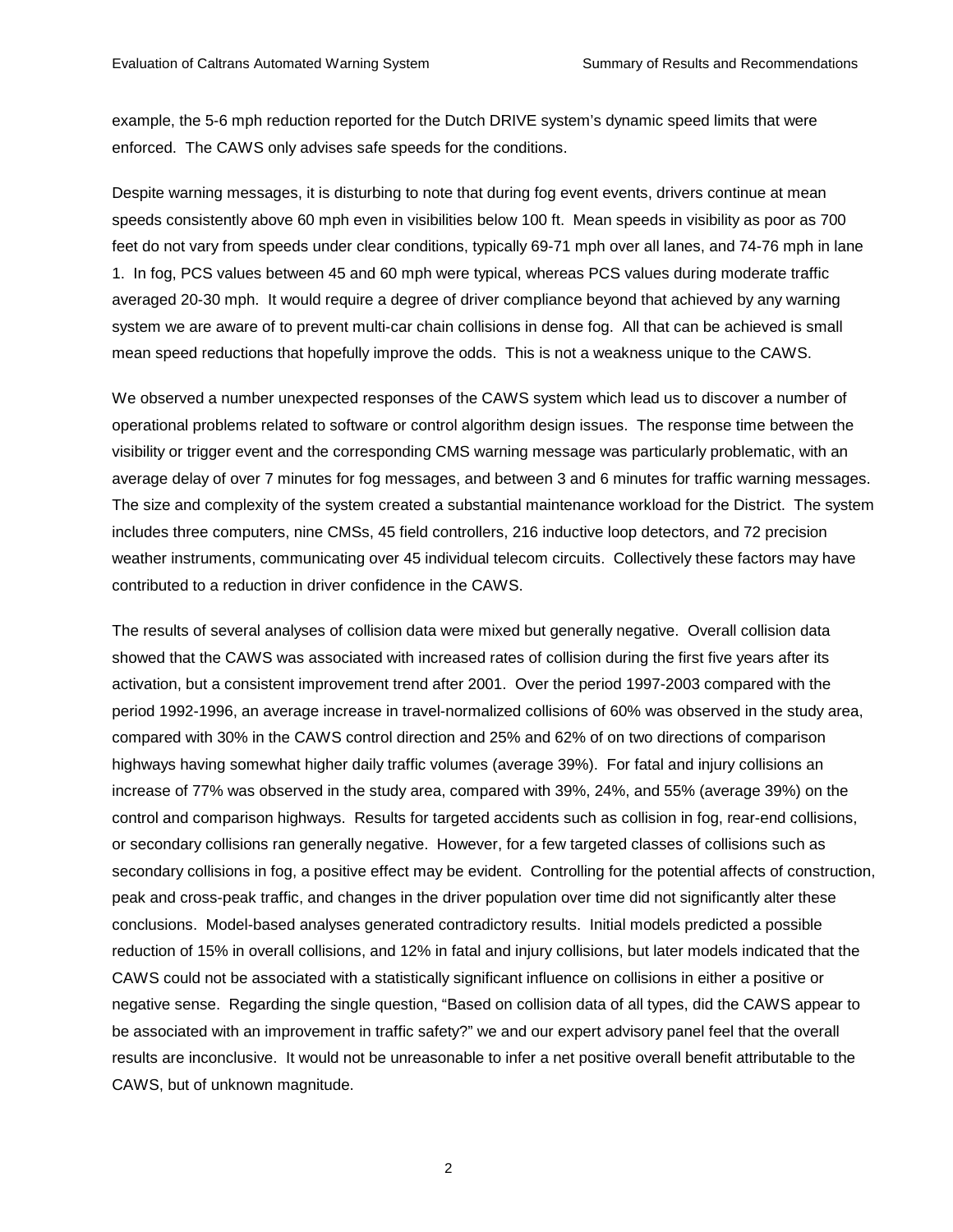Considering the results of all evaluation tasks together, the evaluators are of the opinion that the CAWS does provide a positive safety benefit to a degree consistent with or slightly less than reasonable expectations as established by similar systems in the USA or Europe. With minor modifications, its potential may be greater than previously demonstrated. In addition, we feel that the system has demonstrated an intrinsic value in traffic management and driver support that may transcend its immediately measurable or inferred effects on traffic safety.

## **1.2 Credits**

This project is a part of the California Traffic Safety Program and was made possible through the support of the California Office of Traffic Safety, and the National Highway Traffic Safety Administration. This project was administered by the California Department of Transportation, Division of Research and Innovation, a unit of the State of California Business, Transportation, and Housing Agency.

## **1.3 Disclaimer**

The opinions, findings, and conclusions expressed in this publication are those of the authors and not necessarily those of the State of California Business Transportation and Housing Agency, the California Department of Transportation or the National Highway Traffic Safety Administration. This report does not constitute a standard, specification or regulation.

# **1.4 Project Personnel**

This work was administered by the California Department of Transportation, Division of Research and Innovation, a unit of the State of California Business, Transportation, and Housing Agency. The Caltrans project monitor is Andrew Lee, whose guidance and support have been critical to the successful performance of the evaluation.

Except where noted, this report was written by the evaluation project principal investigator (PI), C. Arthur MacCarley, Professor of Engineering at the California Polytechnic State University, San Luis Obispo, and Principal Engineer for Loragen Corporation.

The design and deployment of the CAWS Evaluation data acquisition network and the operational analysis of the CAWS were performed by the technical staff of Loragen Corp., including the PI, Christopher Ackles, Tabber Watts, Vinu Somoyji, John Clanton, Alex DeSharnais and John Tucker. The analysis of driver response and the operational assessment of the system were performed by this same group, with significant advisory input from Ezra Hauer and Richard Van der Horst, members of the external panel of expert advisors.

To a greater extent than the PI, the statistical analysis of collision data was performed and interpreted by Ed Sullivan, Soonjung Kim, Melanie Benibides, James Daly, Kimberly Mastako, Bridget Barrett, Tracy Stiller, and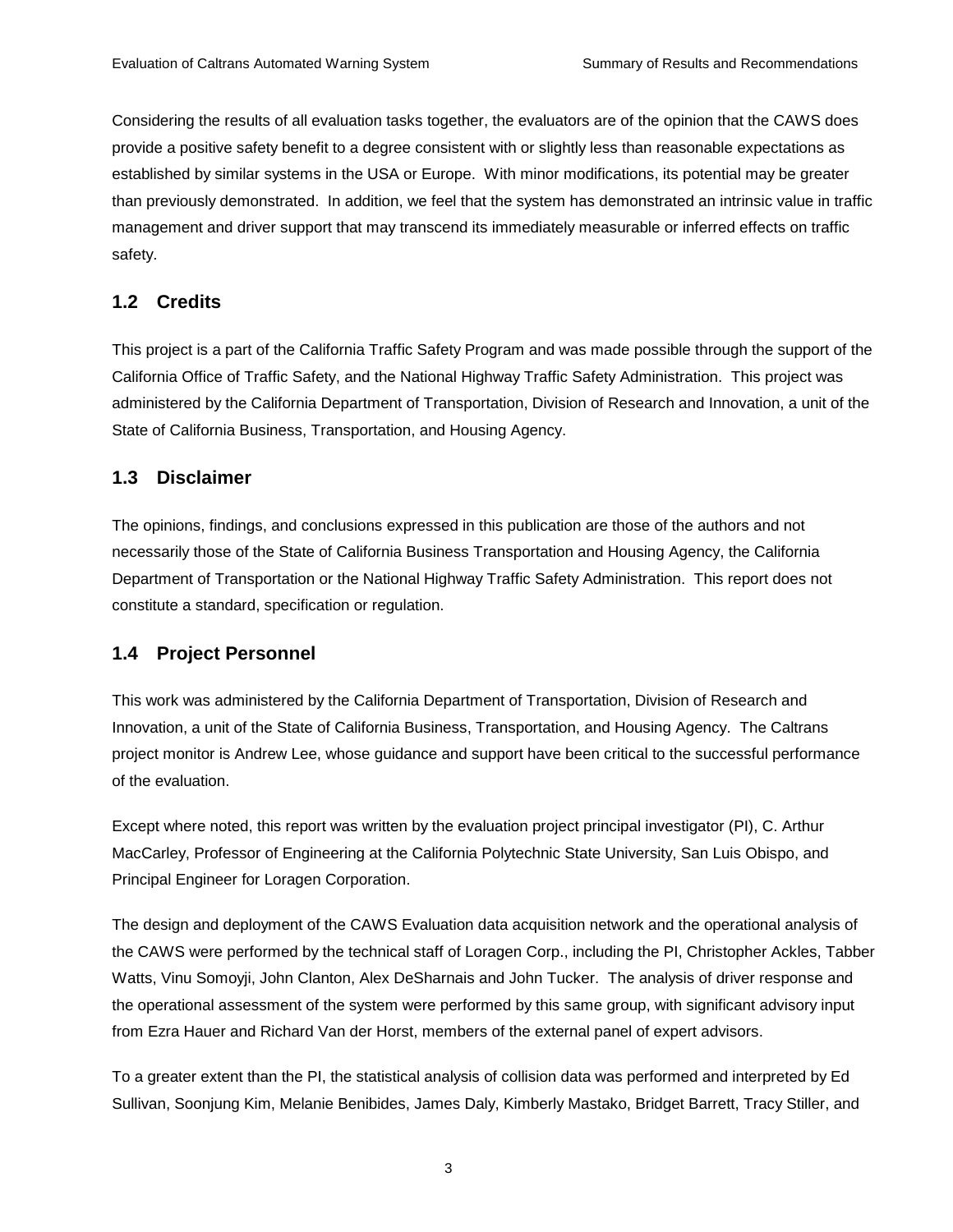Justin Link, with significant advisory input from Dominique Lord, Ezra Hauer, and James Moore. Accident and roadway construction data was provided Janice Benton of the Caltrans TASAS Unit, Leah Stokes of Caltrans District 10, Kevin Chan of the Caltrans Division of Construction, and officer Montez of the California Highway Patrol (CHP) in Stockton.

The methods and results employed in all analyses of this evaluation were reviewed, and substantial input was provided by the members of our external panel of experts in traffic safety and safety assessment: Richard van der Horst of TNO Human Factors Research in the Netherlands, Ezra Hauer of the University of Toronto, Dominique Lord of the Univ. of Texas, James Moore of USC, and Fred Rooney of Caltrans HQ Operations (retired). Their expertise was invaluable in the formation of the conclusions for each evaluation task from an often diverse set of results. The major contributions of Dominique Lord, James Moore and Ezra Hauer to the second model-based analysis of collision data are recognized.

The District 10 project manager originally responsible for the operation of the CAWS was Branch Operations Chief Laurie Jurgens, who was succeeded in this responsibility in 2000 by Electrical Systems Chief Clint Gregory, who served as our primary contact for the duration of the evaluation. Both worked to enlist resources in the district to support this evaluation project. We have worked with a succession of technical support contacts in District 10 and each have contributed information used in this report to various degrees. Among these were Ken Robertson, Jim Eckelstone, Garry Smith, Dave McPeak, and Veronica Cipponeri (our contact for the majority of the evaluation). All of the CAWS system logs were provided to us by Ms. Cipponeri who was responsible for the day-to-day operation of the CAWS. Joe Silvey of Caltrans D10 and James Collins of SAIC provided valuable technical support for the CAWS communications network. Colin Bortner and Jasmine Noriega, student assistants in Caltrans District 10, supported our frequent information requests.

Joel Retanan and Celso Izquierdo of Caltrans Operations (now in Research and Innovation) were the authors of the Signview and TMS computer programs, under the direction of Floyd Workmon (retired) of Caltrans Operations. Mr. Retanan provided access to the source code for these programs and assisted us with technical questions about the design and intended operation of the system. He served as the technical expert behind the CAWS for the duration of the study, and his assistance was of special value. Floyd Workmon (retired) provided many of the historical details about the evolution of the system. Additional background and historical information was provided by Caltrans personnel Randy Iwasaki, Joe Palen, John VanBerkel, and Asif Haq, and Teri Argerbright of Farradyne Systems Inc.

Our sincere gratitude is extended to all those who contributed and assisted our work, without whose support this evaluation would not have been possible.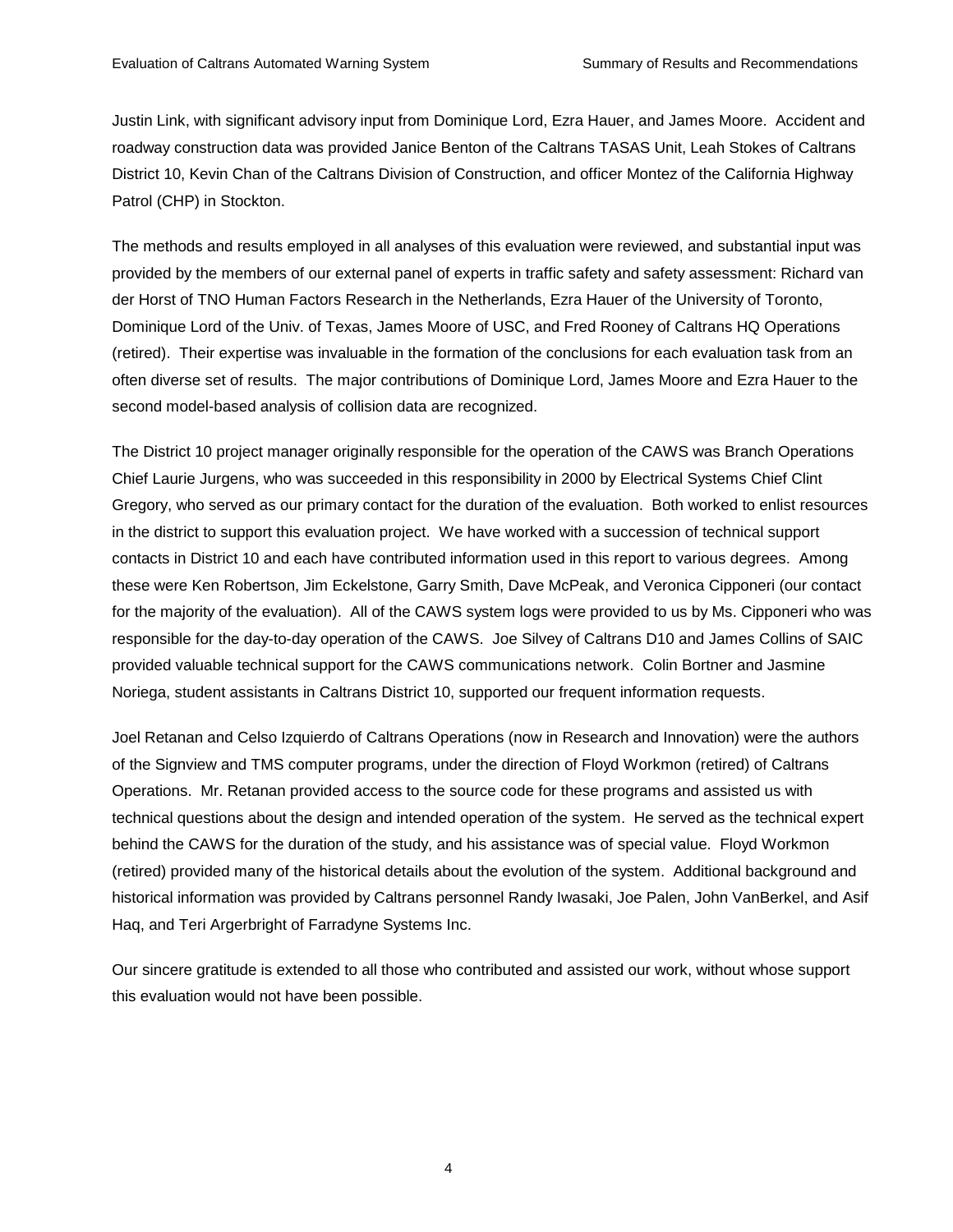### **1.5 Background**

According to the National Highway Transportation Safety Administration (NHTSA) Fatality Analysis Reporting System (FARS), visibility-impairing fog was present and presumed a factor in 418 of the 38,309 fatal crashes that occurred nationwide (USA) in 2002 (1). Although fog crashes account for a small percentage of all crashes, those crashes often involve multiple-vehicle pileups and massive losses, not revealed from the raw statistics. Fog is a transient phenomena, difficult to predict and variable in density, location, dissipation rates, and area. The presence of fog creates a condition of greatly enhanced risk on a highway, for which most drivers are unprepared and unable to compensate. Ultimately, driver errors precipitate collisions leading to chain reactions with sometimes catastrophic consequences.

The magnitude and severity of such events has motivated interest in active mechanisms intended to reduce the heightened risk during visibility reductions. The most sophisticated such mechanisms deployed to date are automated real-time driver warning systems, capable of alerting drivers in advance of hazardous conditions, and possibly recommending specific driver actions such as reduced speed. National Cooperative Highway Research Program Synthesis reports in 1976 (2), 1991 (3), 1996 (4) and 2003 (5), among many other works, have provided guidance for many contemporary detection and warning system designs, and appropriate evaluations metrics.

Exposure of drivers to a warning message ahead of fog conditions, especially in combination with a traffic stoppage, increases the time available for reaction, and provides drivers with improved information. While reduced mean speed and reduced speed variance are the usual objectives, the actual effects on driver behavior are not well understood, and may be situation-specific. There is evidence that warning and advisory messages help to reduce variability in driver behavior, but there remain legitimate concerns about differential driver compliance that has the potential to actually increase the non-uniformity of driver reactions. Overall safety-enhancement objectives generally consider net effects over time.

The Caltrans Automated Warning System (CAWS) is deployed on a fifteen mile-stretch of Interstate 5 and State Route 120, near Stockton, California. It is possibly one of the most sophisticated driver warning systems in the world. At the time of activation, the system was unique among U.S. systems in that it incorporated a hierarchical control strategy for fully-automated display of messages in response to a wide range of hazardous roadway conditions, including but not limited to fog. A network of nine changeable message signs (CMS) are capable of displaying a repertoire of seven possible automated messages in response to inputs from 36 traffic speed sensor sites and nine automated weather stations. These include warnings of traffic slow-downs or limited visibility ahead, and (starting January 2001) specific advisory speeds. The system first became fully operational in November 1996.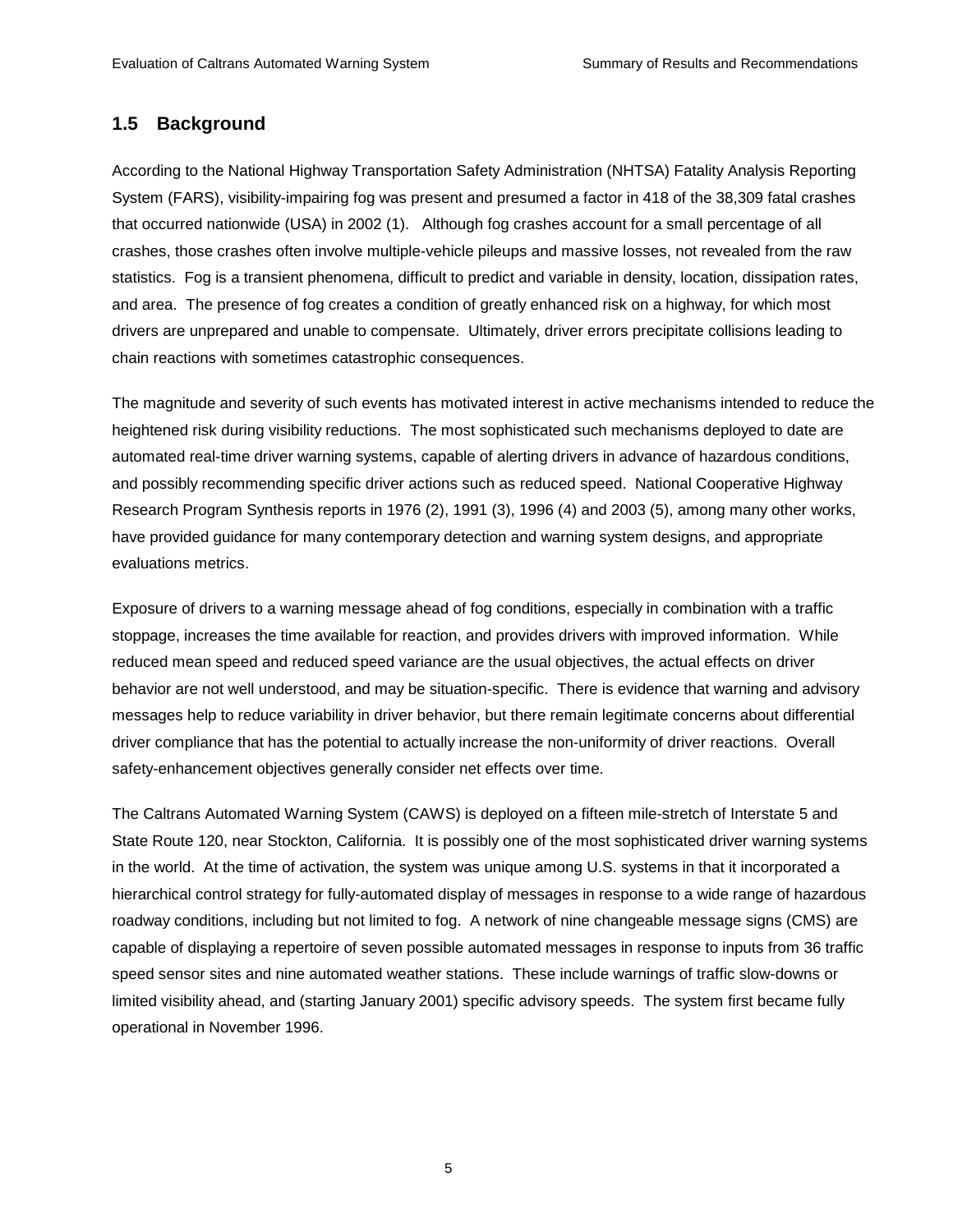The CAWS system was first publicly described, prior to completion, in a 1996 NCHRP Synthesis "Reduced Visibility Due to Fog on the Highway" (4). In this document, it was stated that the system would be designed to perform the following functions:

- Detect the presence of fog in the vicinity of the I-5 crossing of the San Joaquin River (the Mossdale "Y").
- Detect the presence of slow-moving or stopped traffic in the southbound lanes of I-5 and westbound lanes of Route 120 within the project limits.
- Based on the detection of fog and slow-moving or stopped traffic, select one of a number of prescribed alternative messages to transmit to drivers through fixed CMSs.
- Provide a means through which other customized measures can be transmitted to drivers through the CMSs.
- Provide a location where the system status can be monitored in real time and where historical records of system operation will be maintained.

The system would work cooperatively with the Central Valley Traffic Operations Center in Fresno, to the south of the CAWS area. The system would be unique in the USA in the extent to which it is fully automated.

Historically, one of the earliest automated systems was deployed as part of the Drive II project, Roadway Safety Enhancement System, on the A16 near Breda in the Netherlands in 1992, and evaluated over a two year period 1992-94 (6, 7). The evaluation methods used for this system, especially the emphasis on driver response, were of particular influence in the present work. In Europe, in addition to the Dutch system, automated and semi-automated driver warning systems have been deployed in Finland (8,11), Germany (11), Australia (11), and England (9). Real-time variable speed limits have been implemented in Britain, Germany and the Netherlands for many years, and are reported to result in reduced speed variance and more uniform headways between vehicles (10). Visibility is usually an important factor in the dynamic speed limits set by these systems. A comprehensive review of systems worldwide that implement variable speed limits was presented at the  $79<sup>th</sup>$ TRB meeting (11).

Concurrent with or after the activation of the CAWS, several manual and automated systems have been deployed in the US, including systems in Idaho (12), North Carolina (13), Oregon (14,15,16), Virginia (17), Georgia (18,19), Tennessee (20,21), Florida (22,22), Arizona (23), Utah (24,25), and previously at approximately the same location in California (26,27). Most have relied on manual actuation.

One system in the US worth particular mention is a system with similar capabilities deployed in 1994 along a 12-mile section of Interstate 75 in South Georgia by the Georgia Department of Transportation (GDOT) and Georgia Tech University (28). This system, referred to as the GDOT Fog Detection and Warning System, consists of a network of 19 visibility sensors and 5 loop-based speed detection traps. Warning messages are displayed on four incandescent CMSs. Messages can be either manually or automatically selected and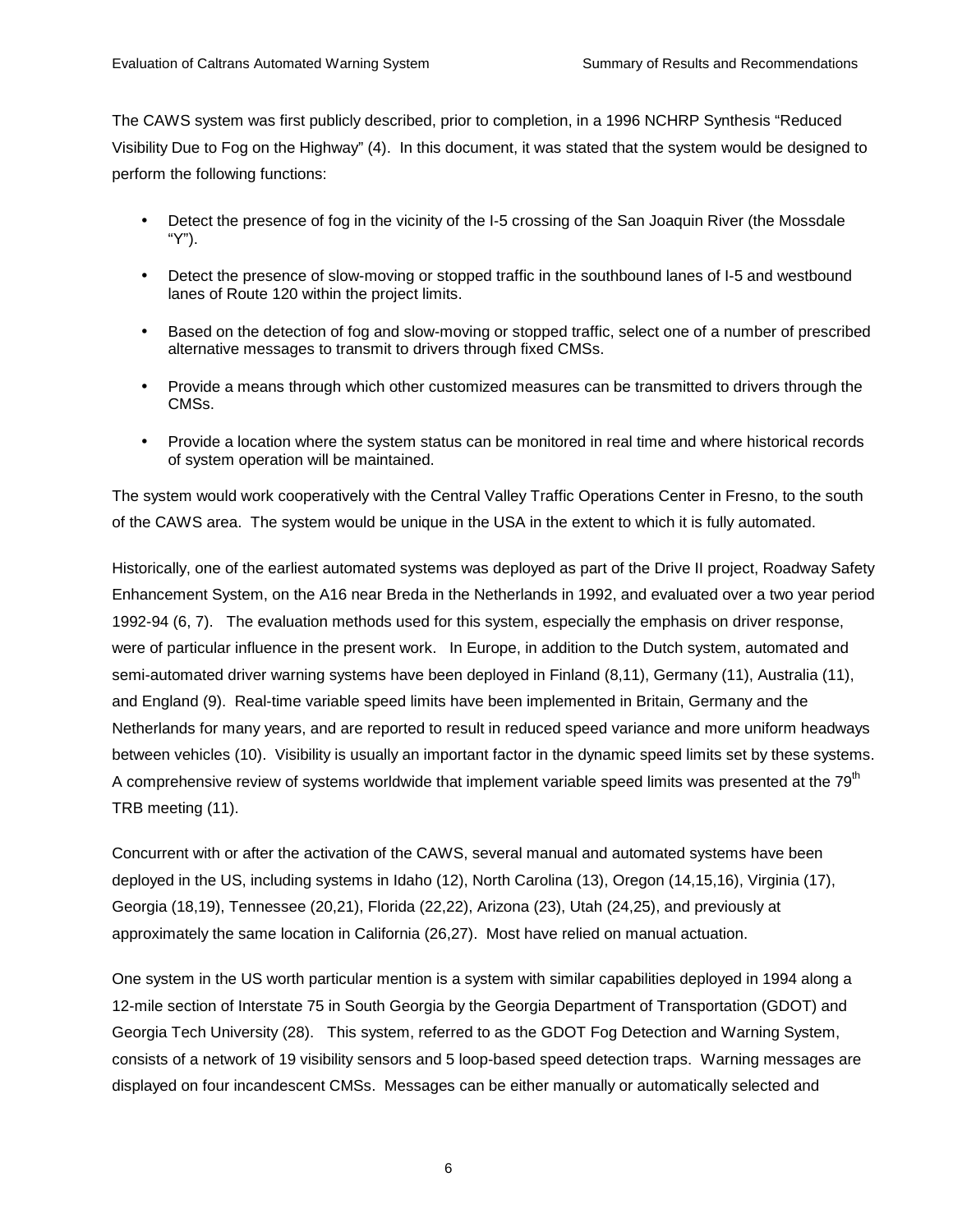actuated. Dial-up access is provided to law enforcement officials. The system presently remains in operation, and plans for expansion are in progress.

The bibliography at the end of this report includes descriptions of all highway fog warning systems for which published information was available at the time of this report.

All known systems have indicated some provision for effectiveness assessment, although data available and evaluation methods have been highly variable. The referenced Florida (8) and California (10) studies in particular recognized the lack of quantitative results in evaluations of visibility-related driver warning systems. Successful evaluations and prior results will be discussed in later sections of this report.

## **1.6 History of the CAWS**

The San Joaquin Valley lies in the interior of California, extending from Sacramento south to the El Tejon Pass, at the north perimeter of Los Angeles County. The valley is known for seasonal ground fog, occurring from approximately October through April. In arid areas of the valley, blowing dust is also a problem during highwind conditions. Interstate Highway 5 and California Highway 99 are the major north-south traffic arteries that extend the length of this corridor. These and other smaller highways in this valley have historically been prone to multi-car accidents during reduced-visibility conditions due to fog or dust.

The cities of Stockton and Manteca are situated in a low-lying area of San Joaquin County, which is located at the north end of the valley. In this particular area, Highways 5 and 99 almost converge, connected by a sevenmile stretch of California Highway 120, which feeds into State Highway 205, a major artery into the San Franciso Bay area. Traffic converges abruptly and is often heavy, comprised of both local and interstate elements. Dense fog occurs regularly and with little warning, especially during morning and evening commuting hours. During fog conditions, driving can become extremely hazardous. This area has previously been used as a test bed for visibility-related traffic safety studies, such as Operation Fogbound29, a 1973 field test of highway visibility sensors.

In 1991, growth in the greater Stockton area created an urgent need to expand the capacity of Highway 120 from 2-lanes to 4-lanes in the Mossdale area, situated between highways 5 and 99. This project eventually became know as the Manteca Bypass Expansion, and evolved through the normal process of approvals and environmental impact assessments. Just prior to the letting of construction contracts, a resident of Manteca, Mike Barkley, threatened a lawsuit against the State of California citing the failure of the environmental impact study to adequately address the problem of fog-related traffic safety. Mr. Barkley was motivated by his nearinvolvement in two fatal multi-car accidents on this stretch of highway in 1989 and had become a crusader for some type of solution to this problem. The highway expansion project became the catalyst. Mr. Barkley found support for his concerns in the District 10 office of the California Department of Transportation (Caltrans), which had long been concerned about the problems in the area but lacked resources to implement solutions beyond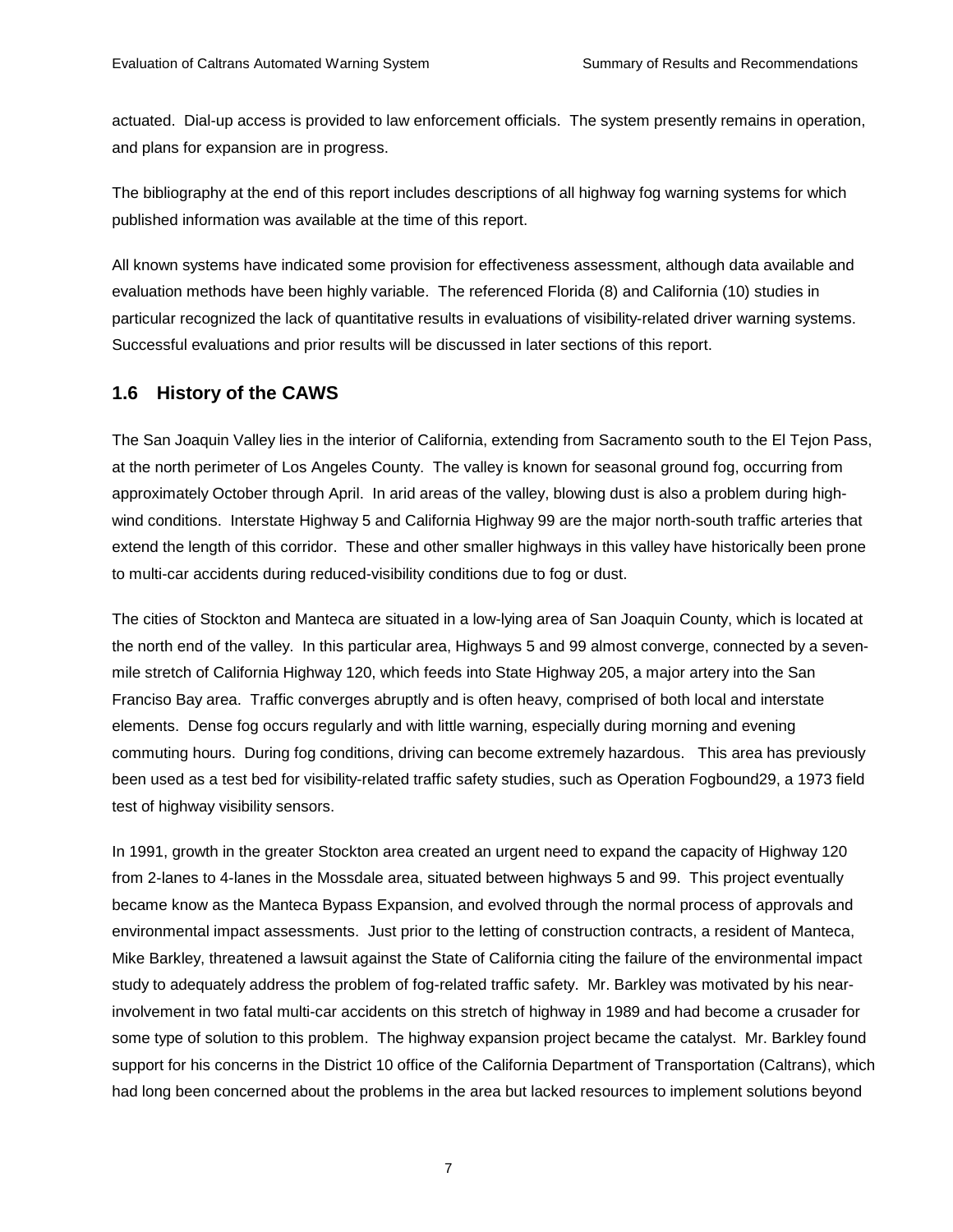static warning signs, which had proven to be of little value to drivers. Similar catastrophic events nearby contributed to a sense of urgency. On February 7, 1991, just south of the area on Highway 99, a fog-related accident involved 75 vehicles and killed 4 people. Cooperation prevailed between Caltrans legal council Bruce Behrens and Mr. Barkley. According to Barkley (30) "We sat down and we worked through what the problems were and what the possible solutions were. I think Caltrans truly would like to do what it can to solve this problem of fog-related pile-ups"

The combination of environmental and traffic conditions made this location a unique candidate for a high-tech solution. In the assessment of John Van Berkel (31), the deputy district director for system operations, the limited distance, converging traffic pattern in the "Mossdale Y" junction of I-5 and SR120, and high incidence of dense ground fog made the area an ideal site for an active fog warning system.

The solution was fleshed out in discussions between Van Berkel and Cliff Rice, chief engineer for District 10 Traffic Operations. Among the primary requirements identified was driver confidence in the information provided by the system. It was known from prior studies in this area and in Riverside, California (32) that lack of driver trust could easily nullify any potential benefits. Another consideration was that fog in this area was highly localized. Visibility can change dramatically between locations separated by as little as 500 feet. These criteria dictated a network of closely spaced real-time sensors for both visibility and traffic conditions, as well as a display system that could be seen by drivers even under very limited visibility. The system would require automated decision-making capability for 24-hour autonomous operation, since the most egregious conditions usually occurred at night or in the early hours of the morning.

The result was an architecture incorporating three primary elements: a network of remote meteorological stations, a network of traffic speed monitoring stations, and the deployment of self-illuminated changeable message signs (CMSs), all at intervals yet-to-be determined along the highway. The system envisioned would have the capability to warn drivers in advance of potentially lethal combinations of impaired visibility and traffic congestion, and optionally recommend appropriate actions. The system would have direct links to the California Highway Patrol. A network of Closed-Circuit Television (CCTV) cameras would be deployed for incident verification. A Highway Advisory Radio (HAR) system was to be added eventually to supplement the visual driver warnings. Ultimately, the system would be the first fully automated multi-sensor multi-function driver warning system in the United States. The deployment time frame was very limited, precluding extensive development efforts.

Design requirements were written by Caltrans staff, and a request for proposals was issued. In mid-1991, a concept development and feasibility study contract was awarded to Parsons Brinckerhoff's Farradyne Systems Incorporated (PBFSI) and Quade-Douglas (PBQD) divisions, with the intention of awarding the overall project to this team depending on the proposal and cost estimate resulting from this work. Cliff Rice served as the first Caltrans project manager. In mid-1992, when the resulting deployment cost estimate provided by PBFSI/QD was considered excessive, the project was undertaken internally by a joint engineering team from Caltrans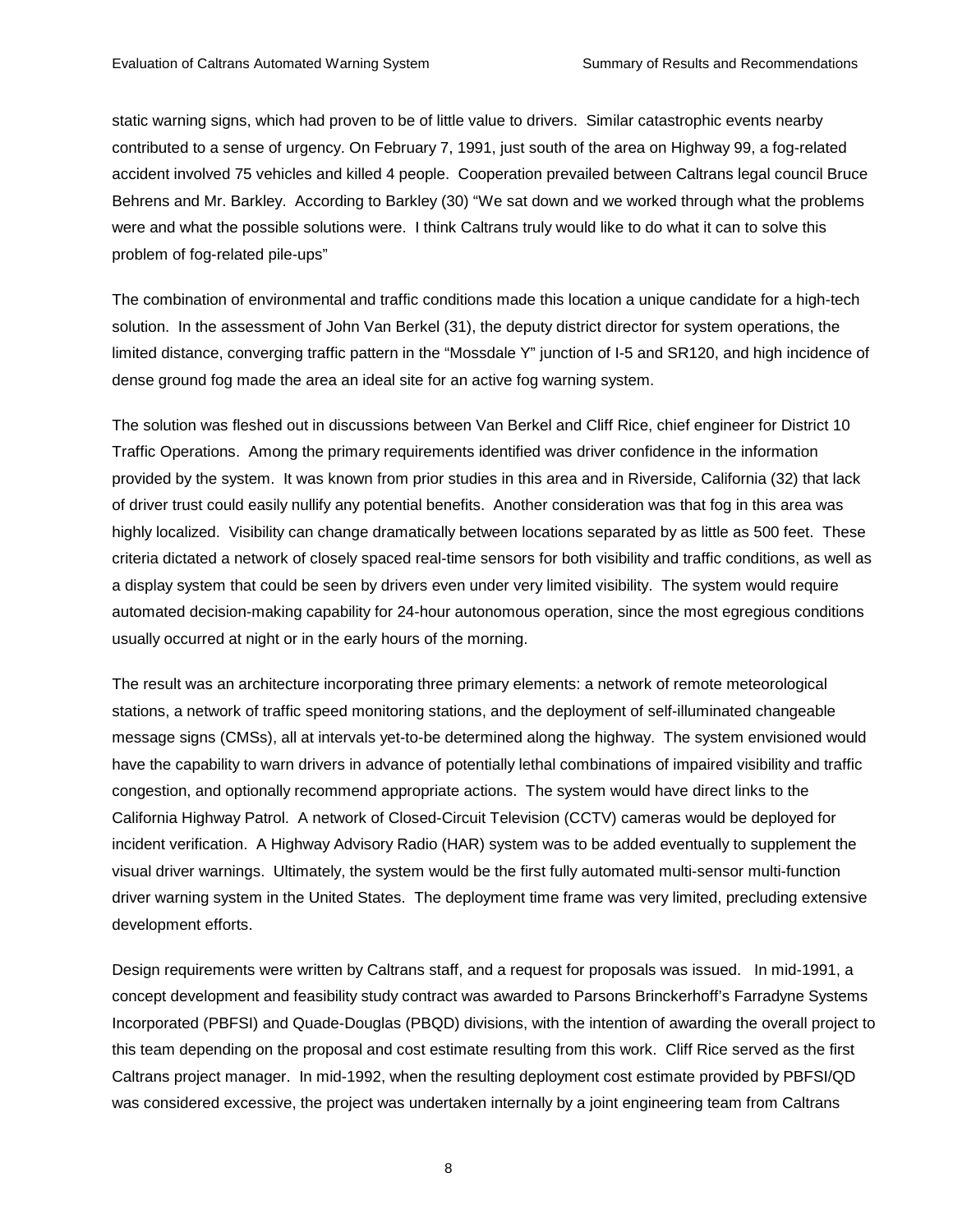District 10 and Caltrans Operations Division in Sacramento. Planning, specifications and estimation was performed by this team. In early 1993, a go-ahead for partial funding from the Caltrans State Highway Operations Protection and Planning (SHOPP) directorate was given, for an estimated capital cost of \$3 million. A first phase would be deployed, covering approximately only half of the intended study area – just the southbound I-5 and westbound SR-120 directions leading to the Mossdale Y. The Phase 1 deployment would consist of nine meteorological sensor sites and nine CMS's. The coverage area for traffic speed/count monitoring would be more extensive: 36 sites would be installed. The intention at the time was to assess the performance of this first phase prior to deploying a potentially larger second phase. At the date of this report, the second phase has not been deployed.

Randy Iwasaki, deputy director of operations in District 10 became the project manager. Systems engineering responsibilities were undertaken by Floyd Workmon of Caltrans Operations. Software design responsibilities for implementation of the decision-making capability, CMS control, traffic speed monitoring, and data communications would be the responsibility of Joel Retanan and Celso Izquierdo of Caltrans HQ Operations. Qualimetrics Inc. of Sacramento was selected to provide turnkey installations of nine remote meteorological sensor stations and a central display and communications workstation, which would be referred to as the Qualimetrics Caltrans Meteorological System (QCMS). Each "weather station" includes a dual-axis forwardscatter visibility sensor, an anemometer, wind direction indicator, barometer, thermometer, relative humidity (dew point) sensor, and precipitation gauge, and a telemetry system for encoding all instrument data and transmitting to a central facility for display and recording on a PC. The software for the traffic monitoring system (TMS) and CMS control system (a modification of the existing Caltrans "Signview" CMS control program) were developed by Caltrans Operations. COTS (Commercial of-the-shelf) hardware was utilized whenever possible to minimize cost and reduce deployment time. The Signview and TMS programs were hosted on regular IBM-type DOS PC's. Standard Caltrans specification 170 controllers were used for both the traffic speed detection sites and the CMS interfaces. Subcontractors were engaged to install loop detectors and CMSs. A map of the CAWS study area is shown in Figure 1.7.2.1.

The Phase 1 deployment was completed in October of 1996, under budget at a capital outlay cost of \$2.5 million, not including Caltrans internal costs. The system was first activated in November 1996 and has been in continuous service since that time.

Lacking an official designation by Caltrans, and following the suggestion of Floyd Workmon of Caltrans Operations in 1998, the complete system was designated by the evaluators as the Caltrans (District 10) Automated Warning System, or for convenience, the "CAWS". The three interacting computer systems which implement the meteorological monitoring, traffic speed monitoring, decision-making and CMS display capabilities of the system are located in the Traffic Management Center (TMC), in the basement of Caltrans District 10 headquarters in Stockton.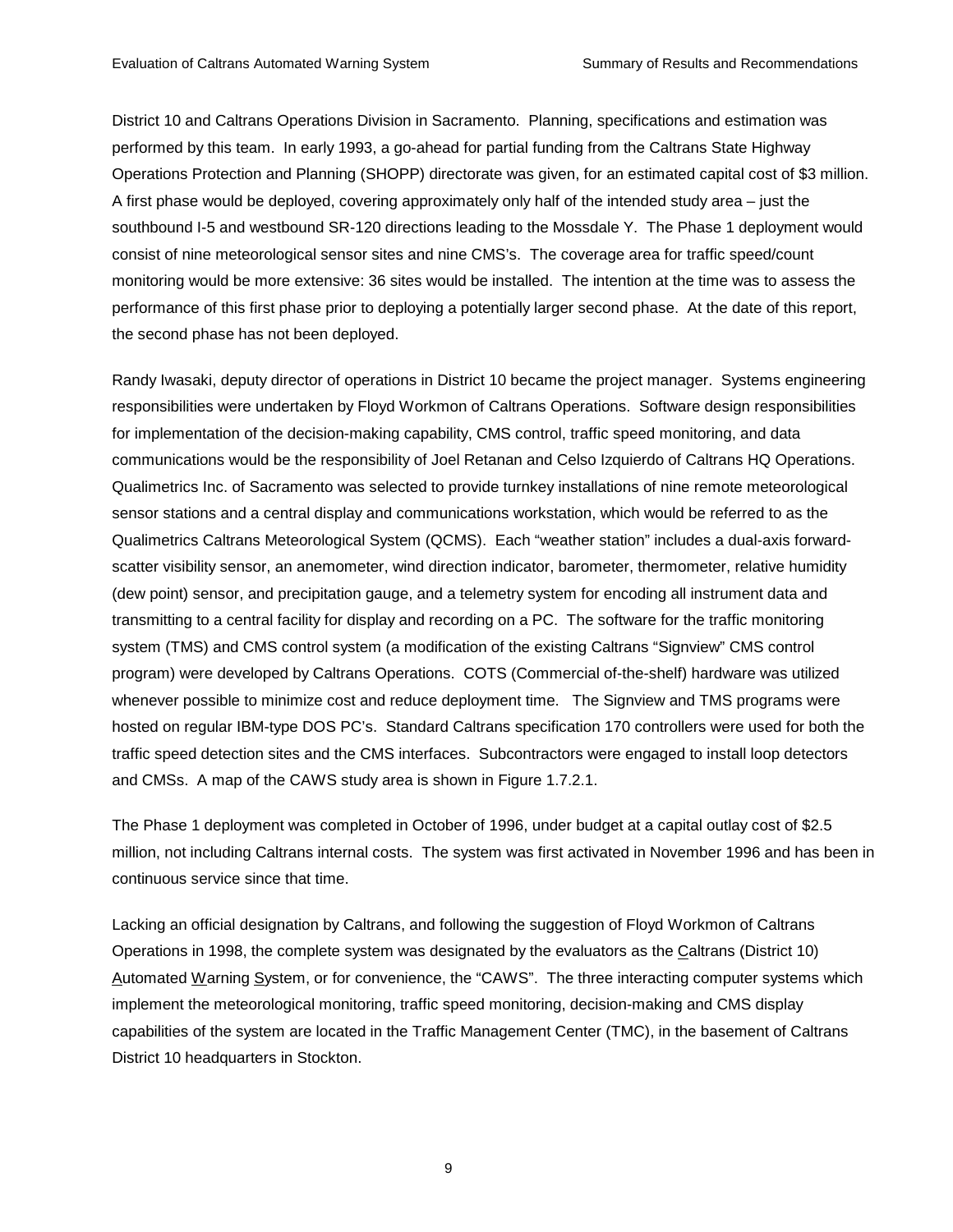In 1997, Cal Poly State University, San Luis Obispo was engaged through California PATH (U.C. Berkeley) to assist Caltrans in the design and setup of an appropriate evaluation program. A preliminary evaluation design report was completed and published by PATH in May,1999.

The winters of 1997 and 1998 were considered unusual due to the small number of occurrences of dense fog. This was generally attributed to "El Nino" weather patterns, which bought greater than normal rains to the area. There was an incident on Southbound I-5 at I-205 in January 1997 related to highway flooding. Warnings of congested traffic conditions occurred on a routine basis, although fog-related warnings were few and brief. In December 1997 a serious fog-related multi-car incident occurred in an area south of and outside the CAWS network on Highway 5, which may have lead to enhanced interest in studying the effectiveness of the CAWS.

On September 22, 2000, a grant was obtained from the California Office of Traffic Safety by Loragen Corporation of San Luis Obispo and administered through Caltrans Division of Research and Innovation to design and deploy a data acquisition network capable of accurately assessing the response of drivers to the CAWS system, and to use this system to conduct a comprehensive evaluation of the safety-enhancement effectiveness of the CAWS. A network of five field monitoring stations and a central server were designed and set up to examine detailed traffic characteristics in support of a driver response analysis as well as to provide monitoring functions for an operational analysis and accident statistical analysis. The development and implement process was arduous with both technical and institutional issues to overcome. General calamities further delayed the full operation of the evaluation system: In 2003 roadway construction destroyed the loop detectors at the north-most evaluation site, in 2002 a major accident that destroyed the power to the area for 7 months, and communications and loop detector problems in 2001 through 2003. Continuous reliable data was not available from this data acquisition network until summer of 2003, in time for the fog season of 2003-04. The complete fog seasons of 2003-04 and 2004-05 served as the core evaluation periods for this study. The CAWS evaluation system and real-time traffic and visibility data from the system were made accessible to the public via a dynamic web site in 2002 http://caws-evaluation.loragen.com. This web site also provided secure access by Caltrans and traffic engineering researchers to the complete database and on-line analysis tools.

A separate CAWS "weather server" was also designed and deployed at the request of Caltrans in the District 10 TMC to provide real-time monitoring of weather conditions in the CAWS area available to Caltrans personnel on their internal Intranet.

Driver response and operational issues were evaluated over the complete 2003-04 and 2004-05 fog seasons. A preliminary report to Caltrans on critical operational issues was submitted after the first fog season, and as a result, some improvements in the CAWS (Signview) software were made during the summer of 2003. Accident statistics were studied over the period 1992-1996 (before the CAWS) and 1997-2003 (after the CAWS), using the opposite direction of traffic flow on I-5 and SR-120 as a control area. Preliminary reports from this analysis were submitted at Caltrans' request in 2001 and 2003. Over the course of the study, the evaluation team has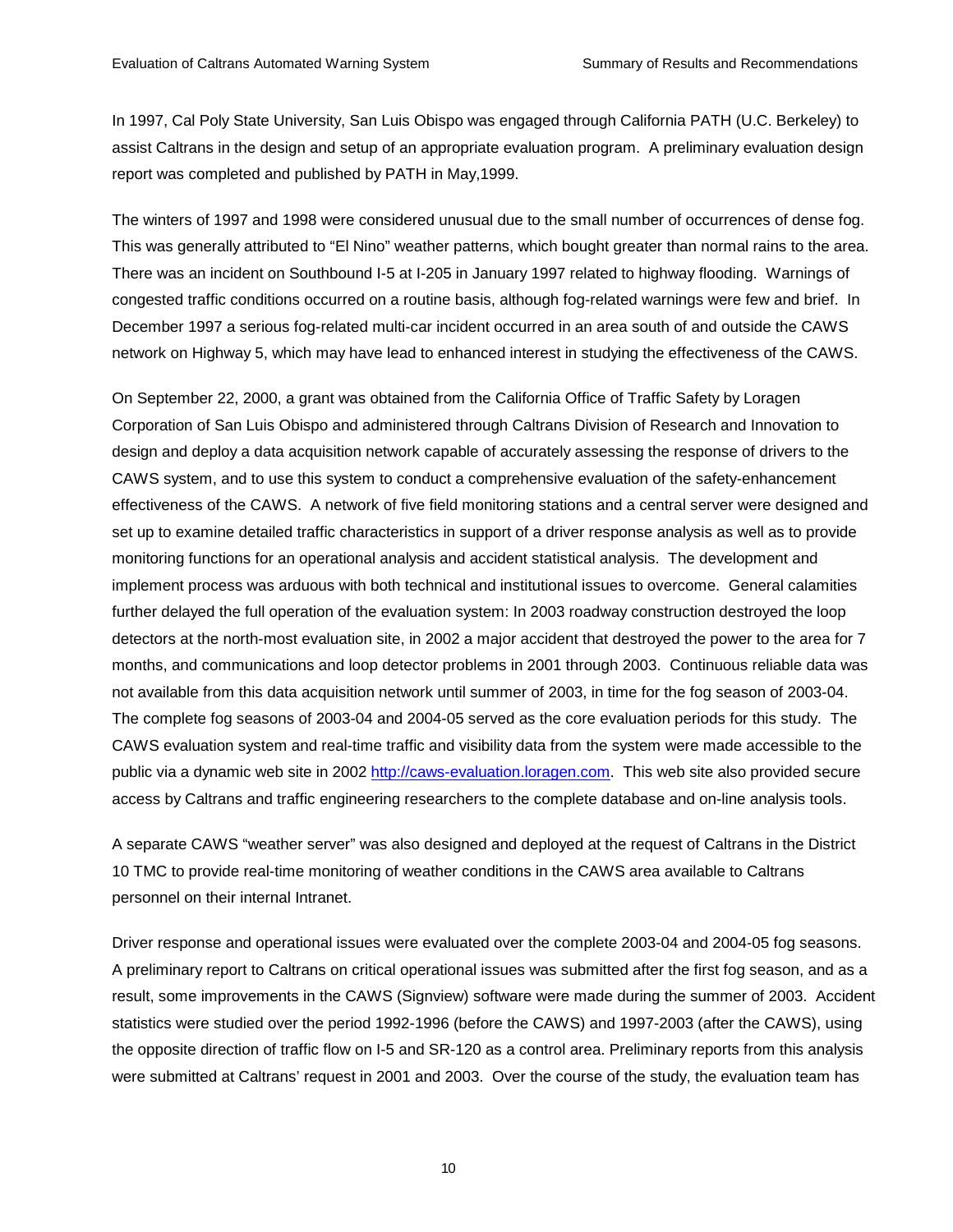worked closely with District personnel with common goals of assuring an accurate evaluation as well and maintaining proper function of the CAWS.

The CAWS Evaluation Data Acquisition system was turned over to the responsibility of Caltrans District 10 in May 2005, and it remains in operations for continued support of the CAWS and district traffic management, as well as a pubic resource to traffic safety researchers.

This document reports the results of all components of the evaluation project, culminating in recommendations and lessons learned for the design and operation of similar automated warning systems. Over the course of the evaluation, much was also learned about the response of drivers to safety interventions in general, and the measurable characteristics of traffic by which relative safety may be assessed. This study has also provided a forum for exchange of ideas and methods with the evaluators of other driver warning systems in the USA and internationally, in particular, the Dutch "DRIVE" project in Breda, which was similar in scale and features. A better understanding has been gained of the relative safety value of not only the CAWS, but of dynamic driver warning methods and systems in general.

# **1.7 System Description**

The primary function of the CAWS is to detect the presence of reduced visibility and/or congested traffic on the highway, and to warn drivers in advance of such conditions. The system also advises of high wind conditions, and supports the statewide Amber Alert system. The CAWS is comprised of three primary systems, described below:

## **1.7.1 Meteorological Monitoring System (Weather Monitor).**

Manufactured and installed by Qualimetrics Inc. (now All Weather Systems, Inc.) of Sacramento, California. Nine remote weather information stations (RWIS) are deployed on the southbound directions of I-5 and SR-120, each including a dual axis atmospheric visibility sensor, an anemometer, wind vane, barometer, thermometer, relative humidity sensor, precipitation gauge, day/night illumination level sensor, and a telemetry system for encoding all instrument data and transmitting to a central facility for display, logging and generation of "alarm threshold triggers" used by the CAWS for the display of warning messages. Data is carried over a network of dedicated leased telephone-type lines to the Traffic Management Center (TMC) located in Caltrans District 10 Headquarters in central Stockton. Information is displayed via a proprietary program running under Windows 95 on a PC in the TMC. Data is retained on disk until disk capacity is exceeded, when it must be manually backed up and erased. The PC has an RS-232 link to the Signview (main CAWS) computer, described below. The system is isolated and not accessible by either an Internet or Caltrans Intranet network connection.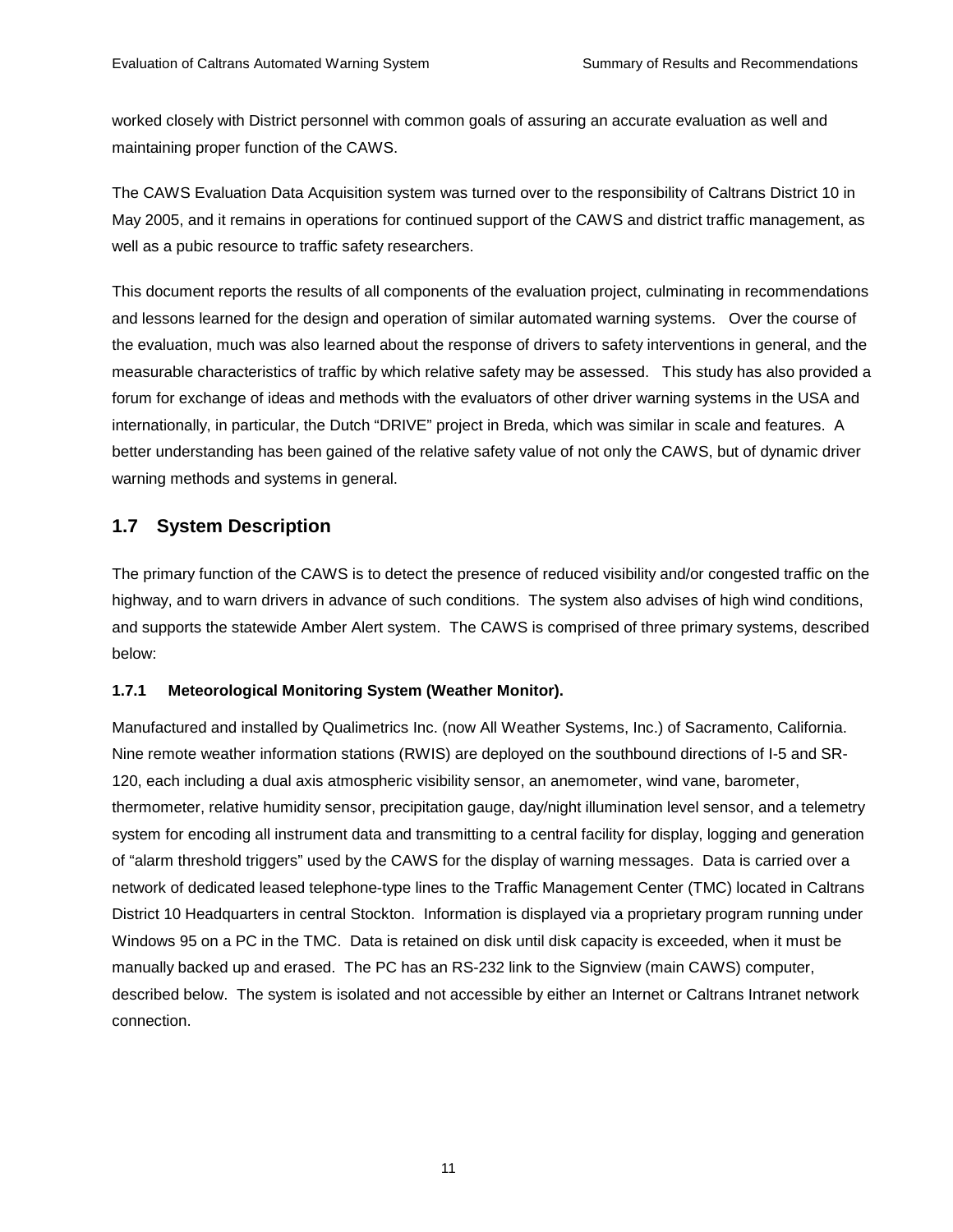#### **1.7.2 Traffic Monitoring System (TMS).**

A total of 216 inductive loop detectors are installed in duplex (speed measurement) configurations at 36 sites, spaced at approximately 1/2-mile intervals on the southbound directions of I-5 and SR-120 in the Stockton-Manteca area. Some are located at or proximate to weather stations. Six sites are designated as communications hubs, to which all other sites are connected via twisted pair in a "star-type" network. All installations conform generally to Caltrans and US DOT FHWA specifications and practices for field control systems (33). Type 222 dual-channel inductive loop detector cards operating in pulse mode are used for vehicle speed measurements, calculated by algorithms running on Caltrans Type 170 controllers. Data from each of the six communications hub sites are brought into the District 10 TMC over dedicated and leased telephone lines using Caltrans Type 400 (Bell L202S) 1200 bps modems at each end. Communications is fullduplex and a polling cycle of 50 seconds is used to retrieve data from all sites. Communications is completely separate from the QCMS weather system network. Data are normally logged once every 15 minutes. Traffic count and speed data are displayed via the Caltrans-developed TMS (Traffic Monitoring System) program running under MS-DOS on an IBM-type Intel 386 PC located in the District 10 TMC. The program has display and processing capabilities for up to 36 sites. Data is retained on disk until disk capacity is exceeded, when it must be manually backed up and erased. The PC communicates with the CMS-control PC described below via an EIA232c cable, at 9600 bps.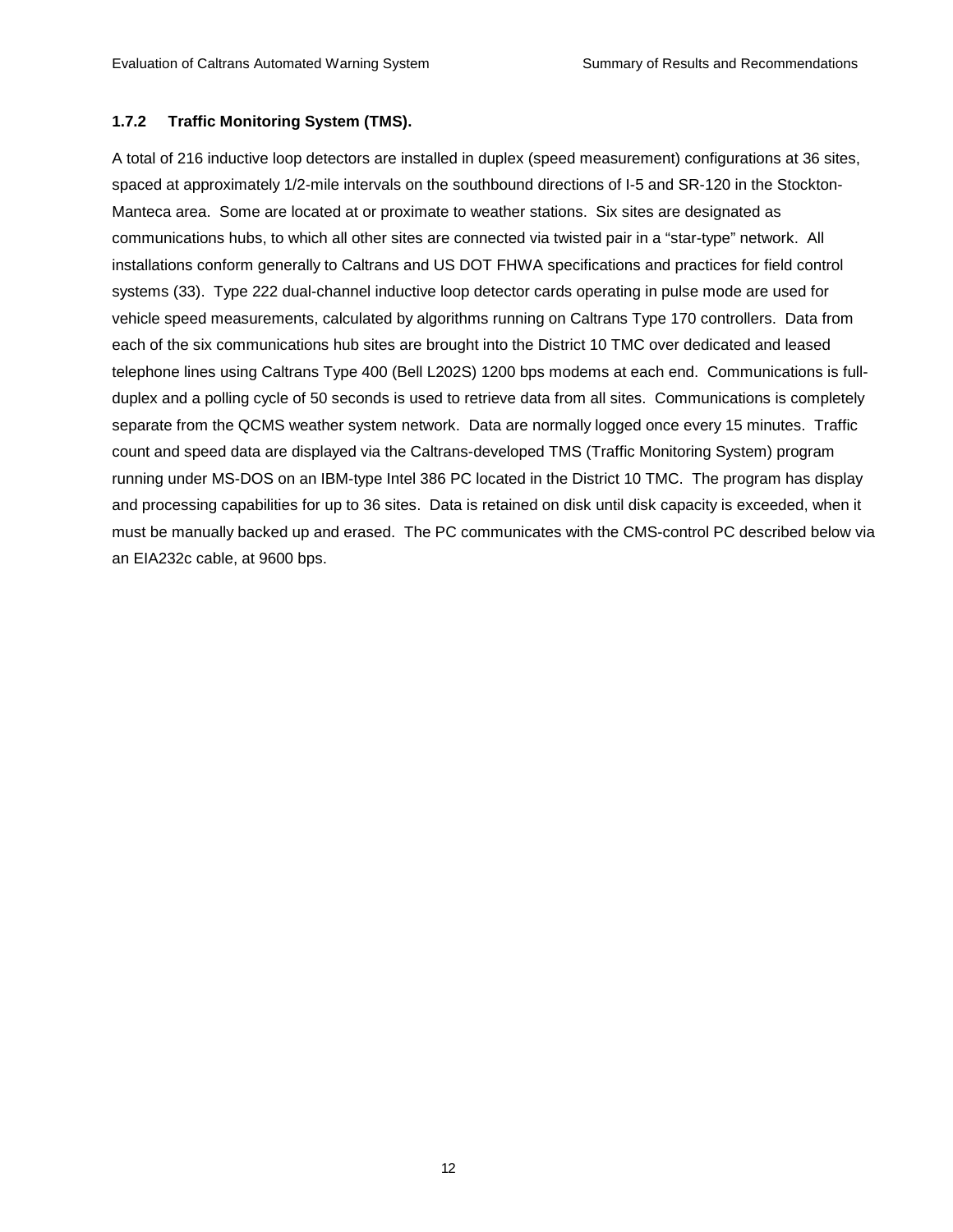

**Figure 1.7.2.1. Map of CAWS Study Area, from Caltrans Construction Plans.** 

#### **1.7.3 Signview CMS Network and Control System.**

Caltrans Model 500 (34) incandescent changeable message signs (CMS) are installed at nine locations in the CAWS area. These were selected because self-illuminated displays have been reported to have the best readability under adverse weather conditions (35). All CMS sites use dedicated Caltrans Type 170 controllers for CMS control and communications. Communications is handled over leased phone lines using Caltrans Type 400 (Bell L202S) 1200 bps multi-drop modems, connecting field sites in star clusters to a single central monitoring PC in the District 10 TMC. The Caltrans "Signview" CMS control program was modified for automated activation of CMS messages is used to generate and send a fixed repertoire of driver warning and information messages to the nine CMSs. The CAWS version of this program will be referred to as "CAWS/Signview", or just "Signview". The following messages are automatically displayed: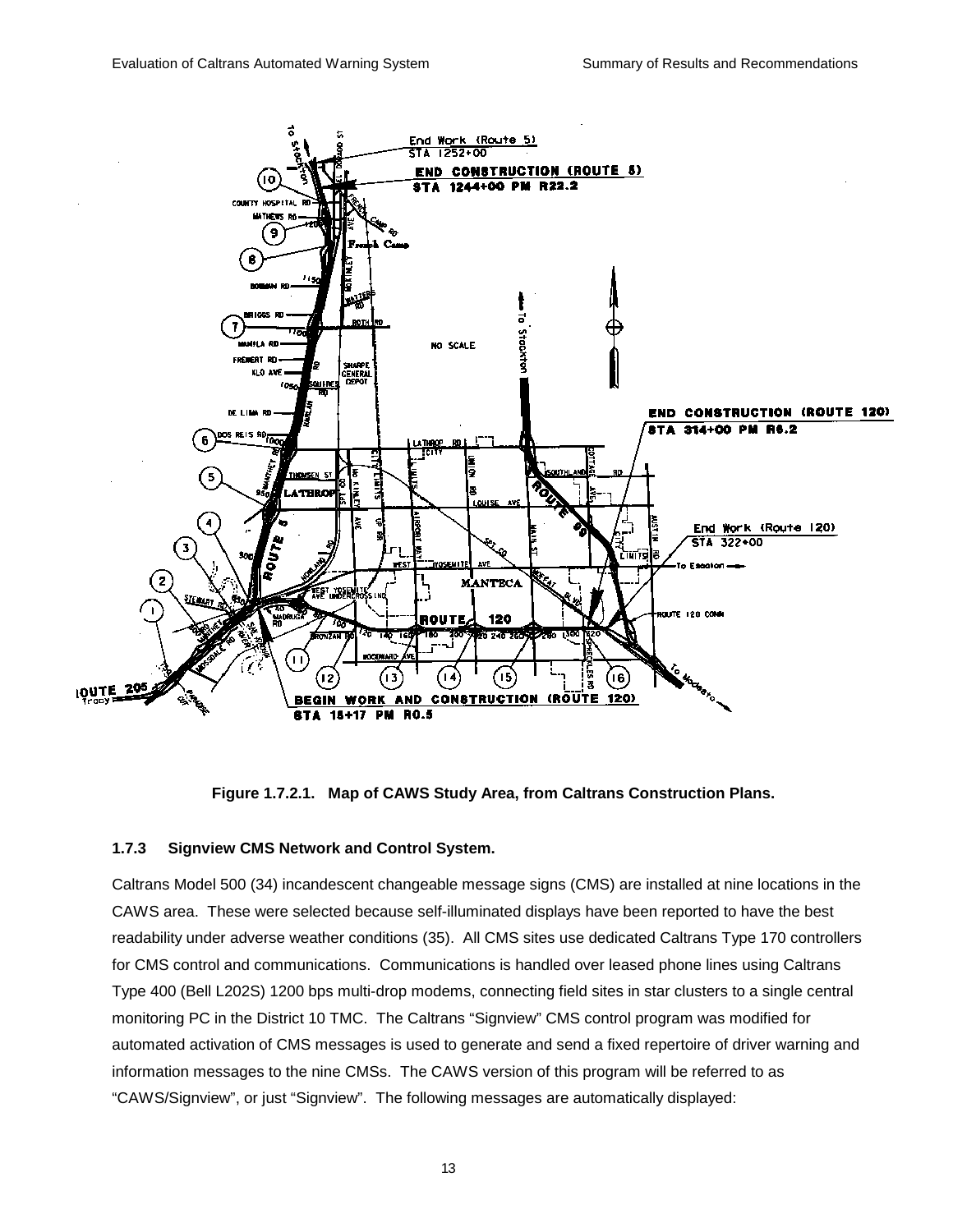- 2 traffic speed warnings: "Slow traffic ahead" and "stopped traffic ahead" based upon thresholds of below 35 mph, and below 11 mph respectively.
- The fog-related messages have been changed several times since 1996. Originally "FOGGY CONDITION AHEAD" or "DENSE FOG AHEAD", changed in January 2003 to "DENSE FOG AHEAD, ADVISE 45 MPH", or for visibility between 100 and 200 ft, "DENSE FOG AHEAD, ADVISE 30 MPH". Changed in summer 2004 to "DENSE FOG AHEAD, ADVISE 45 MPH" for all visibility levels less than 500 ft.
- 1 wind speed warning: "HIGH WIND WARNING" is displayed when wind speed exceeds 25 mph.



**Figure 1.7.3.1. Main components of CAWS as Deployed in District 10 Study Area.** 

Priority-based preemption is implemented, with traffic speed-related warnings superceding visibility and windrelated warnings. Manually-entered warning messages can be displayed at any time by operator entry, but they are overridden by any automatically-generated messages. The Signview computer receives inputs via EIA232c serial links from the adjacent QCMS weather monitoring and TMS traffic monitoring PCs located next to it in the D10 TMC. The system is only accessible from the TMC. It cannot be remotely accessed either by network or modem. Figure 1.7.2.1 shows the three main computer subsystems of the CAWS, and their respective interactions with field sites and sensors.

The CAWS has capabilities beyond those currently in use for automated driver warning. Each of the nine QCMS weather stations, described in Figure 1.7.2.1, include a full complement of atmospheric monitoring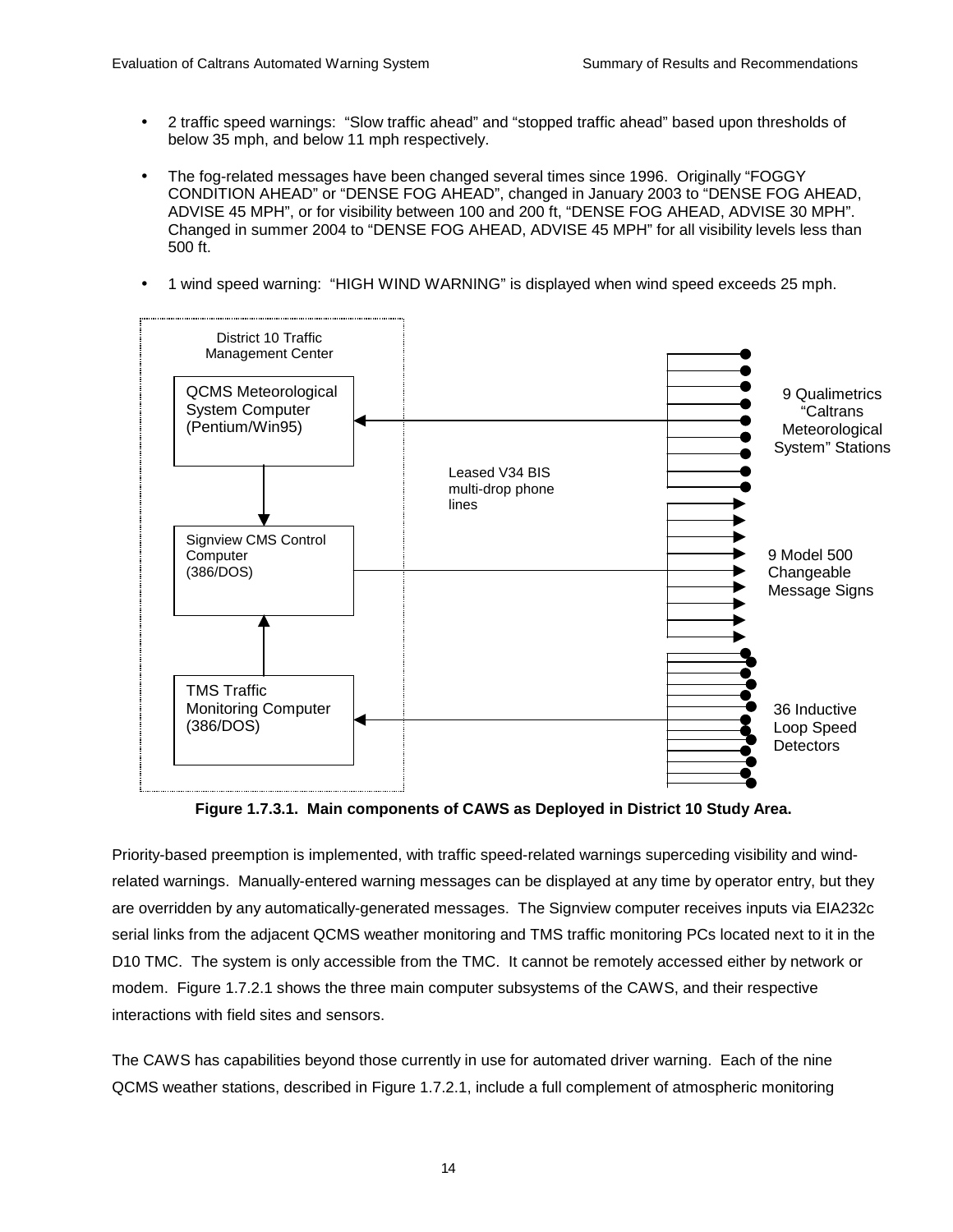instrumentation. The central weather monitoring PC incorporates comprehensive data collection and interpretation capabilities. Combined with the network of 36 speed monitoring stations, additional reporting, alert generation, and data collection functions are possible. As a test bed for weather-related intelligent traffic management, this system appears to be one of the most sophisticated in the United States, and possibly the world.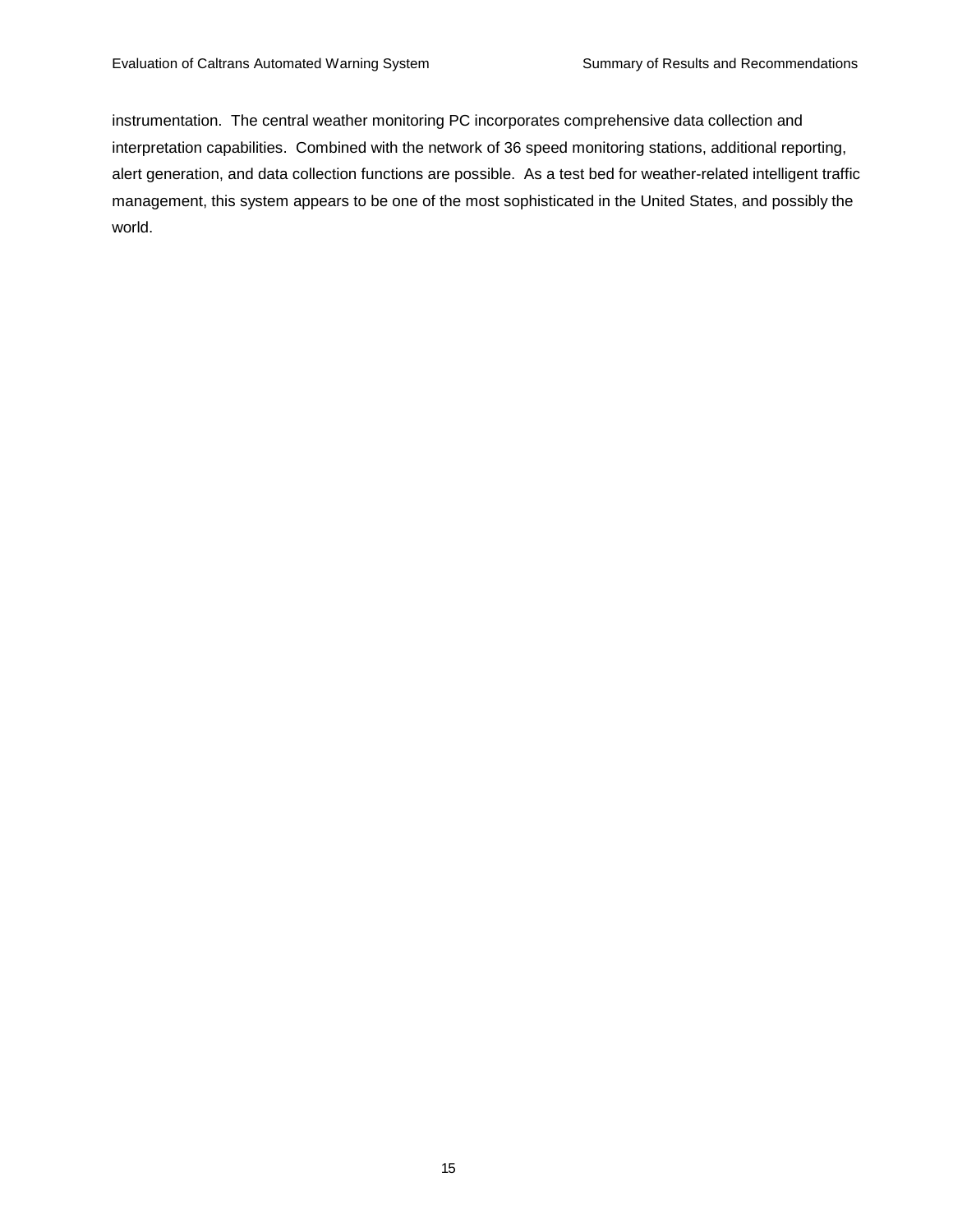Evaluation of Caltrans Automated Warning System Summary of Results and Recommendations



**Figure 1.7.3.2. Detail of "Qualimetrics Caltrans Meteorological System" (QCMS) Weather Stations Deployed in Caltrans District 10, from Qualimetrics Systems Data Sheets (**36**).**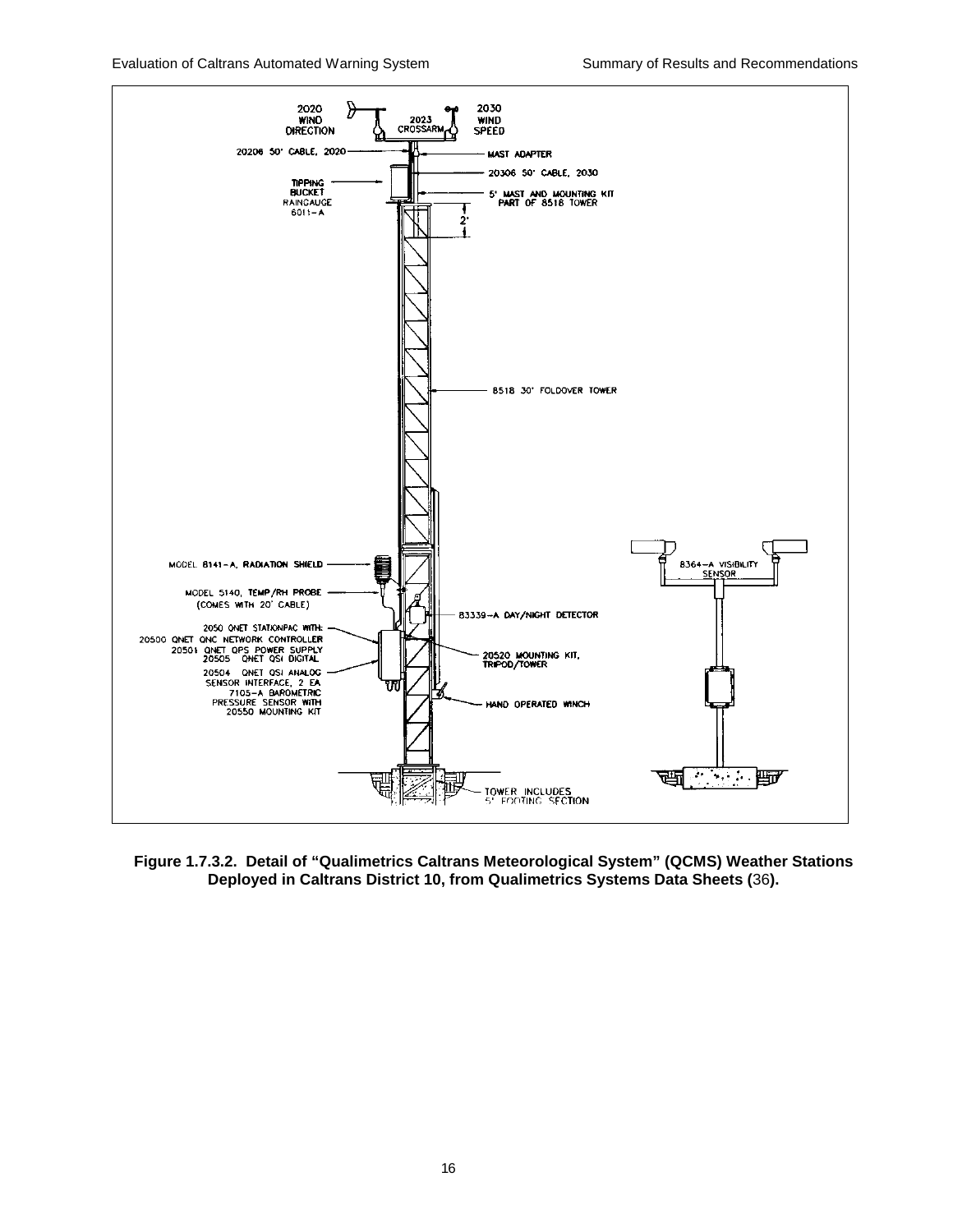

**Figure 1.7.3.3. CAWS system overview. From presentation by Joel Retanan, Floyd Workmon and Celso Izquierdo of Caltrans operations.**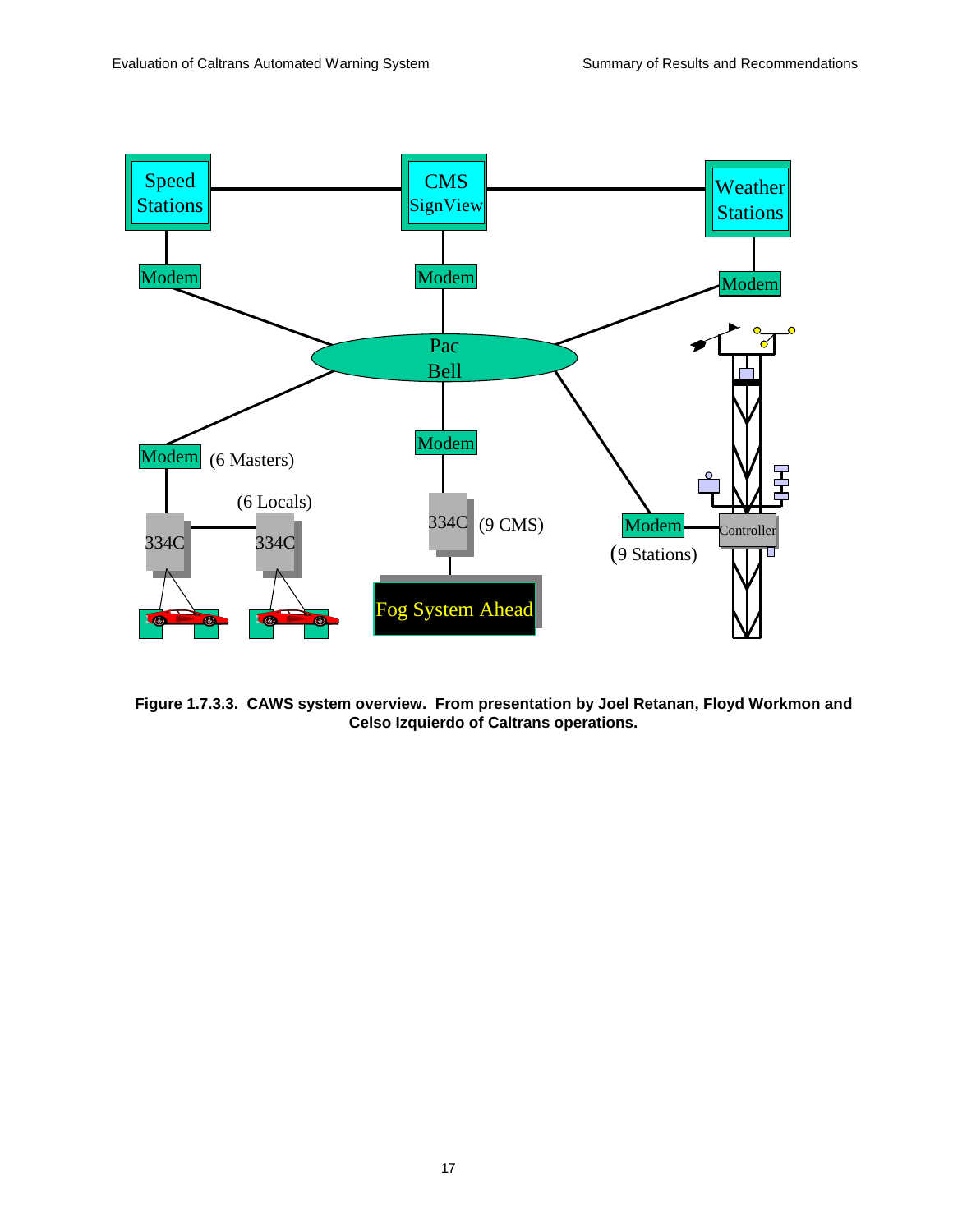### **1.8 Goals and Objectives of Study**

The objectives of our evaluation focused on the effectiveness of the CAWS in improving safety and reducing accident risk to drivers resulting from limited visibility and congested traffic conditions. "Safety" is a nebulously defined term, which means different things to different people. To drivers, it is more likely to imply "security", while for transportation professional, it may be more formally interpreted in terms of accident rates (37), while in a fundamental sense it connotes a combination of individual accident risk and potential accident severity, which in turn manifest in the form of accident rates and loss factors accumulated over time. We attempt to evaluate system effectiveness at different levels reflecting these multiple views of safety. The evaluation attempted to conform to FHWA guidelines, as articulated by Mitre in 1994 (38).

Prior work in the area of traffic safety evaluation is extensive, and can only be selectively recognized here. In the 1981, the European Organisation for Economic Co-operation and Development (OECD) published "Methods for Evaluating Road Safety Measures," which went at length into measures of relative highway safety and risk. They define the "risk of a road" user as "the number of accidents or casualties per exposure," and emphasized that "exposure ought to describe directly or indirectly situation in traffic which correspond to accident situations" (39). NCHRP Synthesis 295 (40) advised on acceptable statistical methods in highway safety analysis. An excellent paper by Hauer addressed the limitations of statistical analysis of accident data (41). We follow the recommendations of these documents in Section 4 of this report, an analysis of historical and recent collision data.

In 1997, the Center for Urban Transportation Research at the University of South Florida performed a needs analysis for Tampa Bay and reviewed the state-of- practice in fog detection and motorist warning systems (42). They developed a four-step process for evaluating fog-detection technologies, which was published by Turner and Pietzyk in the February 2000 Institute of Transportation Engineers (ITE) Journal (43).

We first assess the ability of the system to influence the behavior of drivers, and attempt to answer the question: do drivers respond to CAWS warning messages as intended by the system's designers? We then examine the actual operation and mechanics of the system operation, assessing whether the system performs as expected and if the traffic control actions taken by the system are safety-enhancing. At the highest level, we perform a statistical analysis of accident data gathered before and after the deployment of the CAWS.

The evaluation was divided into three areas of study encompassing the contractual tasks and reflecting increasing levels assessment as articulated above. These are summarized below. The complete reports from each area of study are the contents of Volume 2, 3 and 4 of this overall document.

Throughout this report we will use the words "accident", "collision", and "crash" as synonymous, consistent with common practice in traffic safety literature.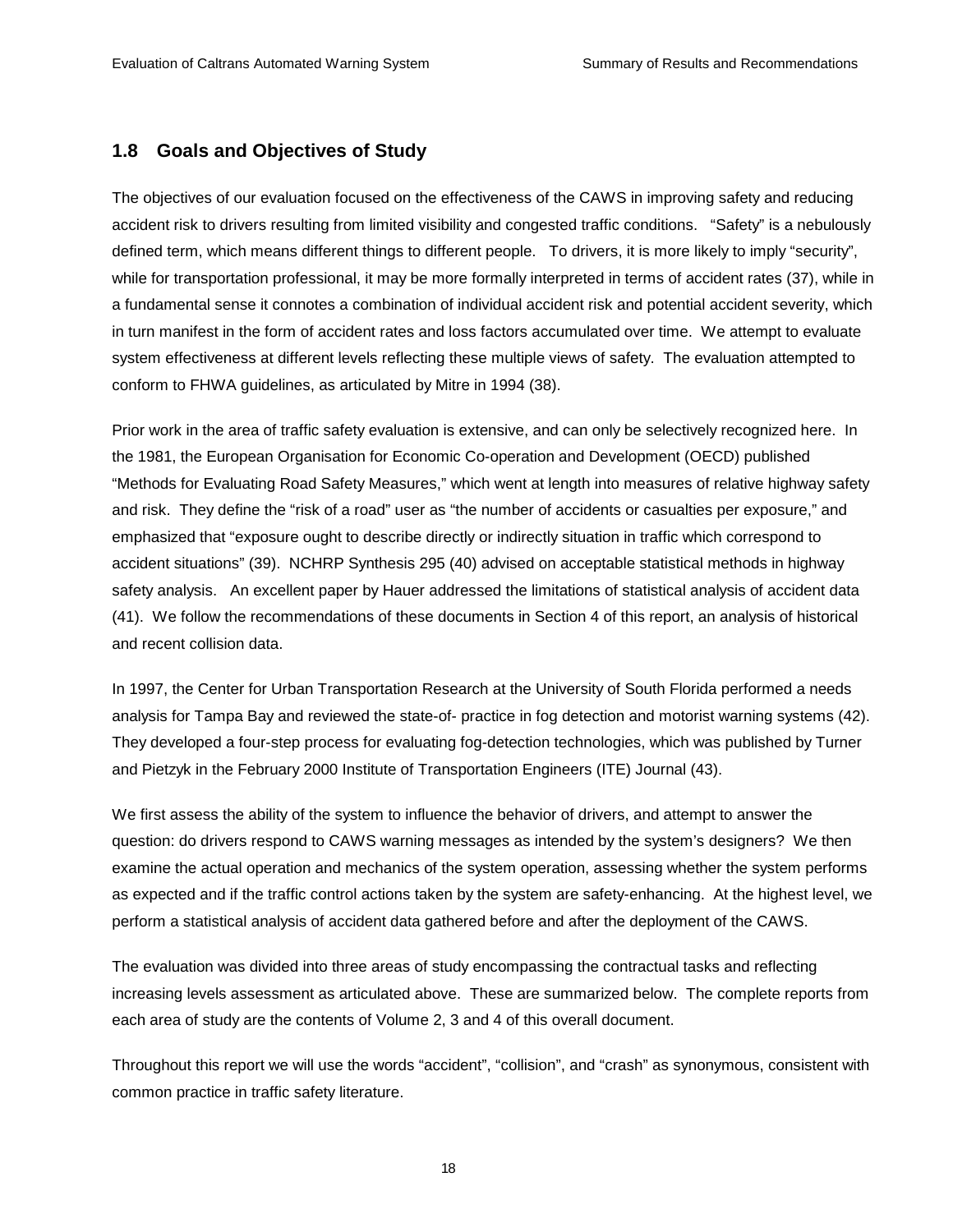#### **1.8.1 Assessment of the influence of the CAWS on driver behavior**

We assessed the ability of the system to influence driver behavior, as intended by the system designers. A network of sensors and data acquisition systems was deployed to examine the detailed characteristics of the traffic flow in the road segments immediately before and after drivers view a message on the first CMS of the CAWS. During events in which the CMS was activated, we analyze the distributions of vehicles speeds and separations and infer from this the relative safety of the traffic, geographically before and after the CMS, and in the time periods prior to and following the activation of the CMS. We seek to differentiate between normal changes in driver behavior as a reaction to the fog itself, and driver behavior changes in reaction to the CMS message. The analysis of driver response is the subject of Volume 2 of this report.

#### **1.8.2 Technical and Operational Assessment**

Two original contractual tasks were consolidated due to overlap and the natural synergy between the two. These are treated in a single volume 'Technical and Operational Assessment':

Technical Assessment - Examination of engineering design and operational documentation, and inspection of facilities, to provide a sense of the soundness of the design and implementation, and effectiveness of the integration of the system and subsystem components.

Operational Assessment - Assess the operation of the system directly by observing the actions taken by the system and their direct effects on traffic. Investigate technical reasons for any anomalies observed. We accomplish this by study of log files generated by each of the CAWS systems, as well as data generated by the evaluation data acquisition network. We examine a series of complete events during which the CAWS responded to traffic or weather conditions, and attempt to derive from these the actual control strategy of the system from examination of the Signview and TMS program source code (since no formal documentation of the control strategy had been created). We report attributes and deficiencies of the system as actually deployed.

### **1.8.3 Assessment of long-term impact of CAWS on accidents**

By examination of archived accident records over several years prior to and several years after the activation of the system, we attempt to ascertain if the system is having a positive impact as reveled by accident statistics and fitted models. The before-CAWS years consisted of 1991 though October 1996. The after-CAWS years consisted of 1997-2003, the most recent full year for which accident data was available from the Traffic Accident Surveillance and Analysis System (TASAS) database. The two-month period November-December 1996 was not considered since it was the startup transition period for the system. The primary control area used in the study was the opposite direction of traffic flow on I-5 and SR-120, although a wider range of control areas including the SR-120/I99 junction area was added for comparison in some of the analyses including the multivariate modeling exercise. The statistical analysis of accident data is the subject of 'Evaluation of Traffic Safety Influence Based on Historical Collision Data', Volume 4 of this report.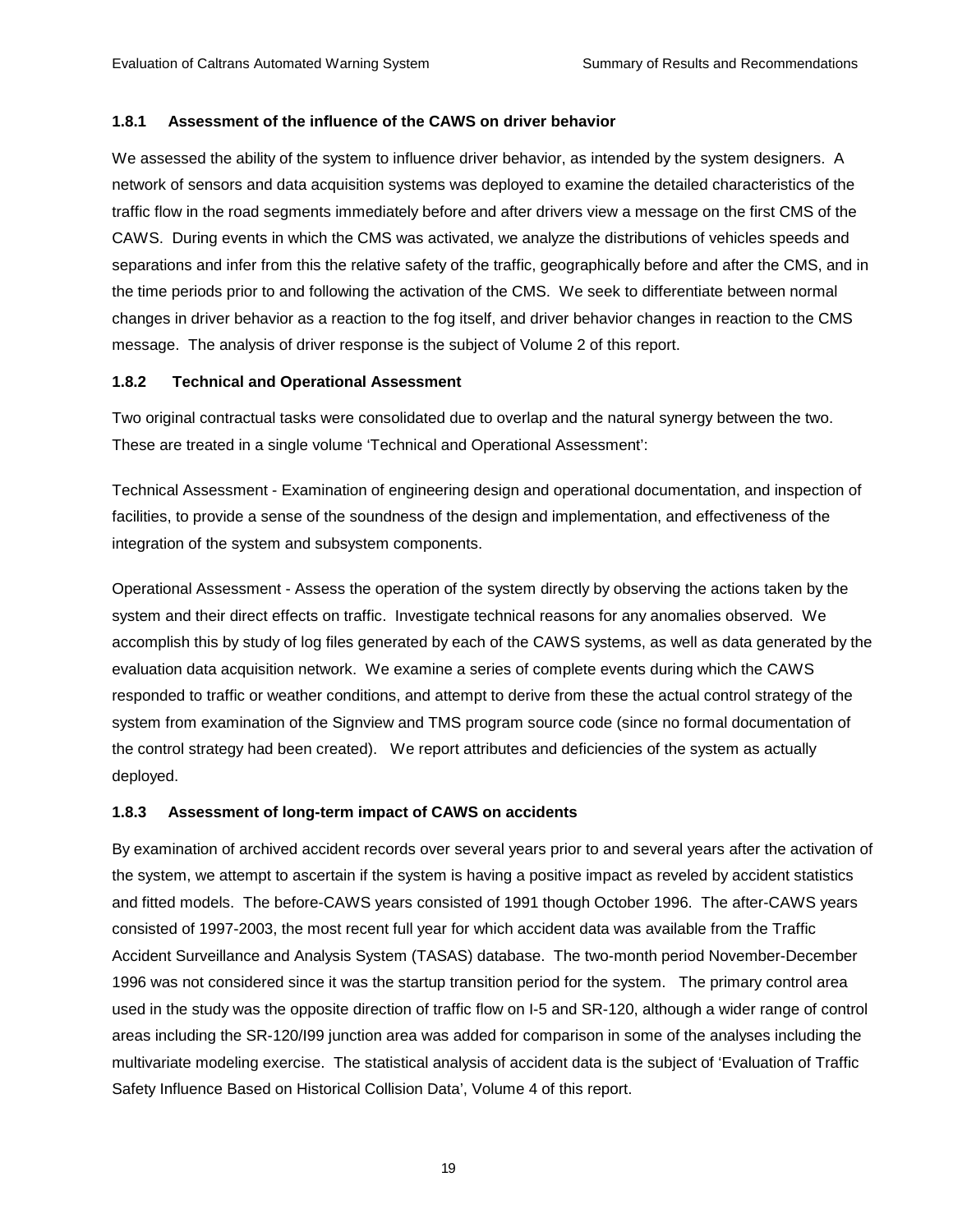Volume 5 of this report describes the operation and technical details of the CAWS Evaluation Data Acquisition System.

## **1.9 Methodology**

Detailed descriptions of the methodologies associated with each method of evaluation are described in the corresponding analysis section. A summary is provided below.

#### **1.9.1 Assessment of the Influence of the CAWS on Driver Behavior**

We non-intrusively monitored traffic before and after drivers were exposed to the first CMS encountered upon entering the CAWS area on I-5. Two monitoring stations were located on the roadway before drivers encountered the first CMS. These stations are located 0.8 and 0.7 miles respectively from a local high point in the roadway (the French Camp Road Overcrossing) that blocks the view of the CMS from approaching drivers. The CMS is located 0.5 miles after this high point and is only visible in this interval. Two monitoring stations were located immediately after drivers have encountered the CMS, the first approximately 0.5 mile after the CMS and the second approximately 0.6 mile after the first but well before the sight distance to the next CMS of the CAWS system. The locations of these evaluation monitoring sites are shown in Figure 1.9.1.1 that also shows the locations of all deployed elements in the study area. Figure 1.9.1.2 is a composite aerial photograph of the locations of the evaluation monitoring stations.

All stations collected individual records of the time of arrival, speed and length of every vehicle in each of the three lanes at each site. Duplex inductive loop detectors were used in each lane to detect the time of arrival (to 0.01 second) and speed (to 0.1 mph) of each vehicle. Forward dispersion visibility sensors monitored local visibility at each of the innermost before and after sites. Video cameras were deployed before, at, and after the CMS for visual verification of traffic and visibility conditions. The message displayed by the CMS was monitored by direct interception of communications, and verified by a video camera. Data were retained locally until transmitted and verified over wireless connections to a central server. The server also hosted the CAWS evaluation web site http://caws-evaluation.loragen.com which provided public access to real-time data and the complete database. Figure 1.9.1.3 is a diagram showing the details of the components that constitute the evaluation system.

The CMS is actuated solely by the Mathews Road Weather Station (WS1), which is the same as our first After-CMS monitoring site. During the first complete fog season (Nov. 2003- Apr 2004), the CMS displayed two prepreprogrammed messages: "DENSE FOG AHEAD, ADVISE 45 MPH" when fog-visibility was between 200 and 500 ft., and "DENSE FOG AHEAD, ADVISE 30 MPH" when fog-visibility was between 100 and 200 ft. When fog-visibility dropped below 100 ft., no message was displayed. During the second complete fog season (Nov. 2004- Apr 2005), the CAWS displayed a single warning message for all fog visibilities less than 500 ft.: "DENSE FOG AHEAD, ADVISE 45 MPH". Only fog-related visibility is recognized. No message is displayed if relative humidity is less than 75% regardless of the visibility reading.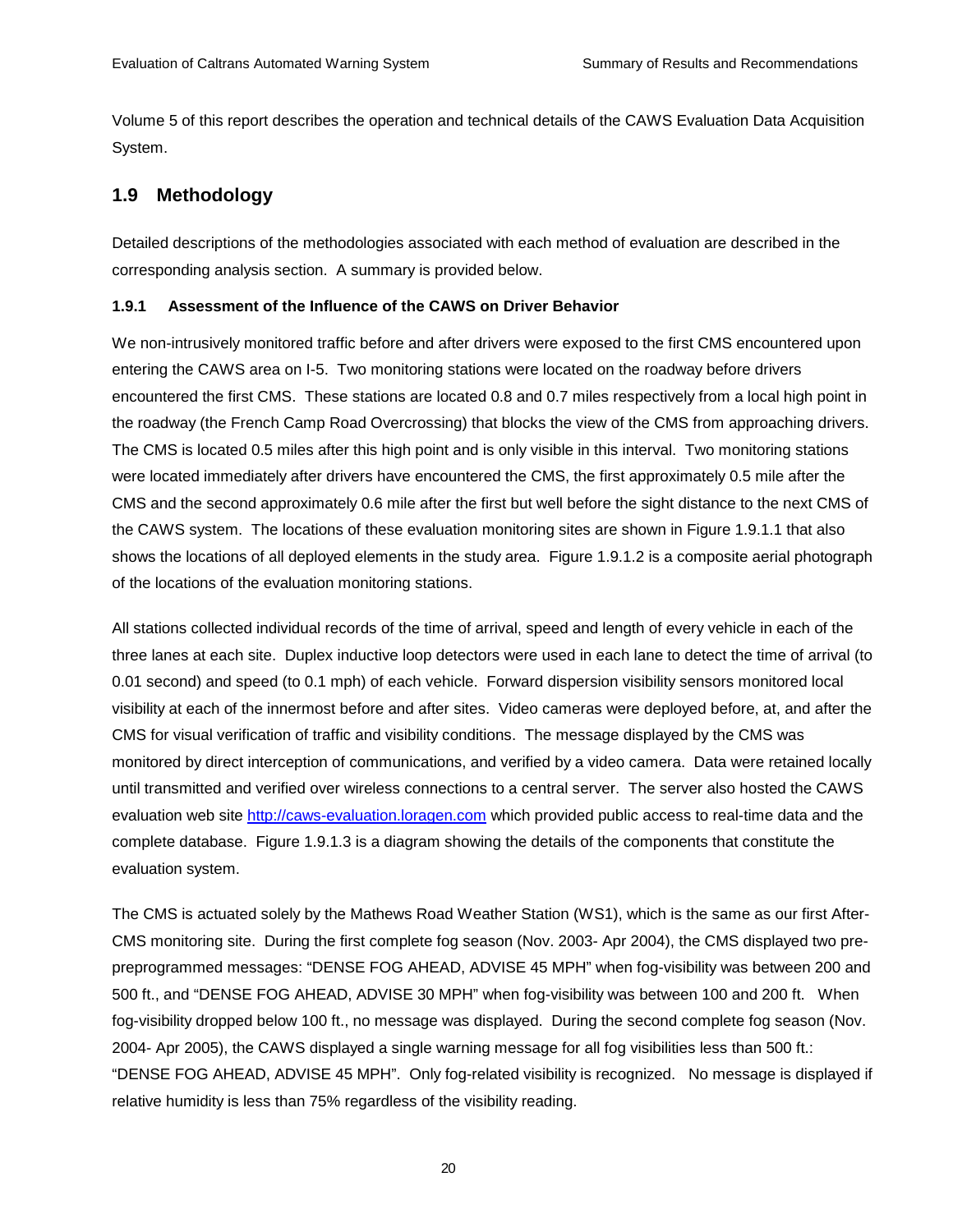

**Figure 1.9.1.1. CAWS study area, showing location of evaluation monitoring sites at north entrance on Interstate 5.**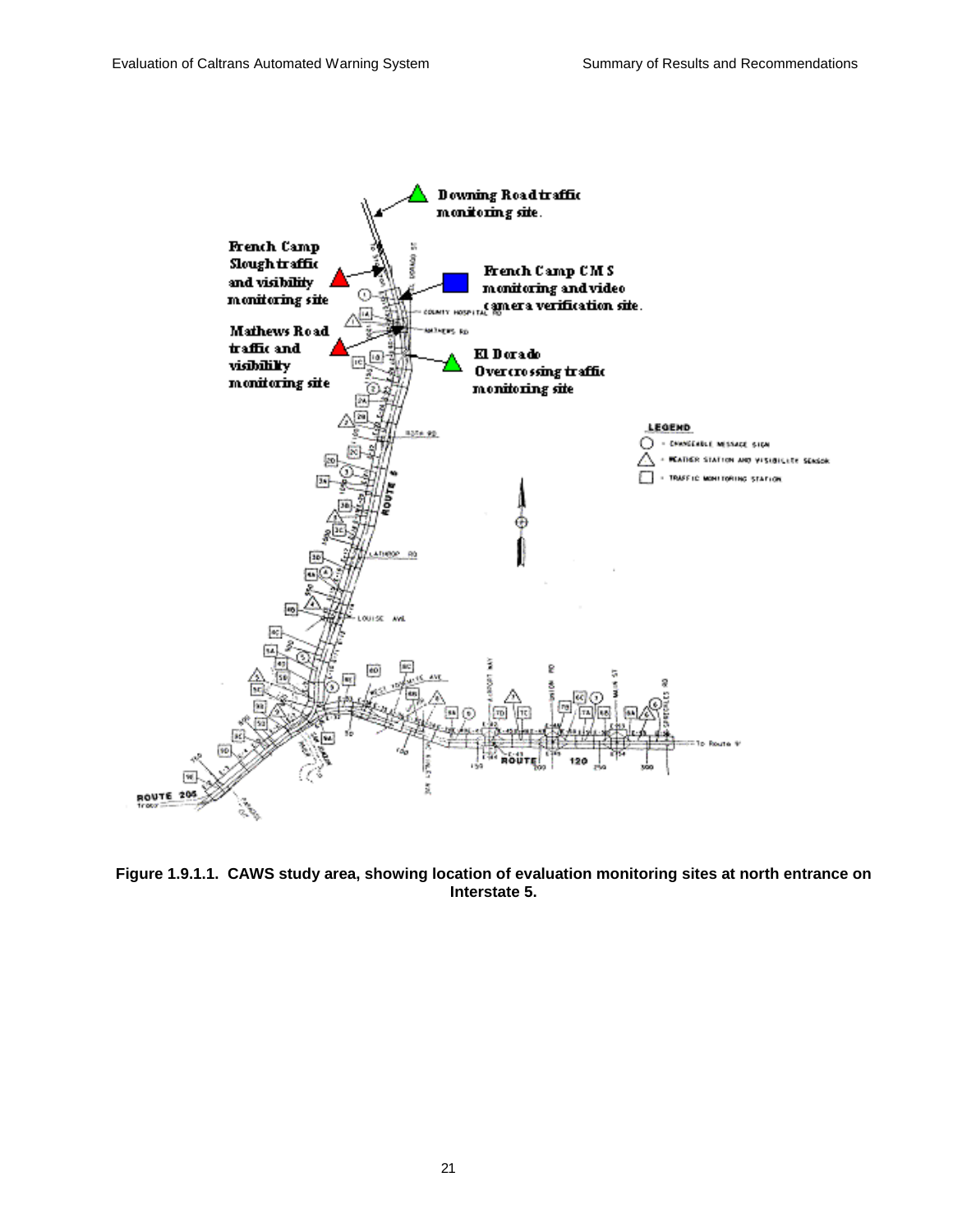**obtained from** 

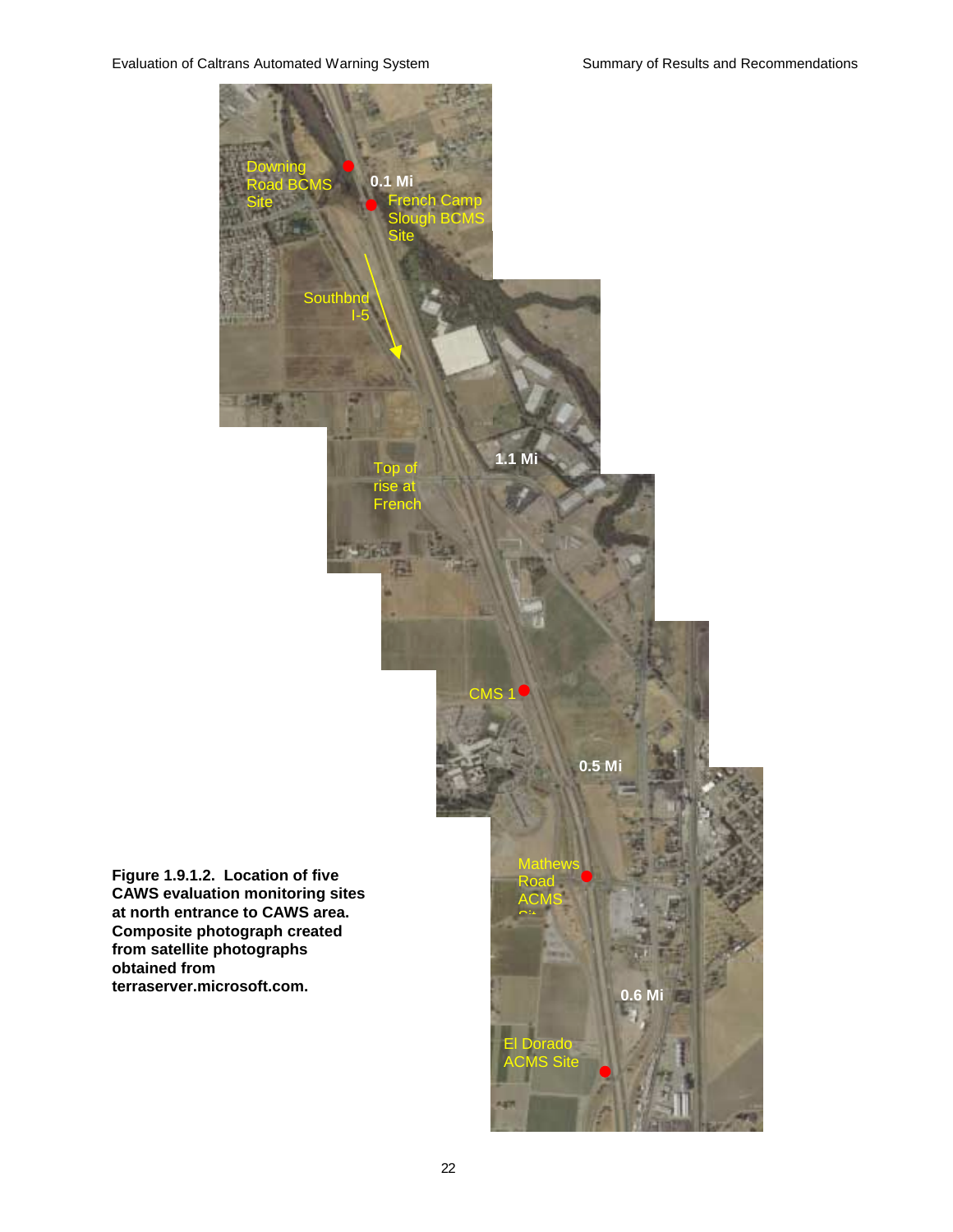

**Figure 1.9.1.3. Evaluation System Installed in Proximity to CAWS CMS 1.**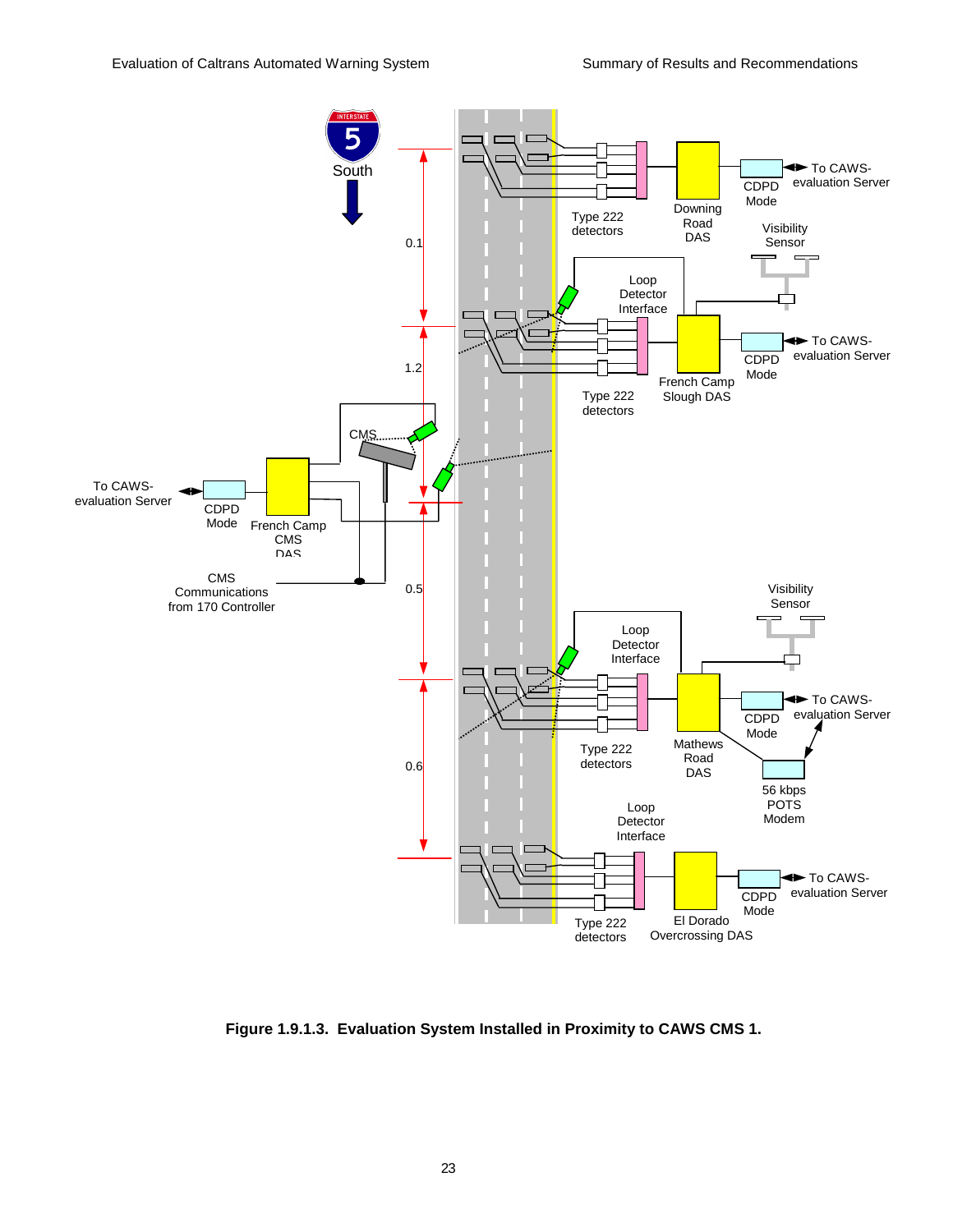From the raw data, we calculated mean speed, speed variance (measured as sample standard deviation), and potential collision speed\* for all vehicles detected within a 45-second moving window, incremented every 15 seconds. This approach facilitated nearly instantaneous measurements of each metric based on a small set of vehicles proximate in both time and position on the roadway. When restricted to such a short period, speed variance differs from variance measured over an entire event in that it considers only interactions between vehicles whose movements can potentially affect each other. The narrow time window also permits the observation of rapid transients, for example, immediately following the activation of a CMS message. But because of the small number of vehicles accumulated, these measurements can be prone to sample noise.

\*Potential collision speed (PCS) may be interpreted as the predicted impact speed if the vehicle encounters an obstruction on the highway (as in a multi-car collision in fog). It is a nonlinear function of the initial speed and separation of each vehicle pair, the local visibility distance, and the driver reaction distance and braking distance at that speed. This metric was used as a means to factor in both the visibility sight distance and the following distance between successive vehicles at a given speed. It is predicated on the possibility of rear-end collision between vehicles in fog, and used as a progressive indication of relative or comparative danger for each vehicle in the event of a traffic disturbance. Its range extends from 0 mph, which means the vehicle could safely brake to a stop, to as high as vehicle free (initial) speed, this maximum value equivalent to the vehicle impacting the obstruction before even starting to brake. Or equivalently, it could not avoid collision with a vehicle in front of it even if that vehicle braked normally to a stop. Such a metric was appropriate in this study since 68.8% of collisions that occurred in fog in the study area from January 1997 to December 2003 were classified by the California Highway Patrol as "rear end" or "hit object" collisions (44).



**Figure 1.9.1.4. Potential collision speed (impact velocity) v.s. separation distance or visibility distance.**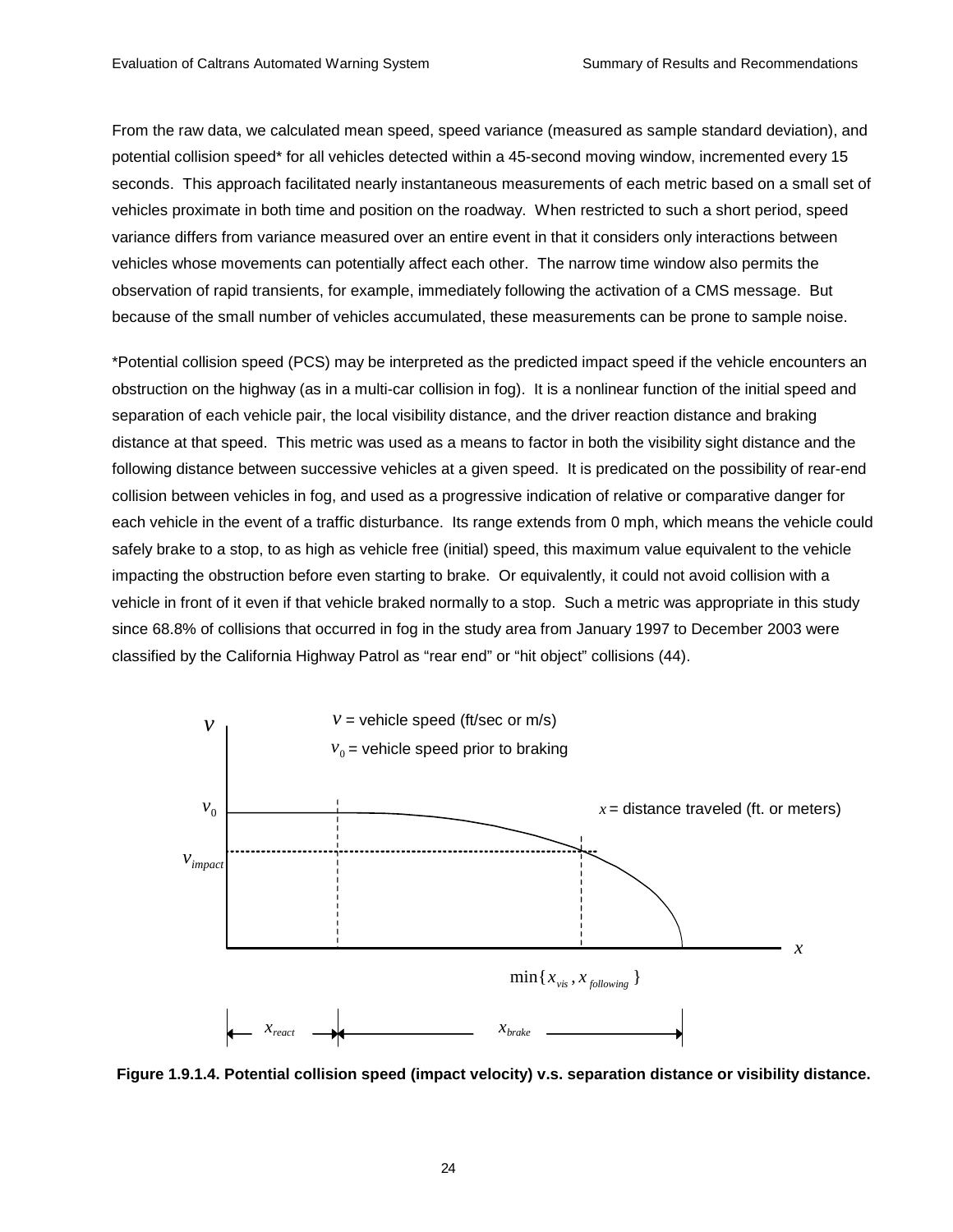This and several related metrics appropriate for this study are discussed and derived in Section 2 of this report. The nonlinear relationship between speed, separation distance and visibility distance is plotted in Figure 1.9.1.4. In this figure, the curve is parametric with the initial vehicle speed. A separate number, in mph, is generated for each vehicle.

#### **1.9.2 Technical and Operational Assessment**

Initially we examined a sample of ten of the 36 traffic monitoring sites and remote weather stations that comprise the CAWS field sensors. The objective of this task was primarily to verify and document the system under test. Components included in this assessment were the Qualimetrics forward scatter visibility sensor, Q-Net Data Acquisition System, day/night detector, anemometer, wind direction sensor, hygrometer, rain gauge, barometer, power supply, relay/telemetry system, network controller, and central processor hardware.

The contractual task of the technical and operational assessment was to examine the implementation of the system, and determine if the system performed according to the original design expectations and operators' assumptions. We documented but did individually evaluate each of the key elements of the CAWS. We then observed the response of the automated system to a range of conditions that triggered, or should have triggered, a warning message on one or more of the nine changeable message signs. The responses either confirmed the basic function of the system as designed, or revealed unexpected behaviors that required deeper investigation. When necessary to explain these unexpected behaviors, we identified the actual control strategy by detailed examination of the CAWS/Signview or TMS computer logs and source code, in addition to data available from our evaluation data acquisition network. We dug as deep as necessary to get to the bottom of any unexplained system behaviors and their potential effects on the core driver warning functions of the system. We examined the operational characteristics of the CAWS via a number of case histories indicative of the range of possible responses of the system to speed-related and visibility-related trigger events. All data were obtained from the Signview, TMS, or QCMS log files, or when applicable, the CAWS Evaluation System database.

### **1.9.3 Analysis of Historical Collision Data**

We examined historical accident data both overall and in a large number of subclasses, including accidents in fog, inclement weather, in the absence of construction, during peak and off-peak periods, cross-peak comparisons, primary and secondary accidents, and the proportions of accidents by CHP Type class such as rear-end, side-swipe, etc.

We attempted to control for external effects in a large number of ways. These included normalization of accident frequencies to various metrics of exposure, including travel volume (MVM), annual number of fog or inclement weather days, and each type or class of collision relative to all collisions, or other types of classes of collisions. We considered accident severity indicated by totals of fatal and injury accidents, property damage only accidents, and the number of vehicle involved in each reported accident.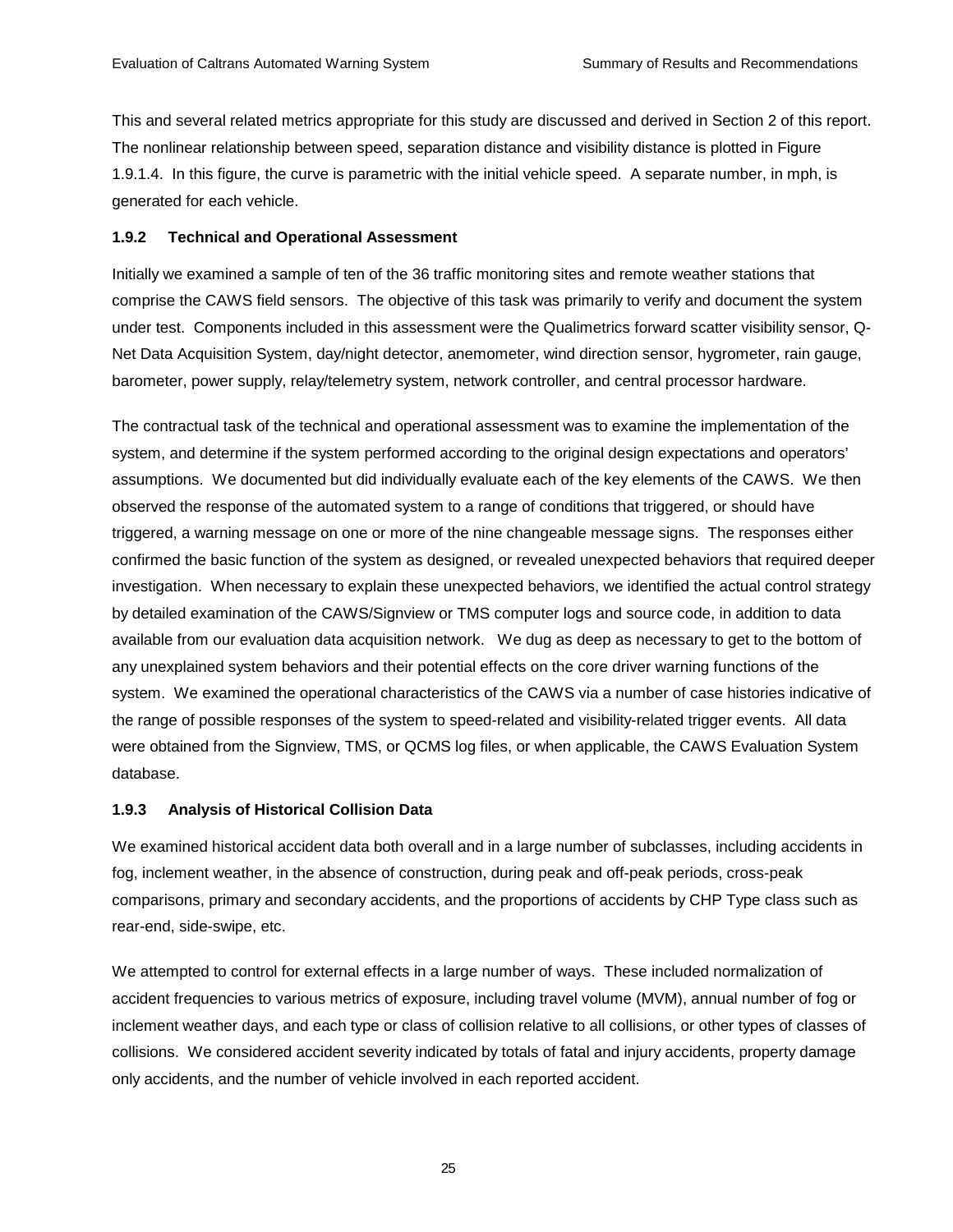We examined the locations of collisions, including the specific location of fatal accidents and accidents attributable to fog. Subsection sizes ranged from the three primary subsections of the CAWS (I-5 north of SR-120, I-5 south of SR-120, and SR-120 itself) to 0.25 mile segments intended to show in greater detail the locations of possible problem areas.

We especially considered the possible influence of roadway construction by repeating several prior analyses with these accidents removed from the data set.

In all analyses we compared the area influenced by the CAWS (the CAWS study direction) with a primary control area consisting of the opposite directions of the same highways, as well as two external highways used as supplemental control areas for some analyses. This helped to control for effect such as the change in the national speed limit or changes in driver attitudes that affected all areas at the same time.

We also fitted accident data acquired from both the CAWS and the supplemental control areas to various configurations of a multivariate model. By computer optimization of the model parameters for best fit, we inferred the possible influence of the CAWS on collision frequencies in segments of the CAWS study direction compared with segments of the other areas without the CAWS.

By this comprehensive process, we have attempted to not only infer the effectiveness of the CAWS in an overall sense, but to identify possible problem areas and corroborate the findings with driver behavior and operational assessment results from the other sections of this report, seeking to match statistical observations with possible causal chains.

This analysis was restricted to historic and recent numeric accident data obtained from TASAS and accident record reports maintained in the Caltrans District 10 office. We did not perform a detailed analysis of the text of accident reports, which might provide increased but more subjective insight into the role of CAWS in individual accidents. We did not conduct driver surveys that may have (with a high noise margin) revealed personal opinions or experiences of drivers about the effectiveness of the CAWS.

## **1.10 Summary of Results**

A summary of the results and findings from the individual analyses contained in Volumes 2 through 4 are presented below.

Using the advanced instrumentation we designed and deployed at the north entrance to the CAWS on I-5, we studied the response of drivers to the warning message displayed by the CAWS. Over a two-year period of evaluation encompassing two complete fog seasons, a record of every vehicle on southbound I-5 was acquired at two sites before and two after the first changeable message sign encountered by drivers entering the CAWS area on I-5. Since this is the first CMS drivers would be exposed to in the CAWS, it was expected that their reaction to this CMS would be the most significant. We compared traffic observations before and after the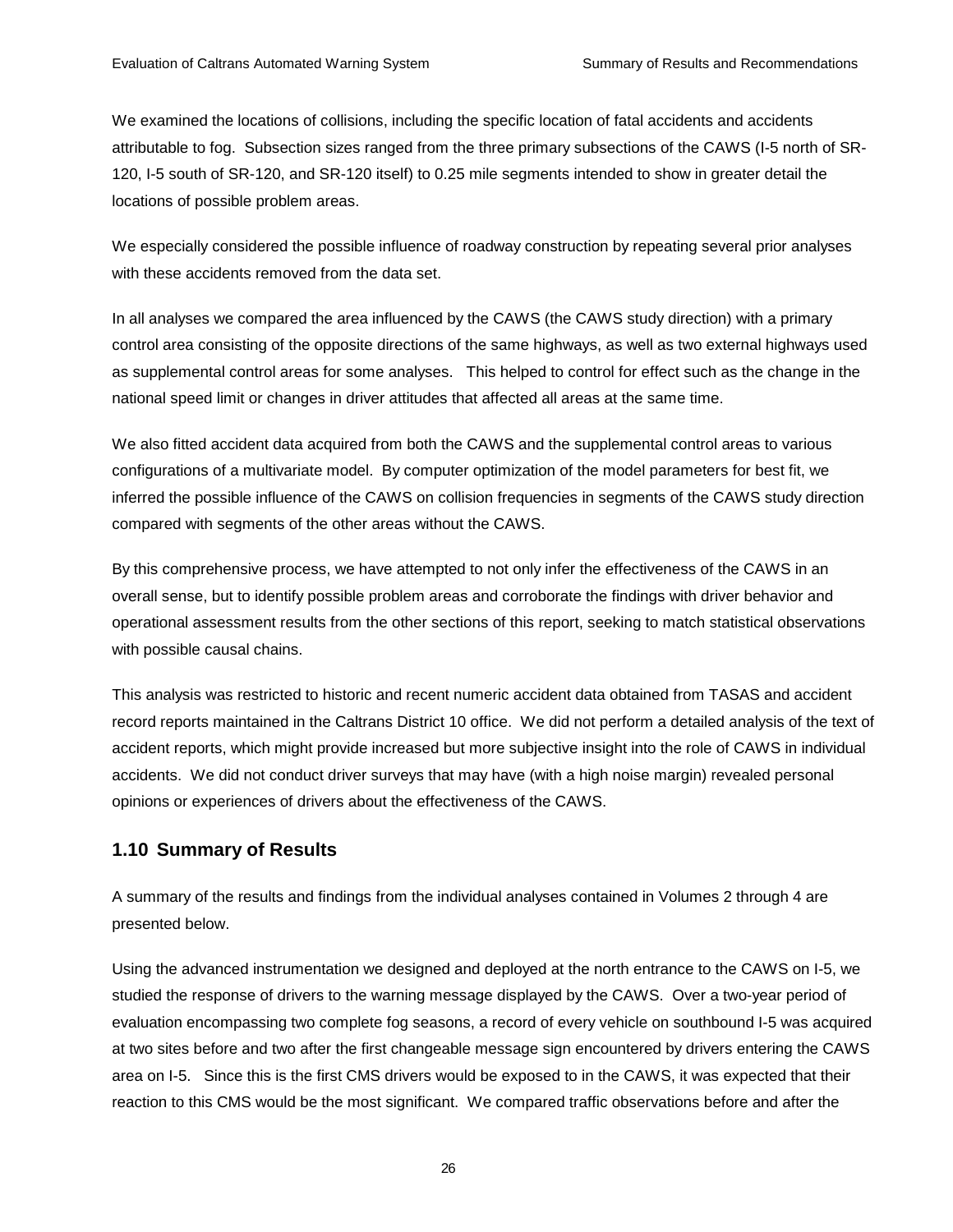CMS, and during the time periods before, after and during the CMS display. We examined every event which activated the CMS for fog, traffic or wind.

Over all periods in which a CMS message was displayed, there is evidence that a message may enhance the existing tendency of drivers to reduce mean speed and increase Potential Collision Speed (PCS) as visibility decreases. This effect is small, however. The speed response of drivers is summarized in one of our many views of the data, a plot of mean speeds at each site as a function of visibility in Figure 1.9.3.1. The 'after' sites, represented by the upper two (blue and green) traces, benefit from the CMS warning message, while the 'before' sites, represented by the lower two (red and yellow) traces, do not.



**Figure 1.9.3.1. Mean speed as a function of visibility, all lanes at each site, day and night.** 

The significance of this plot, which represents over 300,000 vehicles, each recorded at four sites, is found in the difference in mean speeds between the two before and two after sites for visibilities below 500 feet, denoted by the dashed red vertical line. Below 500 feet, the CMS would display a warning message that would have been seen by drivers before arriving at the two after sites. Mean speeds in clear weather at approximately 1 mph faster at the 'after' sties than the 'before' sites, which are separated by 1.7 miles. Mean speeds decrease monotonically with the decrease in visibility at all sites. At the critical 200 ft visibility level, mean speed decreases by approximately 4 mph before the CMS, approximately 5 mph after the CMS. While speeds at the 'after' sites remain equal or higher, the differential effect may be attributed to the exposure of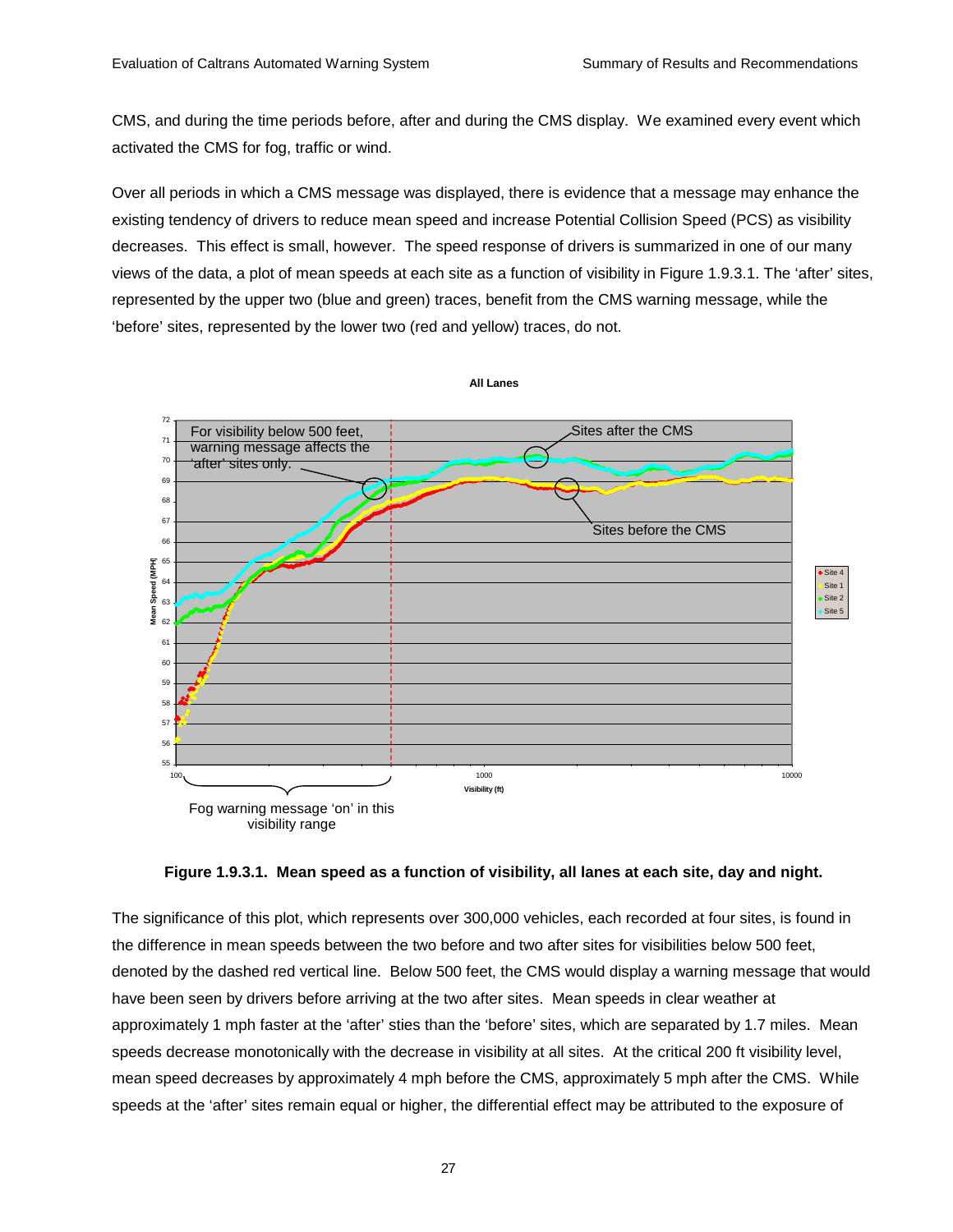drivers to the warning message, since all other attributes including the volume and traffic composition are identical at each site. The trend is not sustained at very poor visibilities such as 100-150 feet, but these situations are much less frequent than visibilities in the 200-500 foot range which dominate the mean calculations.

When segregated into measurements of each metric at each site, both in and out of fog, it is possible to isolate to a greater degree the effect of the CMS message from the natural response of the drivers: The CMS messages appeared to be responsible for an average incremental speed reduction of 1.1 mph and an average increase in PCS of 8.0 mph. Speed variance, as measure by the standard deviation of the speeds of proximate vehicles, was insignificantly affected.

Ramifications for traffic safety are contradictory: the speed reduction suggests increased safety, while the increase in PCS suggests decreased safety. Nevertheless, it appears that the system is achieving its desired affect. At least some subset of drivers is responding to the warning messages by decreasing their speed, although not nearly as much as advised: mean speeds remain above 60 mph even when visibility is below 200 feet. But as only a minority of drivers comply, the relative safety of the following distances, as indicated by PCS, are possibly being compromised – an unintended effect of almost any traffic management intervention intended to reduce traffic speeds (including reduced statutory speed limits).

The apparent paradox is due to two possible phenomena:

1. PCS is based on the minimum of the visibility distance or the following distance. When speeds are excessive for the visibility conditions, the visibility distance determines the PCS. If visibility gets progressively worse, PCS increases unless there is a commensurate decrease in speed. For example, as visibility decreases from 200 to 100 feet, a vehicle traveling at a constant 60 mph will report an increase in PCS from 39.9 mph to 55.6 mph. For PCS to remain 39.9 mph as the vehicle moves into the 100 ft visibility zone would require a speed decrease to 47.7 mph. Yet the prevention of multi-car collisions in fog requires exactly this. This explanation is pertinent to sparse traffic, typical during night and early morning hours. Since the overwhelming number of fog events occurred during these time periods, and in most cases the visibility gradient worsens as drivers transition from before to after the CMS, this phenomena is responsible for the majority of the 8.0 mph mean increase in PCS reported over all fog events.

2. In higher traffic densities, such as those encountered during the morning rush hour, a different phenomenon was observed. A subset of drivers slow down a few mph. The majority ignore the CMS. Those that slow down build more densely-packed platoons behind them that persist for at least the 1.1 miles from the CMS to the second 'after' site. The response of traffic is demonstrated in Figure 1.9.3.2 below, a pictorial diagram of actual traffic observed before and after viewing the warning message "DENSE FOG AHEAD, ADVISE 45 MPH" on December 17, 2004 at approximately 7:10 AM. Visibility at all sites was approximately 200 feet.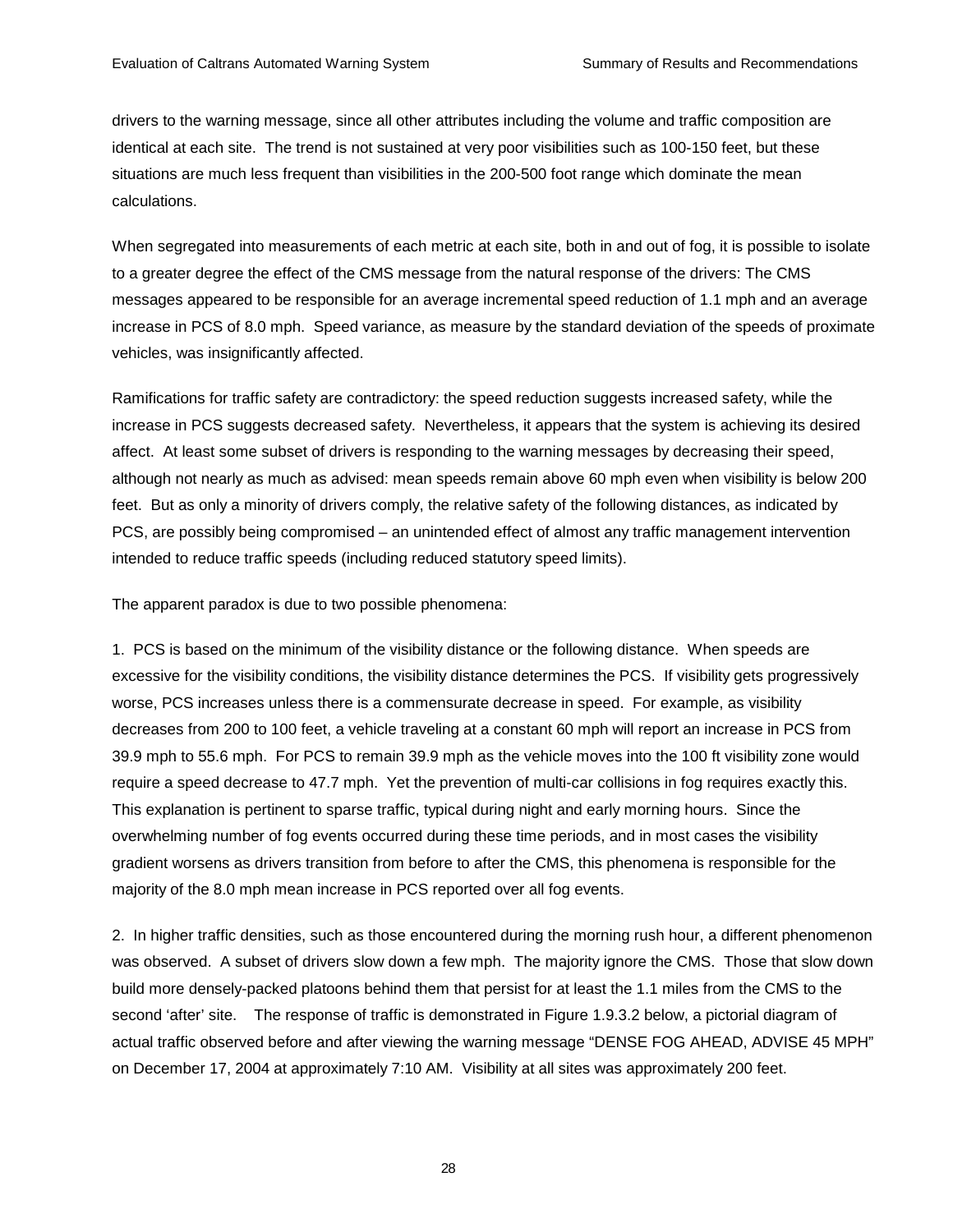Approximately the same group of vehicles is depicted (matched by vehicle length and queue position), adjusted appropriately for travel time at each site. This view shows the apparent effect of a single vehicle slowing down, creating a platoon of increased density behind it. The net effect is manifests as a reduction in mean speed, and even a decrease in speed variance since all vehicles in each platoon tend to conform closely to the same speed. But PCS reveals the effect of the reduction in the following distances inside the platoon.



**Figure 1.9.3.2. Traffic characteristics before and after CMS warning.** 

Is a reduction of 1.1 mph a significant response for a system of this type? In our review of other driver warning systems of this type worldwide, we consistently found impacts which differed from design expectations. As noted in the Driver Response Analysis, the evaluators of the ADVISE system (containing a single CMS) in Utah observed that when advised of a reduced safe speed in fog, speed variance was reduced but mean speed *increased* by 15%. The system probably most similar to the CAWS is the A16 active warning system in the Netherlands. The evaluators of this system reported an average reduction of mean speed of 5-6 mph at sites which benefited from dynamic speed limits, with almost no change speed variance. But there was a major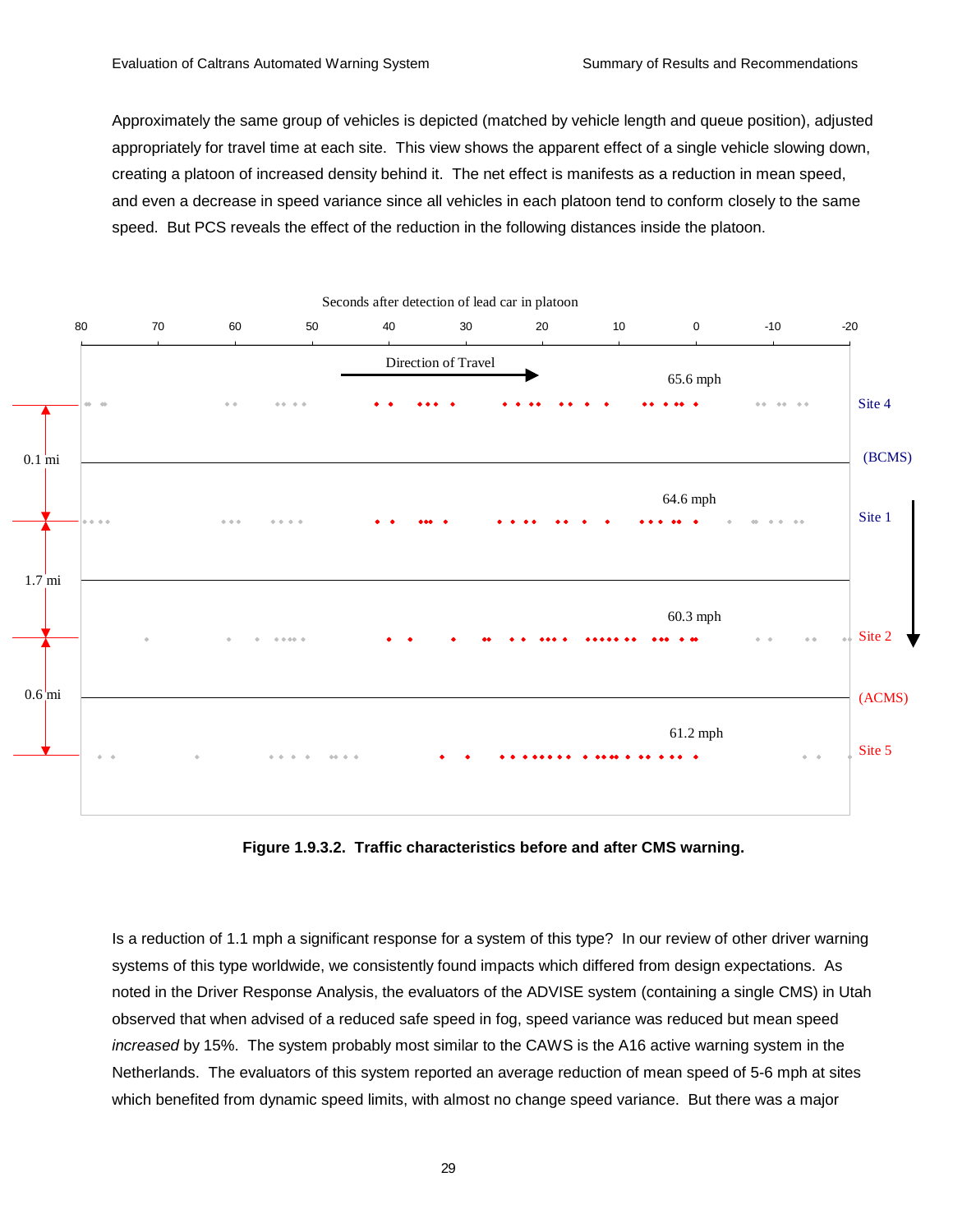difference: the CAWS displays only advisory speeds. The dynamic speeds displayed by the A16 system were statutory. And European drivers on intercity motorways may demonstrate greater compliance with traffic management interventions in general. A number of studies in the USA and aboard have confirmed that drivers largely disregard statutory speeds, ignore advisory speed limits, and respond only to their own judgment based upon their perceptions – sometimes with fatal consequences in dense fog. From this perspective, the 1.1 mph mean speed decrease is strong evidence that drivers are actually responding to the system. Aspirations for speed compliance anywhere near the actual advisory speed would be totally unrealistic.

Can this possibly be effective in the reduction of catastrophic multi-car chain collisions in fog? Despite warning messages, it is disturbing to note that during fog event events, drivers in the CAWS area continued at mean speeds consistently above 60 mph even in visibilities below 100 ft. Observed mean speeds in visibility as poor as 700 feet did not differ from speeds under clear conditions, typically 69-71 mph over all lanes, and 74-76 mph in lane 1. Speed standard deviation was almost invariant with visibility conditions or the state of the CMS, staying within the range of 5-7 mph. In fog, PCS values between 45 and 60 mph were typical, whereas PCS values during moderate traffic averaged 20-30 mph. Note that if PCS approaches equality with the mean traffic speed, every vehicle on the highway would collide with an obstruction such as a prior collision without ever having the chance to brake. Or equivalently, a rear-end collision could not be avoided even in the case of normal full braking of a lead vehicle. This value of PCS is equivalent to an effective (visibility distance limited) gap time of 0.75 seconds, well below the 1.6 second limit generally recognized as the threshold of unsafe car following. Even a minor traffic disturbance could trigger a chain reaction. It would require a degree of driver compliance beyond that achieved by *any* warning system we are aware of in the world to achieve a sufficient uniform speed reduction to prevent multi-car chain collisions in dense fog. All that can be achieved is small mean speed reductions that hopefully improve the odds. This is not a weakness unique to the CAWS.

Could the CAWS be more effective in terms of driver compliance? The Operational Assessment of this report identifies a number of problems with the CAWS control strategy, some of which could contribute to reduced driver confidence in the CAWS. These include a lack of synchronization between fog warning messages such that drivers see a progression of possibly different advisories as they drive through the CAWS area; failure to activate warning messages for stopped traffic ahead unless all lanes drop below 50 mph, even if some lanes are blocked; failure to activate due in poor visibility if the relative humidity reading does not report RH>75%; and in the first year of operation, incorrect mapping of warnings to the intended CMSs. Possibly most significant in possibly reducing driver confidence is the lag time between an activation threshold (fog or speed) due to multiple polling cycles required prior to CMS activation. We observed an average delay of over 7 minutes for fog messages, and between 3 and 6 minutes for traffic warning messages. For transient fog conditions and rapidly forming traffic situations, delays of this magnitude can completely misalign the trigger condition with the warning message. The relative amounts of time the CMS 1 correctly and incorrectly displayed fog warning messages triggered by the fog sensor at weather station 1 are shown in Table 1.9.3.1 over the entire two-year period of the driver response analysis.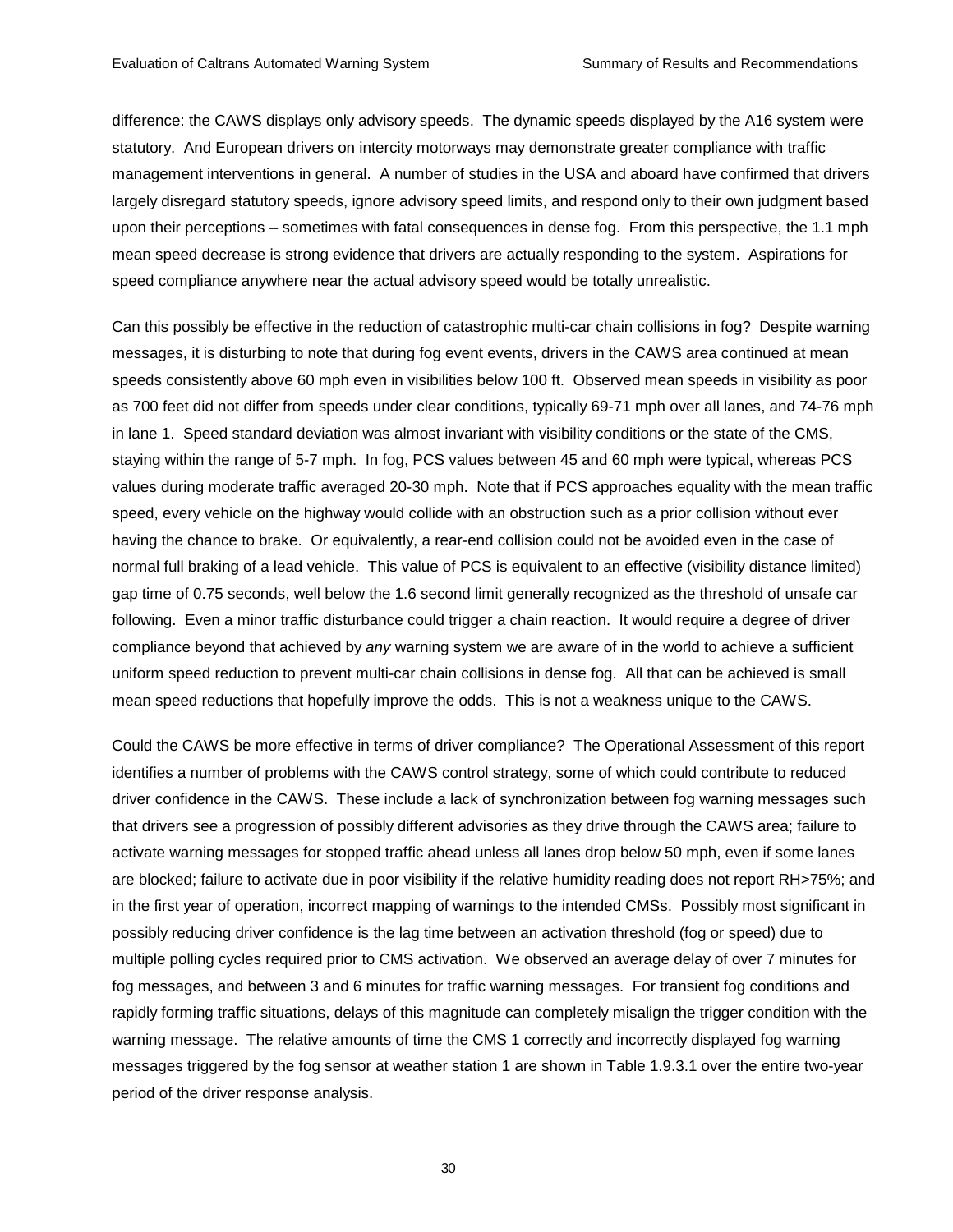|                     | <b>Visibility</b> |                         |              |               | <b>CMS Message</b> |           |                    |  |
|---------------------|-------------------|-------------------------|--------------|---------------|--------------------|-----------|--------------------|--|
|                     | $500ft$           |                         |              |               | <b>With Fog</b>    |           | <b>Without Fog</b> |  |
|                     |                   | $>500$ ft               | <b>Total</b> | <b>Events</b> | None Fog           |           | Fog                |  |
| Total duration of   |                   |                         |              |               |                    |           |                    |  |
| display in minutes: |                   | 11145 732928.5 744073.5 |              | 166           |                    | 2557 8588 | 2042.5             |  |

|  | Table 1.9.3.1. CAWS activation delay for fog messages at CMS 1. |  |  |  |
|--|-----------------------------------------------------------------|--|--|--|
|--|-----------------------------------------------------------------|--|--|--|

The table shows that during this period a fog warning message was displayed which matched the sensor data a total of 8588 minutes. But for 2557 minutes, no message was displayed when one was warranted. And for 2042 minutes, a fog warning message was displayed even though conditions no longer warranted it. (Times that a traffic warning message superceded the fog message were counted as valid fog messages.) The symmetry between the failures to warn and the false warning suggests that response lag is a much more significant contributor to incorrect CMS activations than any other factors the might affect the generation of fog warning messages.

It would be hard to believe that these factors did not have a deleterious effect on driver confidence in the system, at least for regular commuters. But the potential improvement, if any, cannot be predicted. It's important to note also that driver confidence is established from long-term experience on all roads, not just the CAWS, so that the CAWS could easily be a victim of inconsistent or unrealistic safety interventions state-wide to worldwide. Regardless, the extent of the confidence-degrading operational characteristics leads the evaluators to believe that the CAWs could potentially be more effective, possibly in to a substantial degree.

All weather station components were found to be operational and installed competently and in a professional manner. In fact, the sophistication of each weather station was well beyond the basic fog detection needs of the CAWS – each was an FAA-approved RWIS (Remote Weather Information System) normally deployed at airports. However, the periodic maintenance, repair and calibration requirements for the 72 precision weather instruments and related communications components were significant, and this workload stressed the staff and budget resources of the District. Weather system logs showed that some weather sensor information from one or more sites was usually missing at any particular time.

The CAWS relied on a total of 216 inductive loop detectors for its speed measurements, and at any time, at least some of these had problems. This is generally to be expected for highway loop detectors that are normally used for traffic management information rather than as critical sensors in an intelligent autonomous traffic management system. Communications were dependent upon leased line service provided by the local telco, Pacific Bell. This service was not completely reliable. While we did not have access to actual uptime records, we can infer from the Signview and TMS data logs over the two years of our driver behavior study that communications problems of various kinds were probably the most significant down-time issue for the CAWS.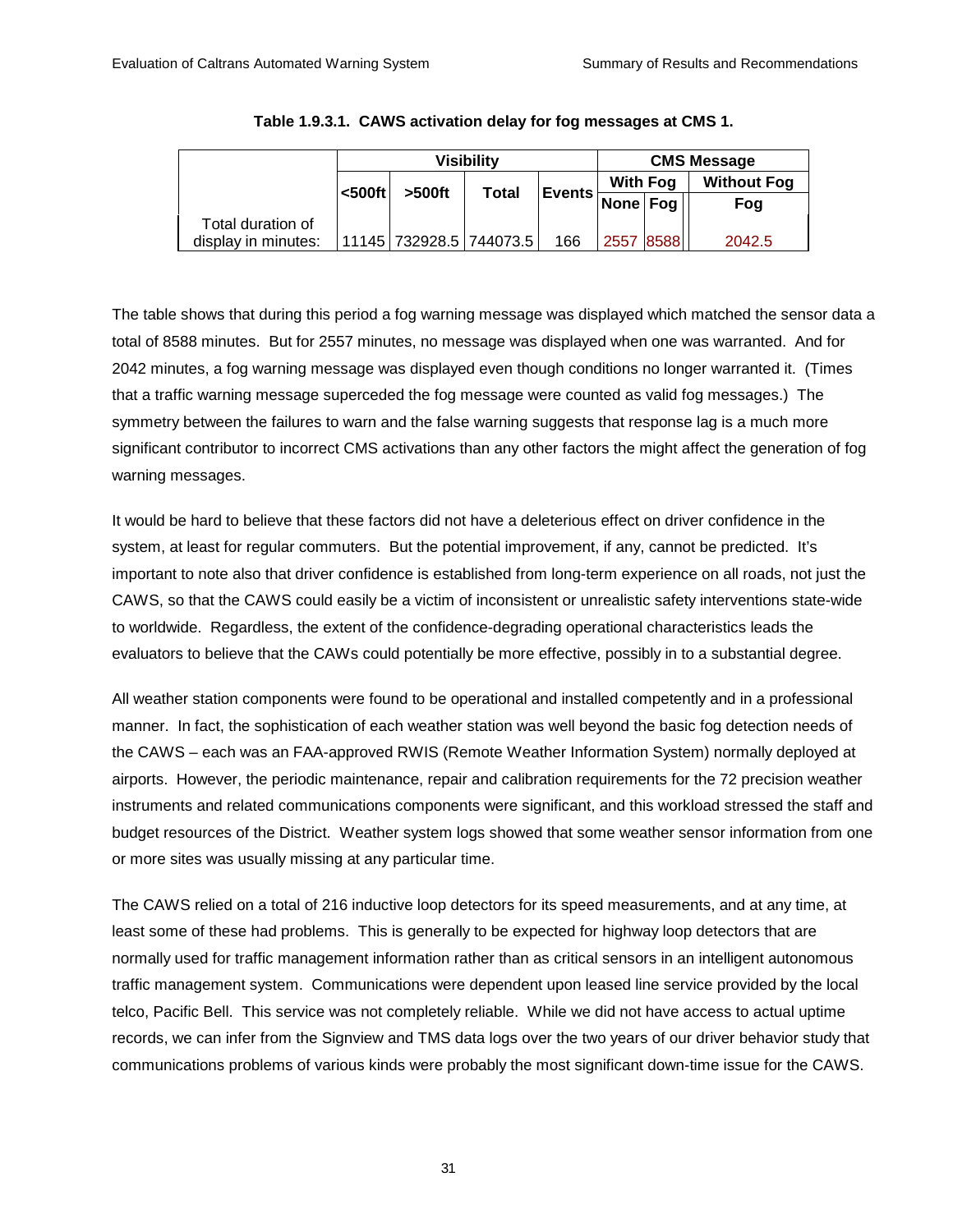Finally, we considered the effectiveness of the CAWs based on an examination of collision data, before and after the activation of the CAWS in November 1996, and in comparison with a control and two external comparison areas.

Based on both raw and all normalizations of the data, encompassing all weather conditions, traffic levels, and collision classes, we found the CAWS associated with increased rates of collision during the first five years after its activation, but a consistent improvement trend after 2001. Over the entire period 1997-2003 compared with the period 1992-1996, an average increase in travel-normalized collisions of 60% was observed in the study area, compared with 30% in the CAWS control direction and 25% and 62% of on two directions of comparison highways having somewhat higher daily traffic volumes (average 39%). For fatal and injury collisions an increase of 76.6% was observed in the study area, compared with 39.1%, 23.8%, and 55.3% (average 39.4%) on the control and comparison highways. Particularly problematic peaks were observed in 1997 and 2000-01. Results for targeted accident such as collision in fog, rear-end collisions, or secondary collisions ran more generally negative. However, for a few targeted classes of collisions such as secondary collisions in fog, a positive effect may be evident. Controlling for the potential affects of construction, peak and cross-peak traffic, and changes in the driver population over time did not significantly alter these conclusions.

In an attempt to better correlate collision rate changes with individual influences, we fitted data in the CAWS and the three comparison areas to several generalized linear regression models. Results were mixed. Our initial analysis suggested that the presence of the CAWS may be associated with a modest overall safety improvement. Best model configurations in this effort resulted in predictions of a possible reduction of 15% in overall collisions, and 12% in fatal and injury collisions. However, a subsequent effort using models recommended by our expert advisory panel concluded that the CAWS could not be associated with a statistically significant influence on overall collisions in either a positive or negative sense, and that the CAWS may be associated with a small increase in fatal and injury collisions. It was not possible to reliably model collisions in fog due to the relatively low numbers of this type of collision in all areas.

The somewhat large variations in collision rates year-to-year that appear in most of the per-year data presentations are also cause for concern when we attempt to interpret these results. Travel volume appears to play a dominant and nonlinear role in these variations, but other undetermined factors are clearly at work.

Regarding the single question, "Based on collision data of all types, did the CAWS appear to be associated with an improvement in traffic safety?" we and our expert advisory panel feel that the overall results are inconclusive. It is clear to us that by qualified but arguable choices of emphasis and admission of results, an overall conclusion could be driven in either direction. It would not be unreasonable to infer a net positive overall benefit attributable to the CAWS, but of unknown magnitude.

We can, however, present meaningful answers and conclusions to a wide range of more restricted questions, dealing with collision rate trends, specific collision types, severity, weather conditions, highway segments, and

32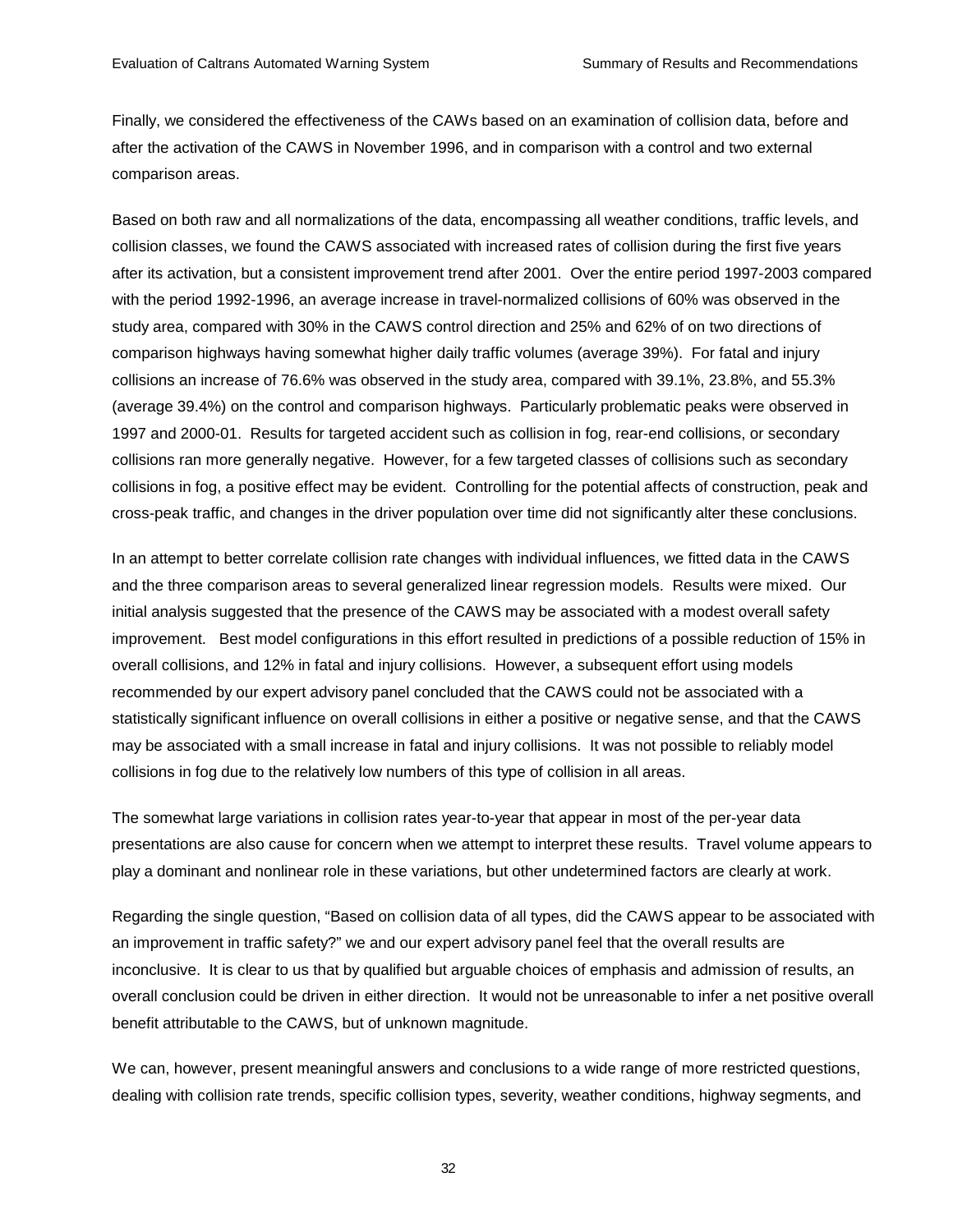the effects of a wide range of factors including traffic volume, congestion, roadway construction activities, speed, and more. Most important among these observations are:

All analyses concur that after the activation of the CAWS, there was a disproportionate elevation in collision rates of all classes and under all conditions at the Mossdale Y junction of southbound I-5 and westbound SR-120. This observation may be consistent with our finding of control strategy problems that particularly affect is area, but this can't be confirmed from accident reports or other definitive sources.

Results for SR-120 and I-5 north of SR-120 were considerably better, varying about a neutral-to-slightlynegative result in most analyses. On midday weekdays and weekend days, the results are neutral for the CAWS overall. The results are negative for the CAWS during weekday commuting and weekend evenings. During inclement weather, the collision rates increased in the CAWS study direction compared with other areas. During higher levels of service, collision rates in the study direction increased substantially compared with other areas. For lighter levels of service, results are close to neutral.

Of particular concern were collisions in fog, since the CAWS was specifically designed to reduce these. There appear to be desirable outcomes for the study directions on SR-120 and I-5 north of SR-120, however collisions in fog increased substantially on southbound I-5 south of SR-120. For secondary collisions in fog, a change in the collision type mix and lower increase than other areas suggest a positive effect for the CAWS, although the numbers are a bit small to be considered reliable. For all weather conditions, there was a substantial increase in the percentage of rear-end collision in the CAWS study direction after the CAWS compared with before the CAWS. When only rear-end collisions in fog are considered, the numbers also increased after the CAWS, but the amount of the increase was substantially less than the corresponding increase in the control areas.

The results of the examination of collision data, both positive and negative, should be considered in view of the limited response of drivers to CAWS warning messages confirmed in the Driver Behavior Analysis. It is possible that drivers do not alter any aspect of their driving behavior, but do benefit from a heightened awareness of potential hazards beyond the information provided by their own perceptions. This effect would be expected even from static advisory signage. We cannot enter the minds of drivers. But their measurable actions lead us to limit the range of influence that could possibly be attributed to the CAWS. It appears unlikely that drivers respond to dynamic messages to a sufficient degree to influence collision rates substantially in either a positive or negative sense. As previously discussed, this is a characteristic of motorists that is not necessarily attributable to the CAWS. Within these limits, it is our opinion that the CAWS had a sufficiently positive effect on the behavior of drivers to justify an optimistic view of the collision data.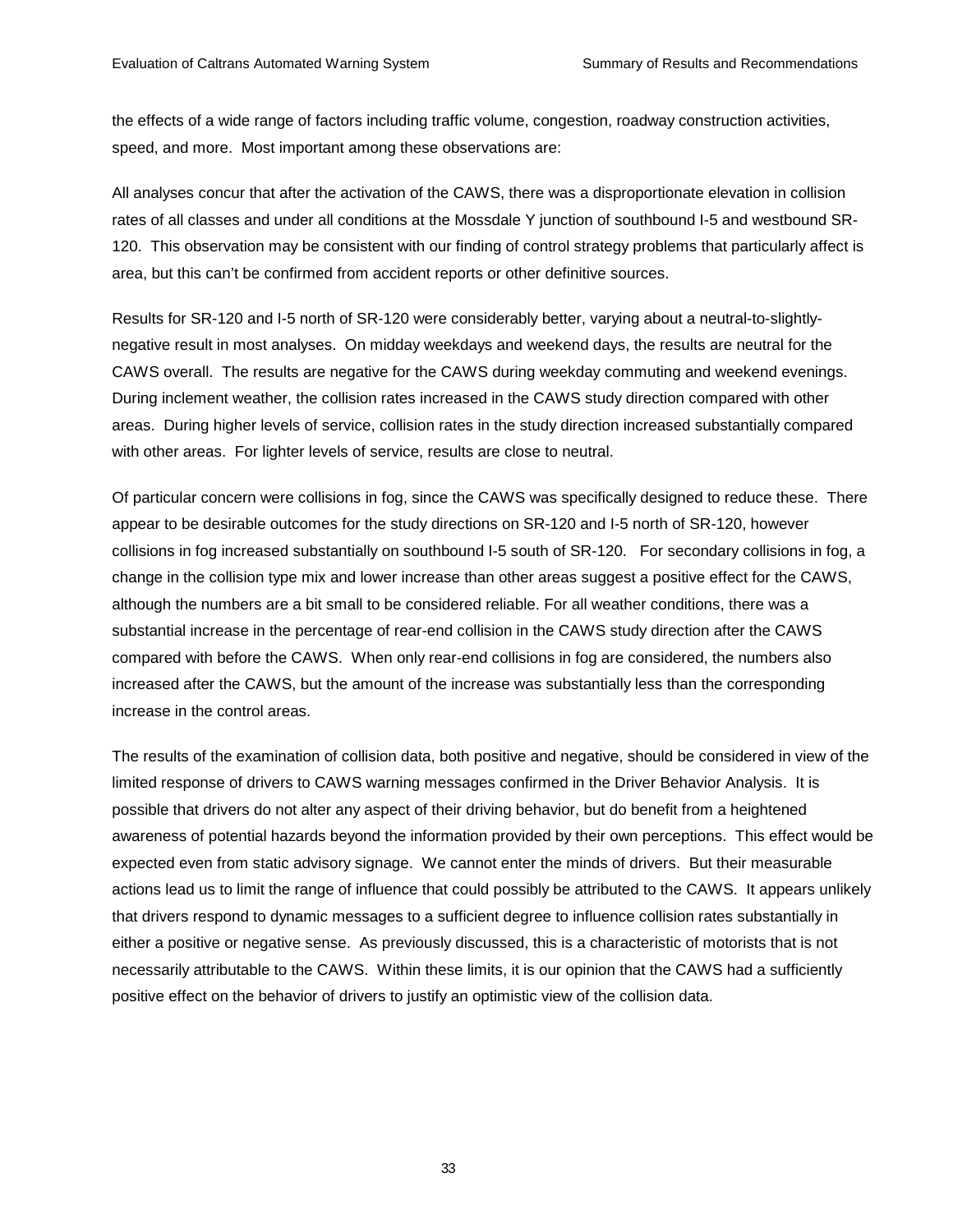# **1.11 Interpretation and Recommendations**

The CAWS is impressive in both its level of innovation and potential. It was an ambitious project – one of the first and the largest fully autonomous driver information system of its kind in the world at the time of its activation. The fact that it was conceived, designed, implemented and is operated entirely by the engineering staff of a state agency not traditionally known for development of state-of-the-art technologies is a testament to the foresight, management and wealth of expertise in the agency. This was an experiment and investment that few other state transportation agencies have attempted. The evaluators considered it both a challenge and an exceptional learning opportunity to study every component and characteristic of this system over a period of years, and ultimately gain a fair and comprehensive sense of its effectiveness and potential. Beyond the results reported herein, the lessons learned are considered directly portable to the decision process for other active safety interventions of this type.

With a project of such ambitious proportions and goals, there is a natural tendency toward expectations beyond what is possible. Public expectations create pressures for glowing sound bites. The ever-present scarcity of resources demands evidence of a maximum return on the safety investment. Ultimately the most this or any driver information system can do is influence driver behavior, ideally in a way consistent with its advisory messages, but in general, any safety-enhancing way. It is easy to lose the perspective of how little drivers respond to any attempt to moderate speed, even statutory speed limits (discussed in Driver Response Analysis). In our examination of the CAWS, we kept reality in mind, and attempted to structure a comprehensive evaluation that looked not only at every possible measure of its safety effectiveness but also the details of its implementation which ultimate facilitate this effectiveness, and the ancillary benefits of the system. Considerations included lessons learned and experience gained as well as number crunched.

Evans, in a significant summary work on traffic safety (45) emphasized the importance of a "behavioral feedback factor" associated with any change in a roadway safety element, which could either amplify or negate the intended safety benefit. He cited several cases in which improved driver information actually resulted in overall detrimental effects on safety. One case, originally reported by Hakkert and Mahalel in 1978 (46), involved the modification of traffic signals in Israel to display a blinking green during the last 2-3 seconds of the green phase. They reported that this modification lead to an increase rather than the intended decrease in crashes.

Evans introduced the following relationship between the actual effect on safety ΔS<sub>Act</sub>, and the expected or engineered safety effect ∆*S Eng*

$$
\Delta S_{Act} = (1 + f)\Delta S_{Eng}
$$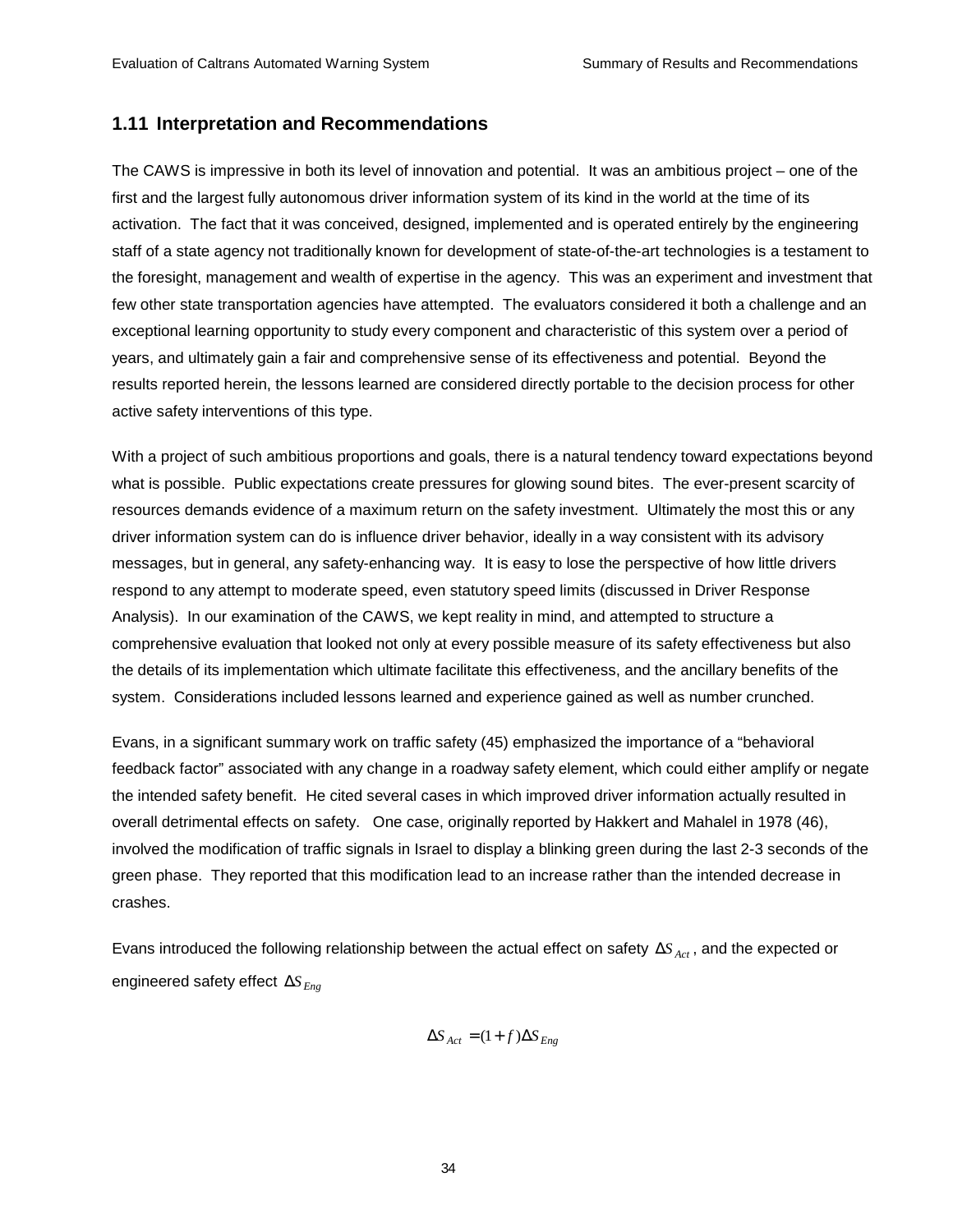where *f* referred to as the *human behavior feedback* factor, which can take positive or negative values. If *f* is zero, then the actual effect on safety is exactly as predicted by the intended or engineered effect.

In the case of the CAWS, one might consider ∆*S Eng* to be the effect on speed or the reduction in collisions and collision severity that the presentation of fog and traffic warning messages was expected to engender. ΔS<sub>Act</sub> is the resultant effect, when human behavior feedback is factored in. The specific value of ∆*S Eng* is indeterminate, as is usually the case. The intentions of the system architects were to achieve the best safety improvement possible given the deployed resources.

If Evan's formula is applicable in this case, the CAWS results would suggest a value of *f* which is in a range, for example, −1.0 < *f* < −0.5 allowing for the mixed results of different views of the data. Indeed, there was surely some element of adaptation to the CAWs deployment, perhaps an increased sense of driver confidence based on the belief that advanced warning of hazards ahead would be provided by the CAWS. Or alternatively, a heightened sense of awareness based solely on the 'reminder to drive more safely' provided by CAWS CMSs, whether activated or not.

In a controversial recent work (47), Noland presents extensive data that shows that almost *any* highway improvement, most justified as safety enhancements, results in an *increase* in serious and fatal accidents. Common to both of the above-cited, and many other works on traffic safety, is the recognition that traffic safety enhancements of any kind rarely result in the effects predicted by intuition which focuses on the modification alone; drivers almost always adapt in ways that are often difficult if not impossible to predict.

It may not be surprising, then, that a well-intended improvement in driver information did not result in effects exactly as intended. In the present case, this inconsistency may be at least partially explained by a lack of driver confidence in the system, and issues discussed in the Technical and Operational Assessment may have played a small part. But based on the conclusions of other studies, the lack of a greater response is predominantly related to the general characteristics of motorists. Driver confidence is established over longer periods of time, and is dependent on the believability of signage, both static and dynamic, on all highways, not only the CAWS area. And significant changes in driver attitudes toward compliance with advisory messages are well outside the capabilities of the CAWS, or probably anything less than a greatly increased presence of law enforcement.

Considering the conclusions of all evaluation tasks together, the evaluators are of the opinion that the CAWS does provide a positive safety benefit, to a degree consistent with or slightly less than reasonable expectations as established by similar systems in the USA or Europe. We also feel that with minor corrections and enhancements, mostly in software, its potential may be greater than previously demonstrated. In addition, we feel that there is intrinsic value to a driver warning system of this sophistication that may transcend its immediately measurable or inferred affects on traffic safety, for example, reduction of congestion, faster

35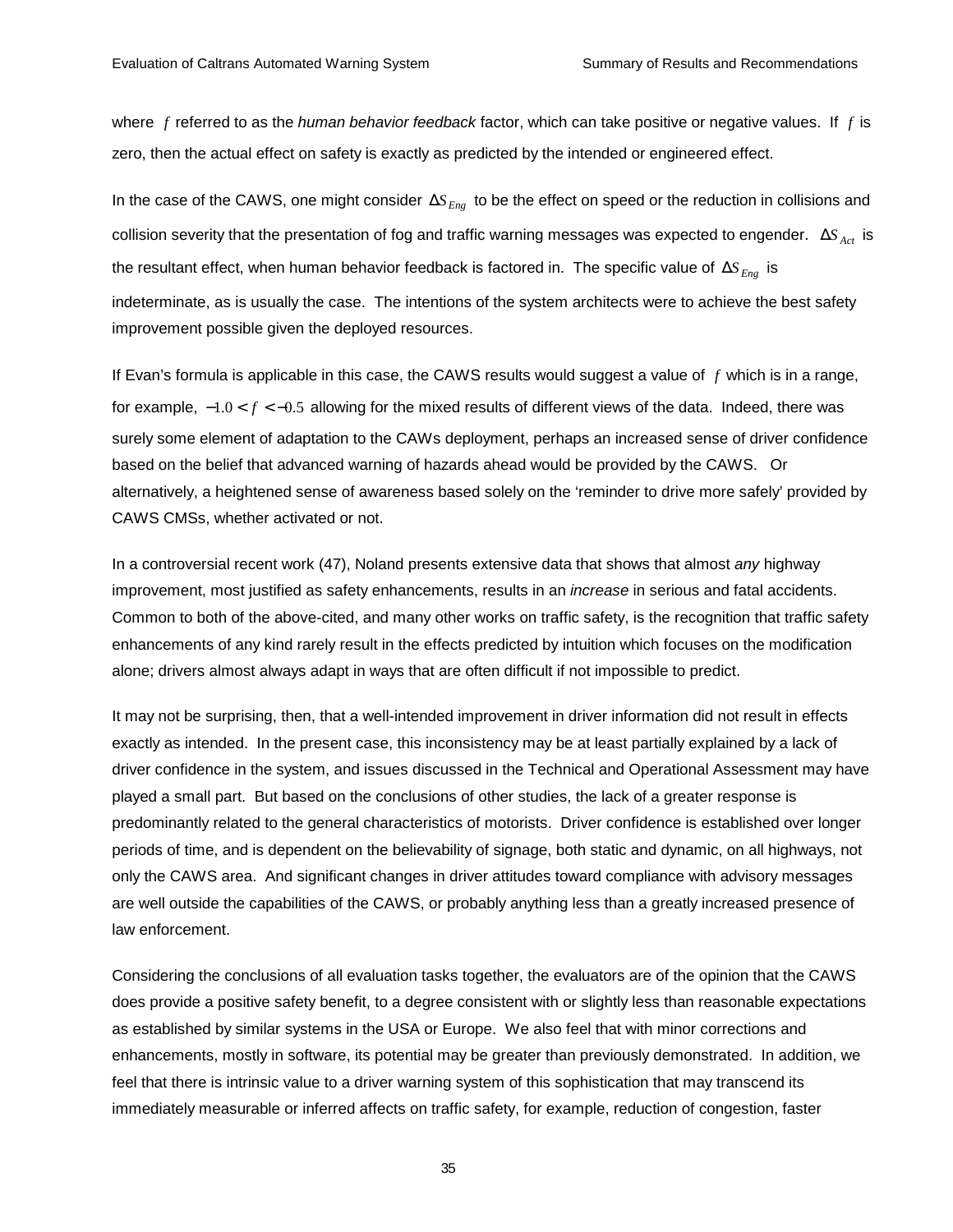incident management, reduced travel time via driver advisories, Amber Alert capabilities, improved traffic and weather monitoring in general, direct interaction with news media, and even just an enhanced public awareness that Caltrans cares about their safety.

On the potential of the CAWS: As discussed in the Technical and Operational Assessment, the central control architecture of the CAWS facilitates much more sophisticated control strategies than those currently implemented. Features which could easily be incorporated in software include sensor validation and consensus by multi-site cross-checking, progressive fog warning based on inputs from all fog detectors treated concurrently, graceful degradation in the event of component failure, the ability to ignore incorrect information from field sensors and extrapolate reasonable values, and predictive warning strategies based upon detection of traffic and weather trends. Redundant distributed processing and/or communications paths could also reduce vulnerability to the failure or inaccessibility of the central control computer. Self-diagnosis and automatic technician alert capabilities could better assure rapid service in urgent situations. Pubic dissemination of weather and traffic conditions in the CAWS area via the Internet could extend the driver information function of the system. These features, mostly requiring only software upgrades, may be reasonably expected to enhance system effectiveness and possibly improve driver confidence in the system and therefore compliance.

Fewer than half of the weather instruments at each of the nine remote weather stations are used by the CAWS. The others currently serve no function other than remote data logging, and due to the proximity of the stations, this collection of weather stations may represent one of the most redundant weather monitoring facilities in the state. Yet, these instruments present the possibility of much more advanced driver information strategies, for example, the prediction of the approach of fog banks using the anemometer and wind direction sensor along with the visibility sensors, prediction of the formation of fog based upon temperature and dew point trends. Integrated with driver information services and warning networks in other areas, the advanced warning of driers before they decide to start through an area the will soon become foggy may be as great a safety enhancement as advising drivers already in the fog.

Finally, as a research facility, the CAWS and the CAWS Evaluation System already in place provides a unique opportunity to continue to study driver behavior, especially in fog, and the relationship between traffic characteristics and collisions. The CAWS clearly has untapped potential as a test bed as well as an operational safety enhancement.

# **1.12 Problems**

Problem encountered during the course of this evaluation are listed and discussed in chronological order in the following "Implementation Schedule".

36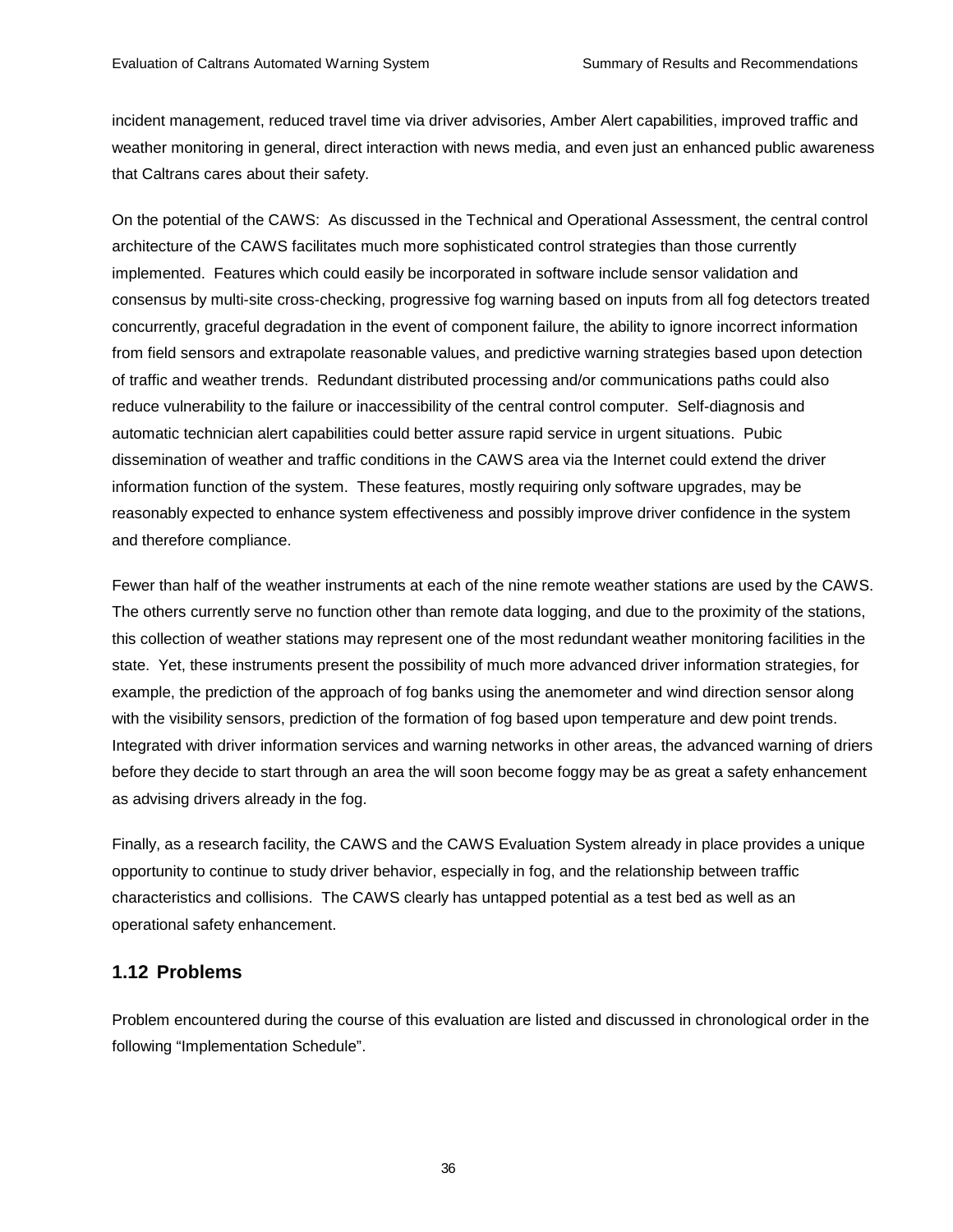# **1.13 Implementation Schedule**

We present here the schedule of major evaluation activities and events as they actually occurred during the course of the study. Problems, both technical and institutional, encountered during the course of this study are described in chronological order.

## September 22, 2000

Authorization to start work on evaluation project contract. Actual start of work on October 1, 2000.

October 17, 2000

Preliminary CAWS Evaluation meeting at Loragen Corp. with District 10 electrical systems chief.

November 2, 2000

Project kickoff meeting at Caltrans District 10 offices. Presented CAWS evaluation Technical Update and discussed evaluation objectives and methodologies. Electrical Branch Chief Clint Gregory identified as primary District contact for evaluation team. Four levels of evaluation presented. Electrical engineer Veronica Cipponeri is responsible for day-to-day operation of CAWS system. James Collins introduced as field technical support.

Discussed possible means to access the system for data collection purposes. Issue of external access limitations identified. No internet connections or phone modem access in District 10 TMC.

### December 31, 2000

First quarterly progress reported submitted. Concluded that it would not be possible to collect field data using a single server located in the District 10 TMC. Need to install individual filed data acquisition systems identified. Architecture for a distributed three-site monitoring system specified. Reviewed results of preliminary literature on evaluation methods used for similar projects worldwide. Presented updated workplan based on new technical approach. Field data collection expected to start Fall of 2001.

## February 2, 2001

Meeting in District 10 with Gregory and Cipponeri. First access to printed output of the Signview activation log. Unfortunately, it can only be displayed and printed one page at a time by the Signview program since it is in a proprietary format. Discussed ways to remotely access the Signview computer, but no solution identified. District felt it would be possible to get internet access to the Signview computer on the internet, but long approval process lay ahead. If this doesn't work out soon enough, they'll provide physical access to the archived data, which is stored periodically to Iomega Jazz drive tapes.

French Camp Slough control site isn't powered, and this is needed to use it for evaluation data collection. Visited field sites to trace lines, possible communications and power sources. Site selection for CCTV monitoring cameras.

## March 31, 2001

Technical meeting at D10 Office and work at field sites on I-5. Work on phone-line communications at Mathews Road and the CMS site. Work on detector issues at all sites. Reviewed potential communications solutions with District engineering staff.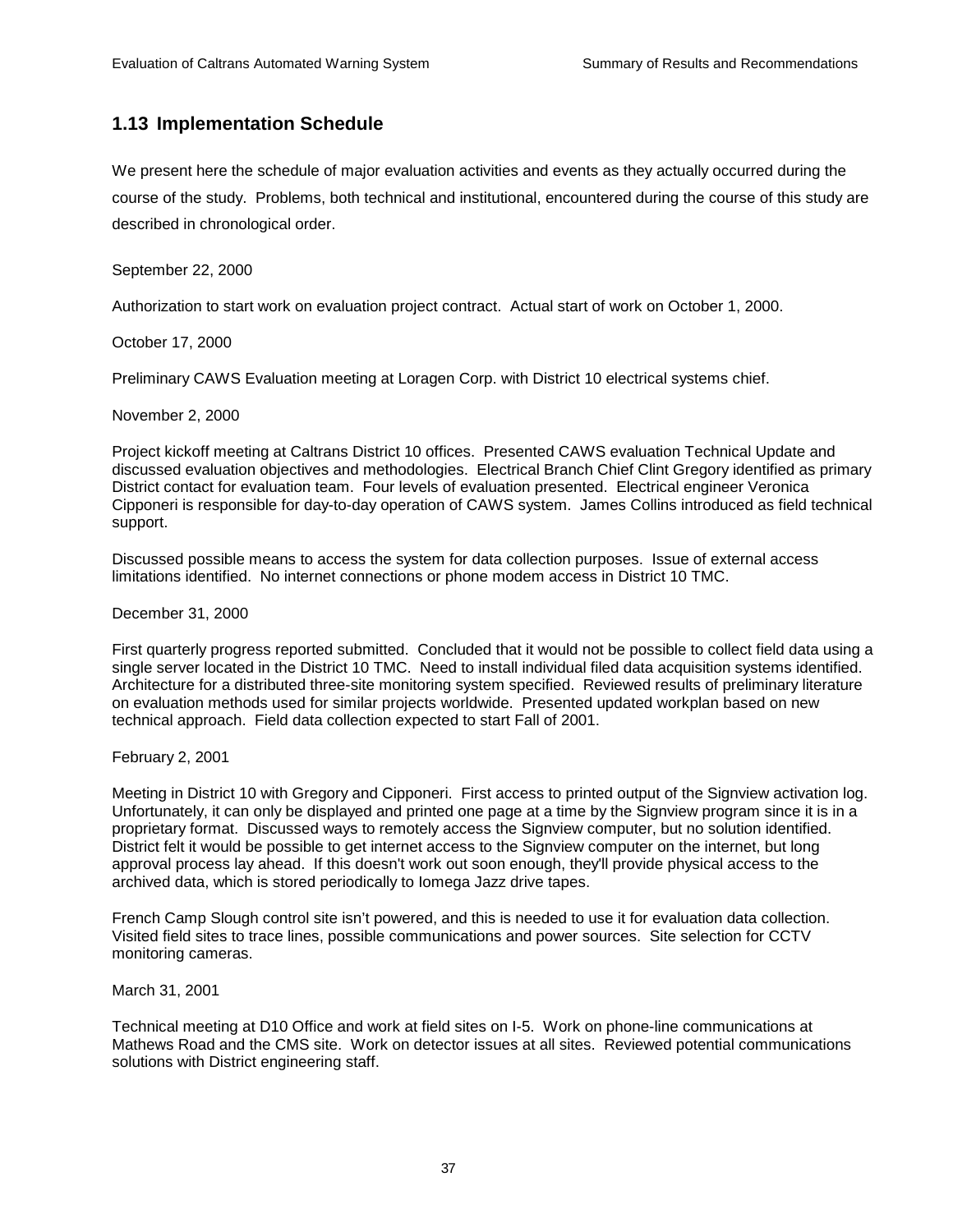Presented methodology for assessment of driver response to CMS message based on work of Pirkko Rama, from "Effects of Weather-Controlled Variable Speed Limits and Warning Signs on Driver Behavior", Transportation Research Record, from Nov. 1999.

Completed preliminary data collection from TASAS and other sources in support of collision data analysis.

Began work on CAWS weather server to be located in the District 10 TMS, to assist Caltrans with dissemination of information from the CAWS.

June 5, 2001

Released report on "Field Data Acquisition and Communications Systems" with detailed plans for all field data acquisition field components, central server, and surveillance cameras.

July 1 2001

Request by District that we provide a preliminary report on collision data before and after the installation of the CAWS.

July 23, 2001

Approved engineering plan for field data collection released in Quarter Report 3. Included detailed software specifications for monitoring, remote access, secure communications, and autonomous operation of equipment installed at each of the field sites in District 10. Video surveillance via internet-based network cameras specified.

Proposed statistical model-based accident data analysis to better isolate CAWS effect from other influences on traffic collisions.

Continued to work with District and Pac Bell to obtain communications with field data acquisition systems.

August 22, 2001

Field work – recorded weather system and Signview communications protocols at field sites so that we could reverse-engineer these to monitor CAWS communications with these field elements.

Released "Field Inspection Report" by email on CAWS system and progress in monitoring traffic, weather and CMS status.

September 1, 2001

Subcontract to Innovative Concepts for development of communications and data acquisition software to our specifications.

October 6, 2001

Traced inability to run a phone line to the French Camp Slough Count station to the lack of a short conduit between the Caltrans and PacBell demarcation boxes on French Camp Road. This is a jurisdictional matter as well as a resource issue. Changed plan to wireless CDPD modem communications for this site. Joel Retanan of Caltrans New Tech assisted our understanding of behavior of Signview software.

Transportation Engineer Kimberley Mastako hired to lead accident data analysis effort in progress.

Announced that lack of communications to field sites and not-yet-determined protocols for visibility detectors, CMS communications, and will delay start of data acquisition for 2001-2002 fog season.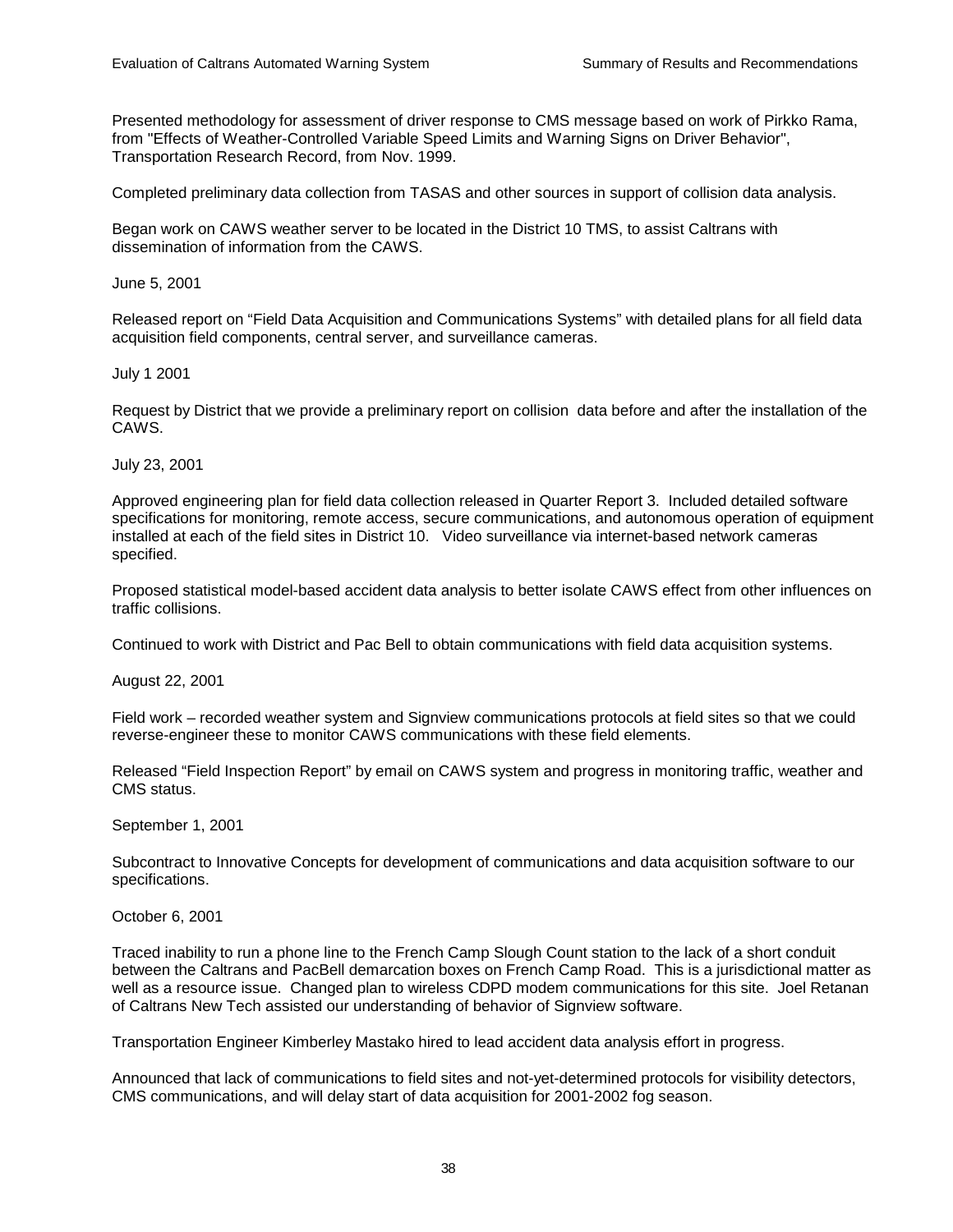October 11, 2001

Equipment was installed at French Camp Slough and Matthews Road. The CDPD modem and antenna was installed at French Camp Slough, although protocol problems prevented establishing communications at that time. The phone circuit at Matthews Road had not yet been activated. Video equipment was delivered to District 10.

October 18, 2001

Equipment at French Camp CMS installed, including the video monitoring equipment

November 13, 2001

Report "Explanation of reduced expenditure rate, FY 1 and 2 " provided at request of OTS. Described technical and institutional issues that delayed start of data collection.

November 29, 2001

Field data acquisition fully operational at French Camp Slough, CMS 1 and Mathews Road sites. Noticed unusual speed measurements from loops at French Camp Slough site.

December 12, 2001

Diagnostic work to get to bottom of speed measurement problems at French Camp Slough. Analog monitored and recorded outputs of detector cards. Investigated problems related to floating grounds and noise on communications and detector lines.

December 27, 2001

Activated real-time CAWS Evaluation web pages on Internet, showing data real time speeds, volumes and camera images from all field sites: http://caws-evaluation.loragen.com

On January 2, 2002

Secured services of Inductive Signature Technologies of Tennessee to diagnose loop detector problem at French Camp Slough, and calibrate detectors at Matthews Road. Installed experimental advanced detector cards to replace the standard Caltrans Model 222 cards. Recorded inductive traces from each loop. Traced wires in conduits. Also engineered and installed a new interface circuit with much greater immunity to possible EM noise in the cabinet.

A LIDAR gun was used to test and calibrate speed sensing at Matthews Road.

January 12, 2002

Principal Investigator attended the 2002 Transportation Research Board Annual Meeting in Washington DC; met with evaluators from similar projects.

January 22, 2002

Contract closure meeting with Innovative Concepts. Software/hardware not completed. Remedial plan worked out.

January 31, 2002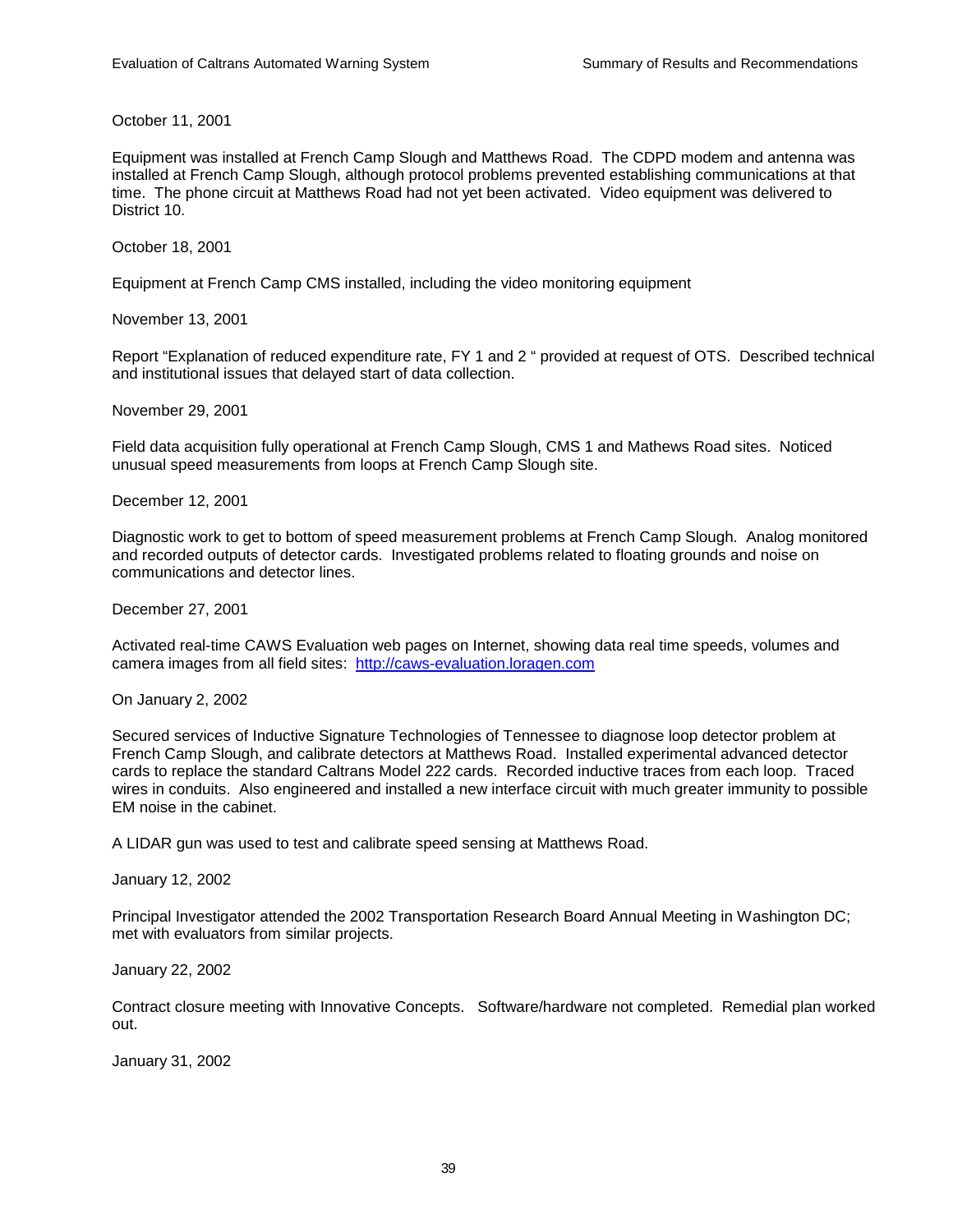Delivered preliminary accident analysis report requested by District. This report studied accident statistics and records in and around the study area for a period of 4 years prior to and 4 years after system activation. The report was transmitted as an "Agency Confidential" draft document, subject to agency approval.

February 1, 2002

Began work on Linux-based central database server for evaluation, to replace problem-ridden Windows-2000 based server provided by Innovative Concepts.

## February 7, 2002

Meeting in District office to finalize requirements and interfaces for CAWS Weather Server in TMC.

Further diagnostic work at French Camp Slough. Replaced IST 222 cards with regular GP6 cards. Found an old as-built diagram for French Camp Slough, which confirmed suspicions of the presence of two sets of trailing loops, long since paved over.

February 25, 2002

Principal Investigator participated in the "Fog Forum II" meeting, hosted by Caltrans District 10. Made two presentations: the first summarizing the status of the CAWS evaluation projects, and the second a comprehensive review of all other automated driver warning systems in the world, and any available evaluation results reported for each.

February 28, 2002

Decommissioned Windows-2000 based central server. Switched to new Linux server. No problems.

Determined from recorded inductive traces that trailing loops at the French Camp Slough site must be connected in series, which probably never showed up in count data when this site was used as a count station. Emailed report of possible reasons for loop problems. Loops at other CAWS sites may be similarly affected.

March 14, 2002

Completed and delivered report requested by Caltrans operations on 85<sup>th</sup> percentile speed data for traffic flowing through the study area parametric with visibility. We generated this analysis from data acquired at the Mathews Road site.

Conference call with District personnel and IST engineers to discuss loop detector accuracy problems.

March 18, 2002

Meeting with Robert Spradling at District Office to discuss requirements for installing the D10 weather web server in the TMC.

March 21, 2002

Found source of problem at French Camp Slough was undocumented series connection of old and new loops together in junction box. Corrected the situation by isolating loops. Since old (unknown) loops were in better conditions than new ones, so we utilized mix of loops separated by 36 feet for speed measurements. Also installed 3 updated IST 222 cards at French Camp Slough.

March 29, 2002

LIDAR gun calibration of French Camp Slough loop detectors.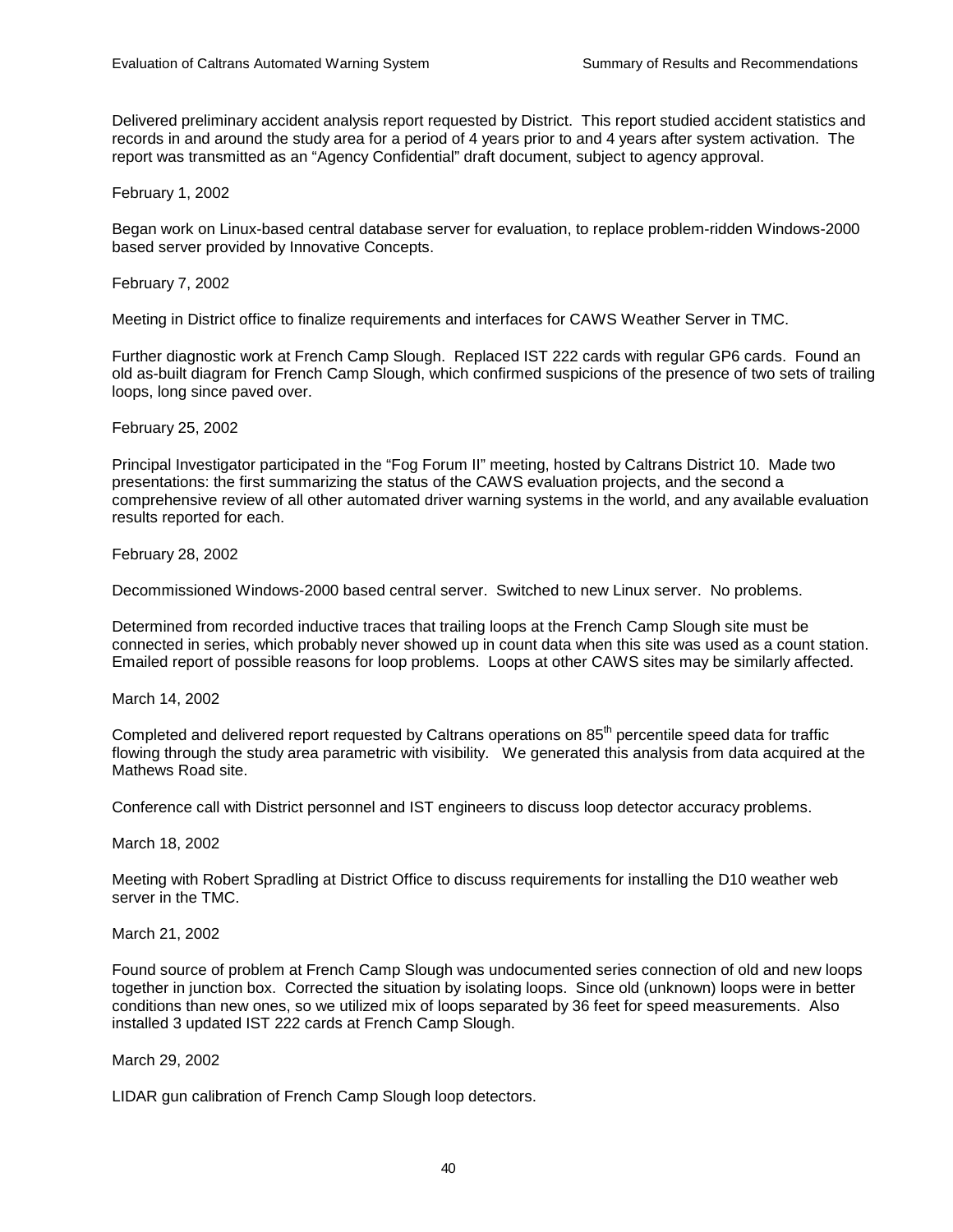April 14, 2002

Lane 3 detector at French Camp Slough failed.

April 15, 2002

Updated work plan to accommodate delay of data collection to 2002-2003 fog season.

April 18, 2002

Replaced IST 222 card from lane 3, which corrected the detector problem. Loop detectors finally fully operational at French Camp Slough.

Updated CAWS evaluation website, and added CMS-character recognition feature.

May 17, 2002

Formal response to Caltrans comments on Preliminary Report on Accident Data.

Work in progress on follow-up report incorporating results of specific additions requested in Caltrans comments, e.g., an analysis of secondary accidents.

July 1, 2002

Hired Melanie Benabides to continue work on accident analysis, addressing all Caltrans comments and concerns. Hired Chris Ackles as senior engineer on evaluation project.

July 30, 2002

Data collection stable at all field sites. Collecting baseline data from summer.

August 9, 2002

Additional comments on preliminary accident analysis received from District and responded to. Preliminary results of secondary accident analysis reported.

August 15, 2002

Preliminary accident analysis report review completed by Fred Rooney of Caltrans Traffic Operations. Provided prior 1969 Caltrans unpublished report confirming similar findings.

October 18, 2002

A truck hit a CMS sign located on Northbound I-5, intermediate between the French Camp Slough and CMS monitoring sites. The impact caused a loss of electrical power to all sites of our study until December 15, 2002. This eliminated the most important period of this fog season.

November 1, 2002

Intermittent leased line communications becoming a major problem at Mathews Road. Unknown cause. Continued to plague this site until December 19, when problem was traced to lack of a common ground for telephone cable.

November 15, 2002 (estimated)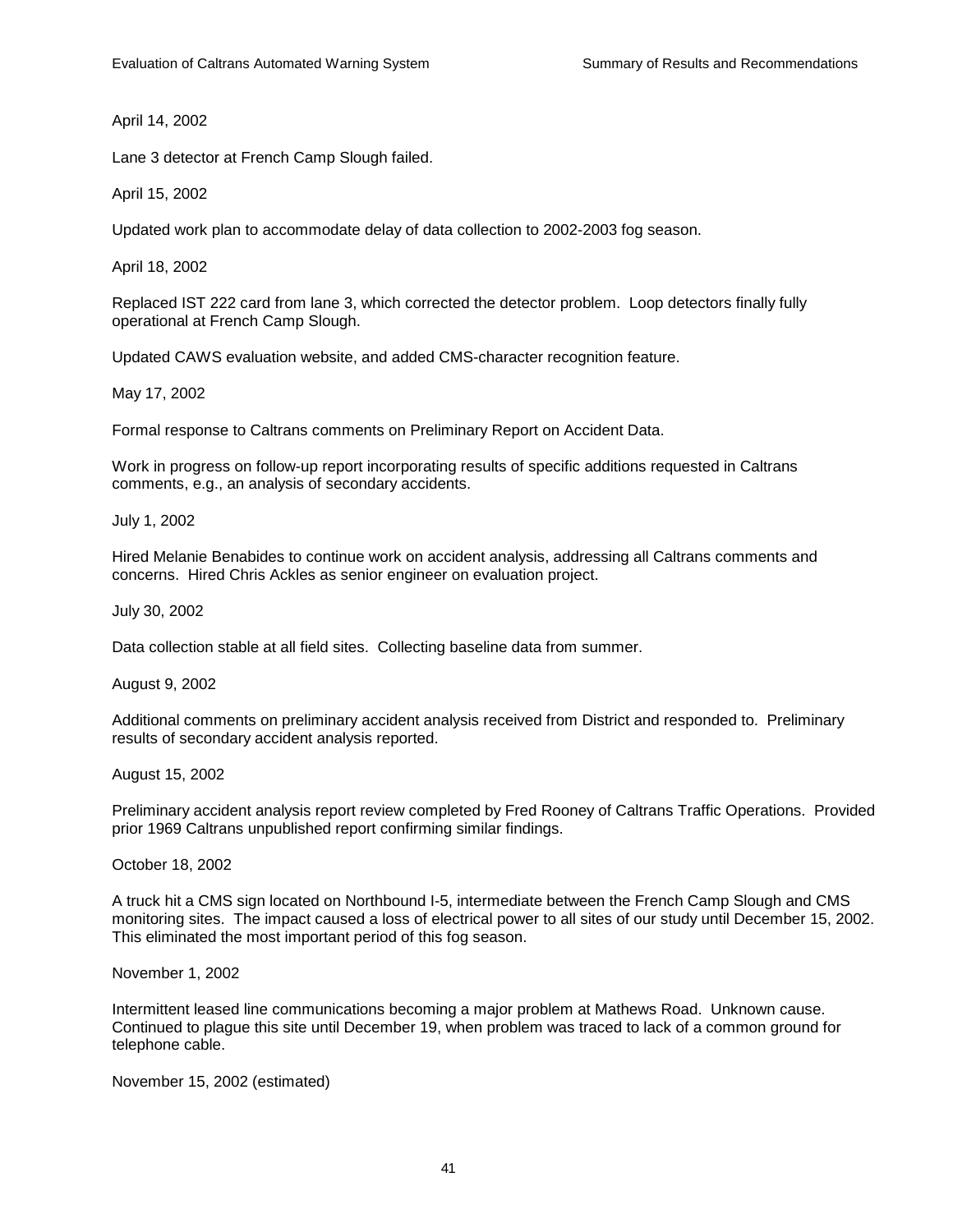At about this time, grading and paving work was done to create an additional high-speed access lane at the French Camp Slough site. As a result of this construction work, the pull-boxes connecting the loop detectors at this site were destroyed. Connections to all loops in two of the three lanes at French Camp Slough were lost permanently. Date is approximate since no power to the site during this period. Problem was initially thought to not be severe, and cut loop cables were reconnected as well as techs could figure out. Since power was down, we couldn't verify it these were reconnected correctly or not.

December 15, 2002

Power restored at French Camp Slough site.

December 16, 2002

Formal response and updated accident analysis report provided to Caltrans on accident analysis.

December 21, 2002

Revision 2 "Preliminary Evaluation of Traffic Safety Impacts of the Caltrans District 10 Automated Warning System (CAWS) based Upon Accident Data" completed and selectively released for review by District 10 personnel. Contained updated results of all analyses and requested secondary accident and cross peak traffic accident analyses.

December 19, 2002

Communications problem at Mathews Road traced to the apparently standard practice of not connecting the telephone cable ground to the cabinet ground. This created a ground loop which caused noisy communications, which became worse under wet conditions. Same situation was found at other CAWS sites, suggesting that this problem may be at the root of intermittent communications problems with some CAWS traffic or weather monitoring stations. Reported this finding to district technical personnel.

January 9, 2003

Definitively determined from loop data at French Camp Slough that loops had been reconnected incorrectly. Learned that since original loop connections had been destroyed beyond repair, cables had been reconnected to remaining available loops, some in the wrong lane.

January 21, 2003

Trip to field sites to survey damage to loops at French Camp Slough, and check if any possible reconnection strategy could give use speed data.

Problem with data acquisition computer at CMS site – condensation in cabinet caused failure of motherboard. Replace computer.

Visibility sensor a Mathews Road, down for previous three weeks, repaired by district personnel but still reporting incorrect data. Problem ultimately determined to require replacement of PCB in Qualimetrics visibility sensor in April. Visibility data at CAWS weather Station 1 unreliable until then.

January 24, 2003

Noticed from CMS monitoring data that the CAWS warning messages for fog had been changed to specific 45 and 30 mph speed advisories. Called and confirmed this with Clint Gregory.

January 30, 2003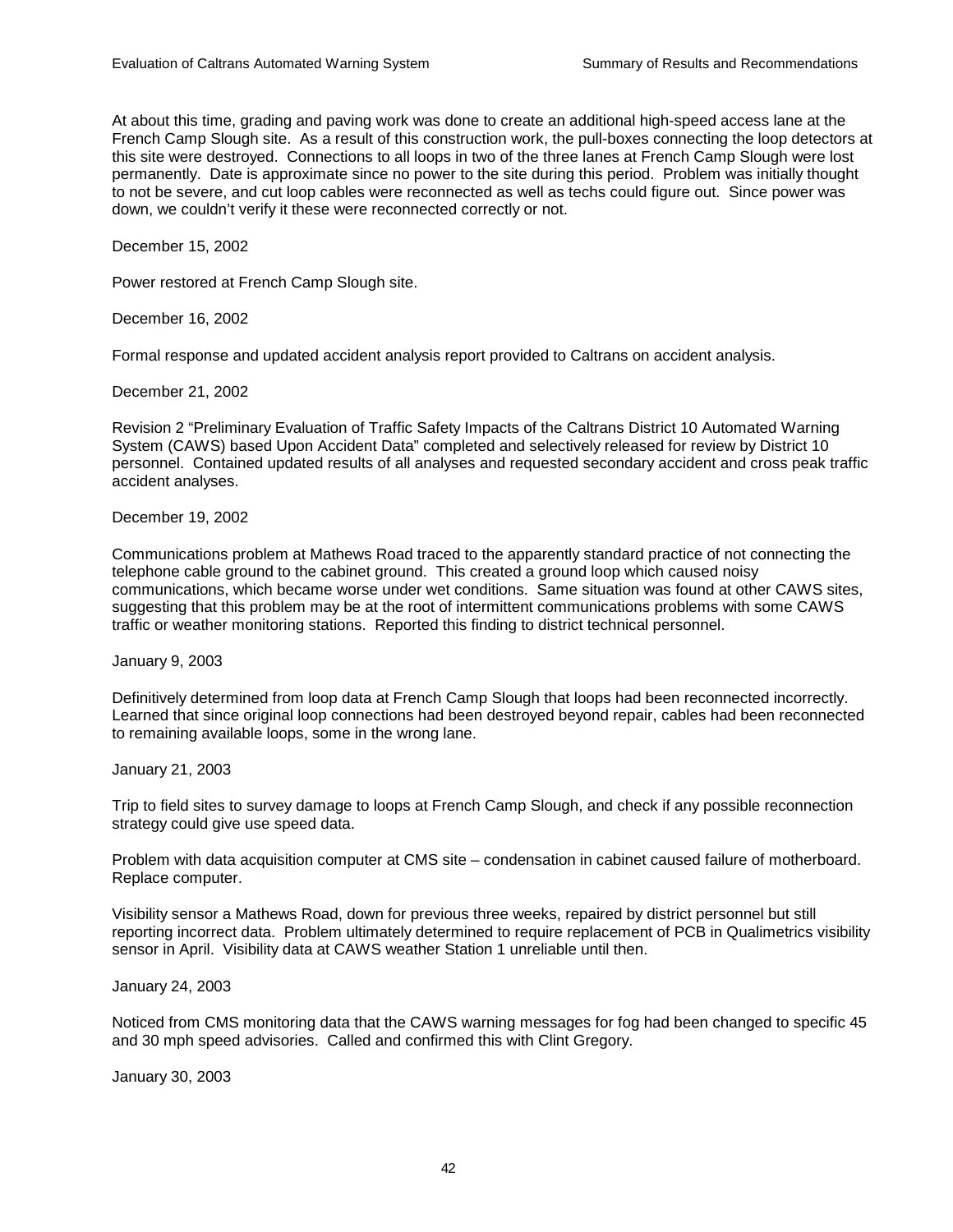New motherboards for all field computers out of concern for condensation damage.

### February 23, 2003

Brought up redesigned CAWS evaluation to http://caws-evaluation.loragen which allowed images to be searched and downloaded more easily.

March 20, 2003

Site engineering survey at French Camp Slough to replace destroyed loops. Total of 12 loops were found at the site at irregular spacing and with undocumented connections in pull boxes. Exact physical location of loops remains unknown due to prior over-paving.

### March 30, 2003

CAWS weather server in TMC stopped reporting updated weather data by highway segment. Problem was traced to the clock drift between CAWS weather server and QCMS computer (part of the CAWS control system). At some pint, the server treats the weather data as to old to be displayed, even though data is current. Lack of a mechanism for time synching the CAWS computers identified as an operational problem, not just a problem for matching the log files of each system.

While in TMC, found suspected email-borne virus in District Intranet computers (inside firewall). Possible ramifications for CAWS weather server which, but no effect on CAWS itself since they are not networked.

Upgraded network cameras at CMS site, including taller pole, improved condensation and dust-free enclosures.

### April 5, 2003

Purchased and shipped replacement PCB for Qualmetrics visibility sensor at Mathews Road (CAWS Weather Station 1). District installed and re-calibrated sensor a few days later. Visibility detection at WS 1 operational again.

### April 8, 2003

French Camp CMS and Mathew's Road sites both down. Problem eventually traced to power outage effecting I-5, lasting two days.

### April 15, 2003

Pac Bell communications problems affecting all CAWS leased lines in area, including our CMS and Mathews Road sites. Problem lasts for three weeks until resolved after meeting by James Collins with PAC Bell.

### April 22, 2003

All CAWS Traffic monitoring stations that were down due to phone company problems are said to be back on line.

### April 23, 2003

Visibility sensor at French Camp Slough fails. Problem attributed to PCB. New visibility car purchased by Loragen and installed by District at French Camp Slough site.

April 25, 2003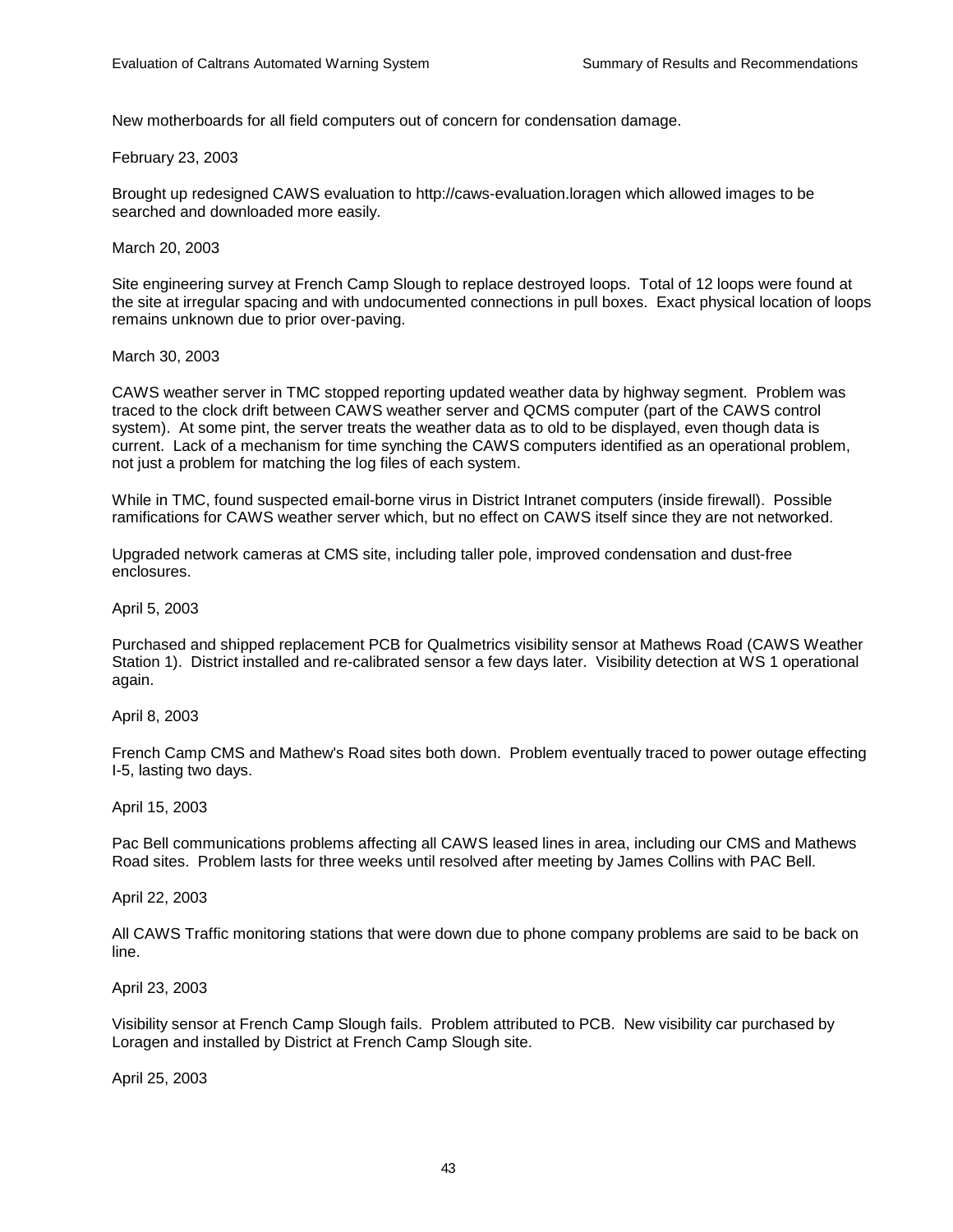Lost communications with phone-line connected test sites (Mathews Road and CMS). Problem traced to cutoff of service without warning by IVWnet, the local ISP.

### April 28, 2003

Transition to CDPD modems at southern two sites (French Camp CMS and Mathews Rd) due to continued unreliability of lease-phone-line based field communications.

### May 2, 2003

Status report on Loops at French Camp Slough site, communications, and access to Weather Server for CAWS web site update.

### May 5, 2003

Visibility sensor at French Camp Slough still not operational after PCB replacement. District technician indicates that sensor has been installed and is working, but has not been calibrated.

### May 22-30, 2003

Loragen proposes to District two additional test sites, one before and one after CMS, to assure redundancy in view of number of calamities which plagued the test bed during the previous fog season. Dialog with District regarding obtaining to construction records during the test period, loop replacements and cost, visibility board calibration for French Camp Slough, 802-11 modems wireless field network to be installed by District, time drifting of CAWS system vs isolated CAWS Weather Server in the TMC.

June 4, 2003

Final decision to replace all phone communications with CDPD modem service, which has proven to be much more relatable than land-based phone lines and ISPs. Concern about planned termination of CDPD services by AT&T.

June 15, 2005

Received no-cost project extension of two years, through June 30, 2005, to assure that we acquire complete data over two full fog seasons.

June 27, 2003

Unable to NTP time synch CAWS weather server through District firewall. Change in VPN security settings eventually found to be the problem.

June 30, 2003

CDPD modems and services activated for installation later at two field sites.

Jul 1, 2003

New loops installed by Caltrans at French Camp Slough in all lanes.

Colin Bortner hired to support evaluation needs in District 10 office.

July 2-4, 2003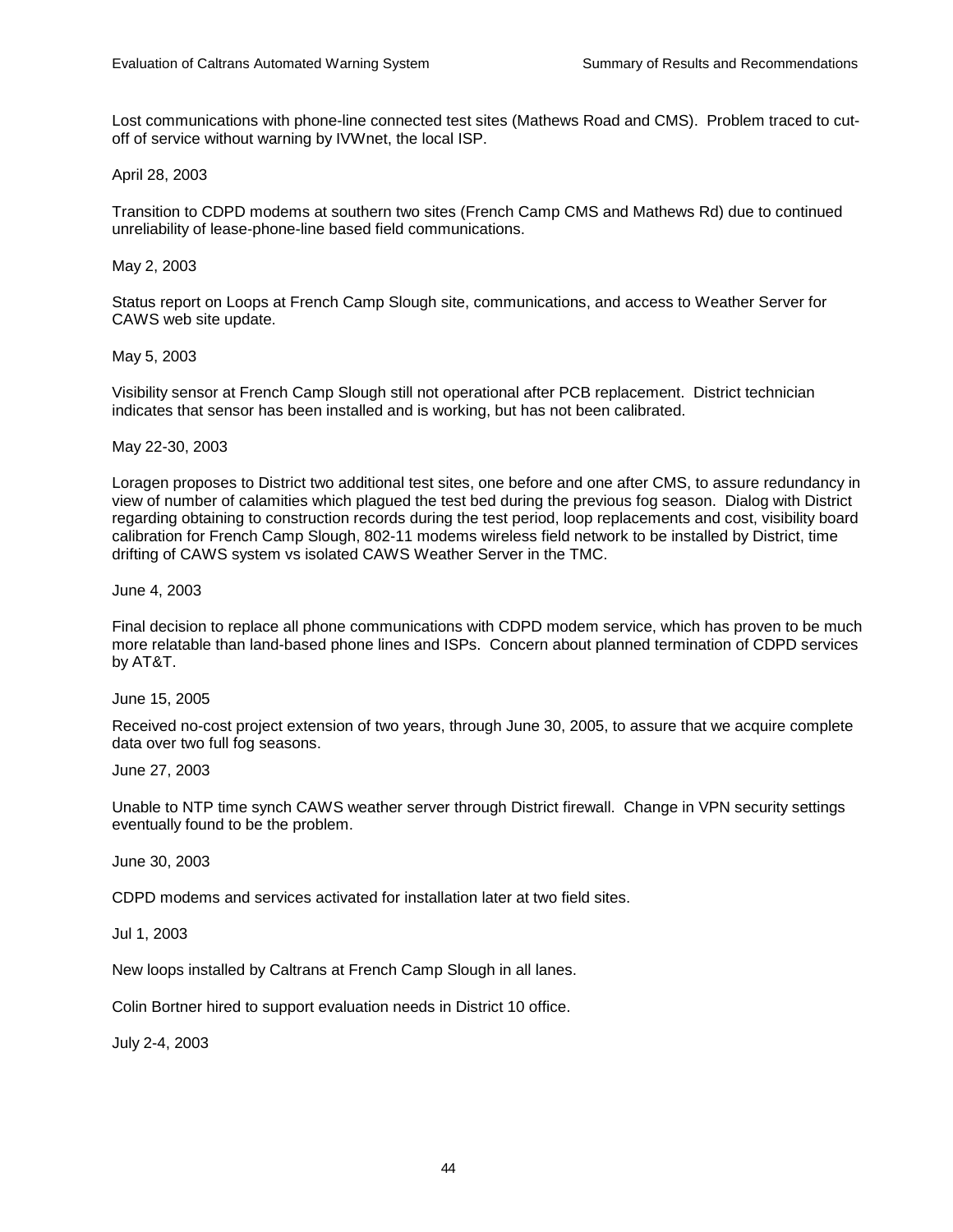Installation of wireless CDPD modems and redundant communications software at CMS and Mathews Road sites. Noted that communication at these sites still intermittent due to unreliable leased lines services. This problem continues to affect CAWS as well as the evaluation test sites.

July 7, 2003

Meeting at District 10 Office. Reduction of construction record data and possible means to gain access to the CAWS web site in the TMC for maintenance and upgrade purposes (VPN client, collocation of server at Loragen, direct dial-up modem access, or access through D4 were discussed).

Identified proposed exact locations of two supplemental field station: Downing Road, just north of the French Camp Slough site, and CAWS Speed Detection Station 1B approximately 0.6 mile south of the Mathews road site).

Received raw text printout (over 1000 pages) of all construction encroachment permits issued on I5 and SR120 over the 10-year study period. Began sorting through this information manually and obtaining information pertinent to the CAWS area.

July 18, 2003

CDPD modem problems required re-installation at FCS and Mathews Road sites. Upgraded OS at all sites. CAWS Weather Server data backed up in D10 TMC.

July 22, 2003

CAWS Weather Server manual written for D10 staff use. Document explains how to periodically back up data and troubleshoot.

August 20, 2003

Started construction of equipment for two additional evaluation test sites.

August 21, 2003

Problems with surveillance Netcams. We worked with manufacturer (StarDot Technology) to fix the problem remotely, but were not successful. Ordered replacement camera.

August 27-29, 2003

Replaced defective camera at CMS monitoring site. New installation of loops at French Camp Slough was inspected and traced. Loop separation and positions were incorrect, but can probably be compensated for in software.

September 13-14, 2003

Installation of loop detectors at new site at Downing Road. PI present during 4:00 AM lane closure to observe and check dimensions. Serviced CAWS weather server. Identified problem of loss of communications from all CAWS weather stations, traced to phone company.

September 15, 2003

Visibility sensor at French Camp Slough repaired and calibrated by All-Weather tech rep, after extensive negotiation with All-Weather.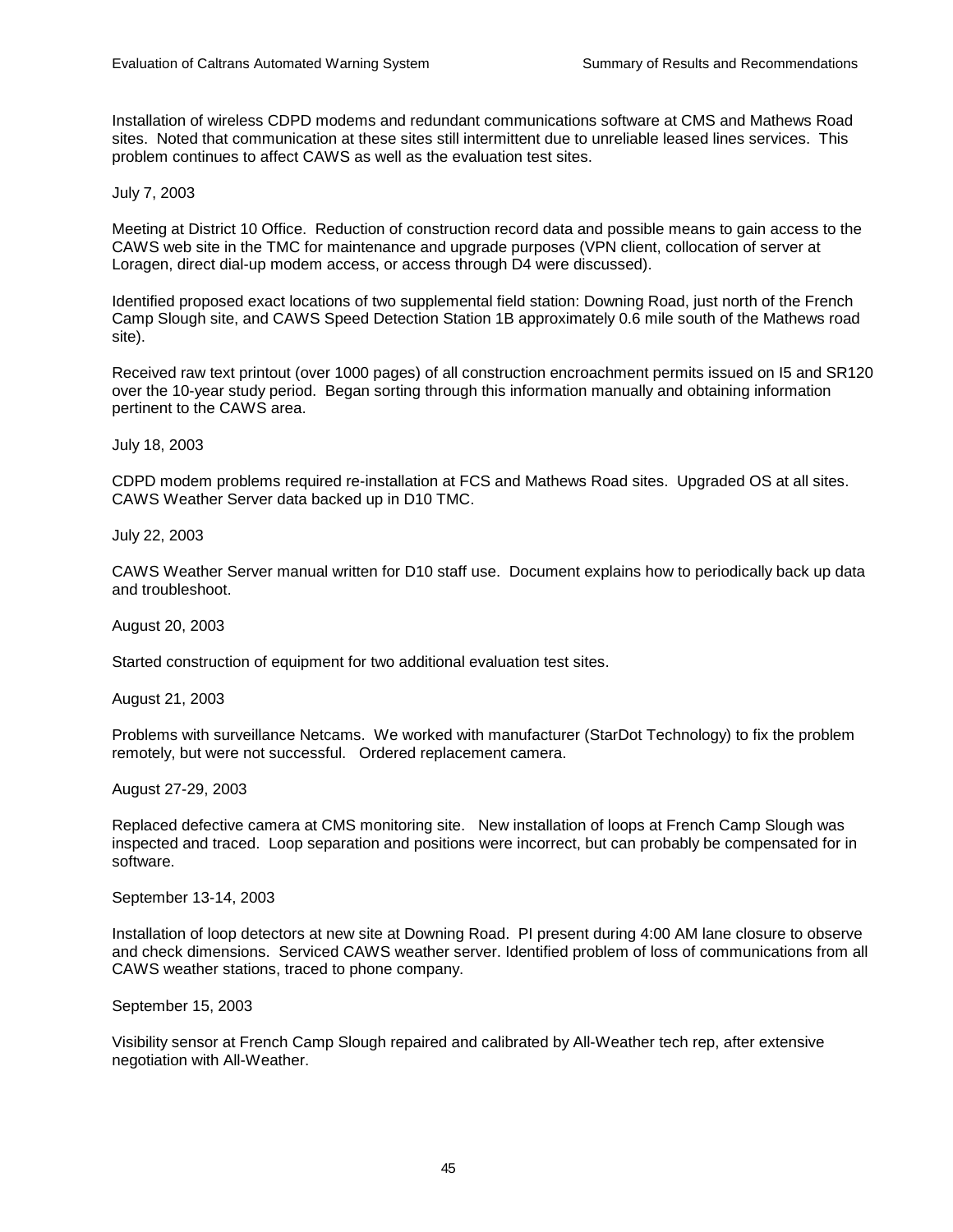New loops re-wired in at French Camp Slough to fix cross-talk. Problem with loop pair in lane two at Mathews Road repaired by installation and proper tuning of new 222 card.

October 1, 2003

Start of 2003-04 fog season, considered critical for this evaluation since prior two season were lost.

Field cabinets with card racks for 222 loop detector cards were installed by Caltrans district 10 personnel at the new data acquisition sites at Downing Road and El Dorado Overcrossing (Loop detector site 1B). Loops installed Sept 13-14 were connected to these field cabinets. Loop detector inaccuracy problems at all sites found to be related to excessively high sensitivity setting used as Caltrans standard practice.

Communications problems with all CAWS weather stations discovered Sept 13 finally resolved by the phone company (Pacific Bell).

October 9-10, 2003

Installation of data acquisition and communications equipment at Downing Ave and El Dorado Overcrossing.

October 13-17, 2003

Modified CAWS web page to include the two new field sites.

October 21, 2003

First of a series of problems with CDPD modem service: high latency times when communicating with the El Dorado Overcrossing Site. Installed high-gain cellular antenna at site on advise of Airlink Communications.

October 24, 2003

Problems with traffic speeds reported by French Camp Slough site in Lane 1. Problem eventually traced to poor connections to the 222 detector cards in the cabinet, possibly a result of the new loop installation work.

October 31, 2003

Power outage in study area. Field systems shut down gracefully after expending battery backup time at all sites, then restarted successfully following restoration of power.

November 1-15, 2003

Developed and deployed custom software to more reliably handle intermittent power outages than utilities provided by UPS manufacturer.

November 15, 2003

Occlusion of CMS monitoring camera due to rain, spider web and road debris accumulation. Periodic maintenance schedule established for cameras.

November 23-25, 2003

Loss of communications at Downing Road site. Entire system unit replaced since problem was found to be due to a faulty hard disk controller.

December 2, 2003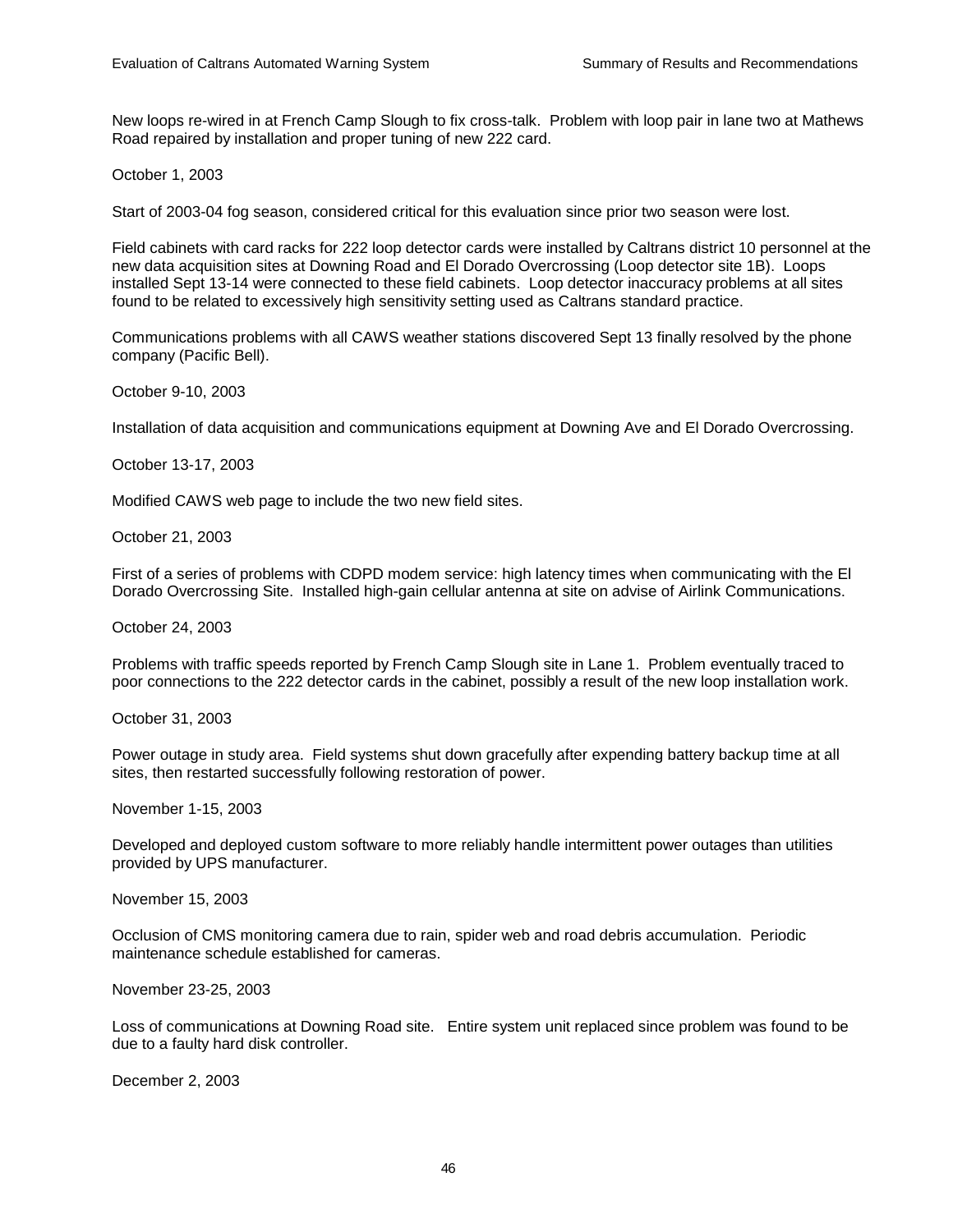Image records in our database indicated that CAWS system activated CMS 1 several times for severe weather, but our CMS activation database showed no record of this. Image database for November 17 showed retrofitting work being done on CMS (changed from incandescent to LED display) by Caltrans, which required shutdown of power at that site. Evaluation system continued to operate on UPS power, but when the site was re-powered, it no could monitor communications from 170/CMS controller. Ultimately, problem fixed by remote restart of the CMS monitoring process.

Requested ATMS/Signview records during this period, so that we may manually update our database. Since these records are only readable a page at a time on the Signview and TMS computers, printing of records for periods more than a few days require a lot of work by District personnel. Recognized the need for a utility to translate Signview and TMS log files into text readable format as aid to District as well as our operational assessment.

December 12, 2003

Veronica reports all CAWS speed monitoring and weather stations south of Mathew's road are down due to unknown causes. Our systems, on CDPD modems, continue to operate. CAWS problem traced to phone connectivity rather than power outage, and CAWS sites remained functional, but not communicating with TMC. Problem eventually traced to telecom hardware failure in TMC.

December 18, 2003

Visibility marks placed at specific distances from our traffic monitoring camera for verification of visibility distance reported by sensors.

January 1, 2004

Ed Sullivan, James Daly, and additional student assistants were employed to extend and complete the analysis of external factors that may have contributed to accident statistics in the CAWS, a project started by Melanie Benebides and Kimberley Mastako.

January 2, 2004

Qualimetrics weather computer receives framing errors for several hours when attempting to acquire data from the weather stations. Analysis of event lead to discovery that weather alarm flags maintain their present state during communication outages with weather stations leaving old warning messages up until communications re-established.

January 11, 2004

Incident in dense fog occurred. Analysis of data lead to first concerns about the CAWS control strategy.

January 21, 2004

14-hour period of severe fog period. CMS activated correctly and data collected by all our instrumentation. First complete record of operation of system with all five sites fully operational to support driver behavior analysis.

January 29, 2004

Received official VPN client configuration document and Cisco VPN software (bundled with hard-coded configuration for Caltrans NorCal VPN access point). Setup of VPN access to our CAWS weather server in TMC.

February 17, 2004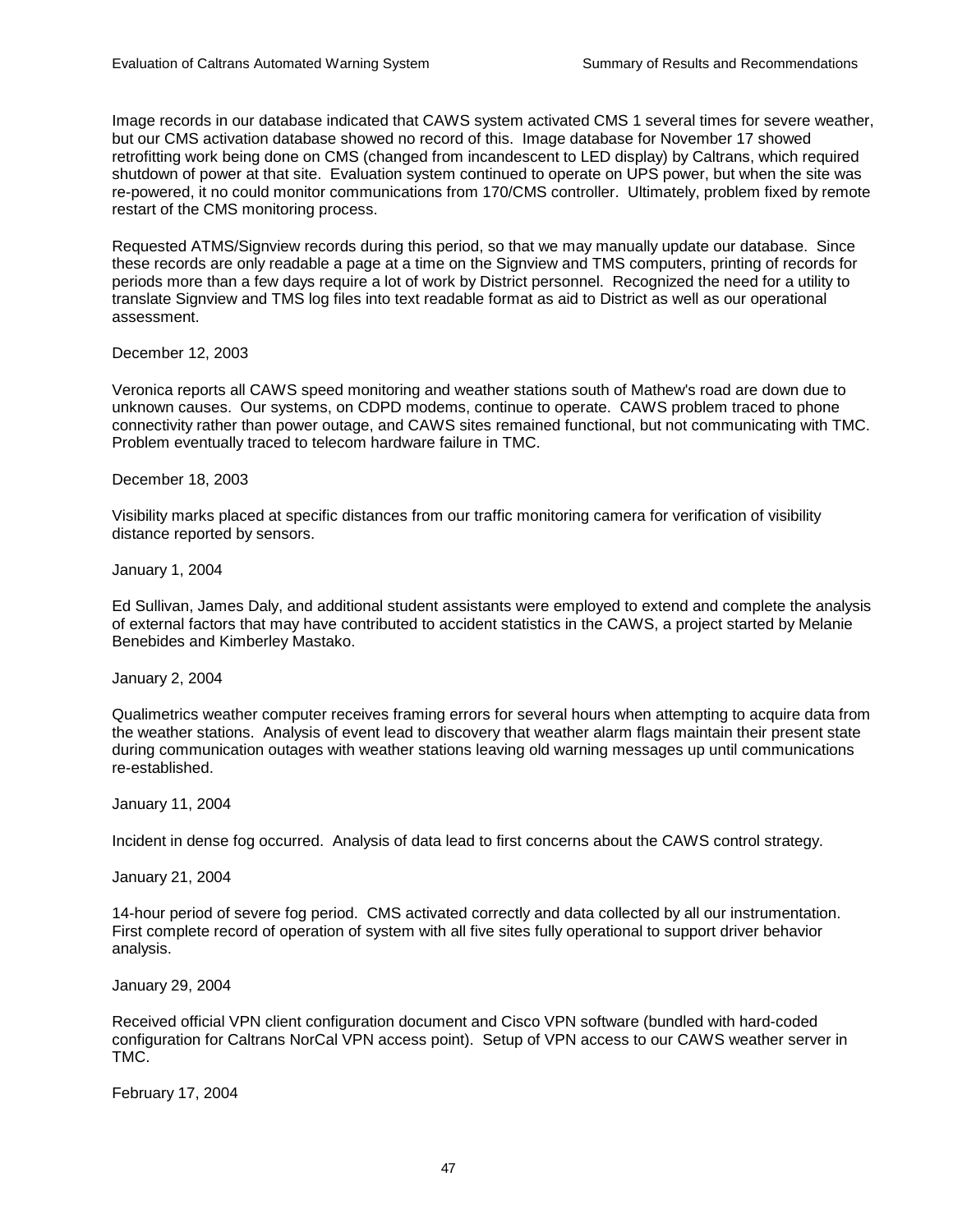Meeting in Sacramento to obtain access to Signview and TMS software source code, so that we could investigate reasons for operational problems we were observing from our instrumentation and from samples of logs from these systems provided by District. We are permitted to view but not copy Signview source code on a notebook computer. Presented an update on the evaluation project for DRI personnel and justified our need for access to CAWS source code to identify details of control strategy and to permit us to read Signview log files.

February 19, 2004

VPN connection successfully established with District 10 TMC. Now able to remotely access and update software on our CAWS weather intranet server computer.

February 23, 2004

Andrew Lee successfully negotiates access to Signview and TMS source code for us. We receive, sign and return a non-disclosure agreement provided by Caltrans Operations.

February 25, 2004

Observed rain and high-wind conditions. Mathews Road CMS automatically activated "Gusty Wind Warning" message. This is a relatively rare condition, involving a trigger other than fog or traffic.

February 27, 2004

Received archived logs generated by the TMS, weather monitoring, and Signview computers between August 2003 and December 2003.

March 4, 2004

Caltrans authorization signatures obtained on non-disclosure agreement for source code access. We receive TMS and Signview source code. Work begins on study of source code to attempt to understand the CMS activation control strategy and to determine means to read the Signview and TMS log files (weather monitoring system log files are already plain text).

March 5, 2004

Received archived logs generated by the TMS, weather monitoring, and Signview computers from December 2003 to the end of February 2004. Started development of computer utilities to decode these, now that we had the Signview and TMS program source code to allow us to reverse-engineer the encoding scheme.

March 8, 2004

Downing Rd. site was no longer reporting data to the CAWS Evaluation Server. Problem found to be a power outage that lasted longer than the UPS battery life on 3/6/2004. Concluded that power might have been temporarily shut off during roadway construction.

March 12, 2004

Sent email to Signview program primary author Celso Izquierdo, at Caltrans HQ. Requested clarification of Signview's 88:88 message timeouts and blank messages, and lack of sign blanking commands in Signview logs.

March 19, 2004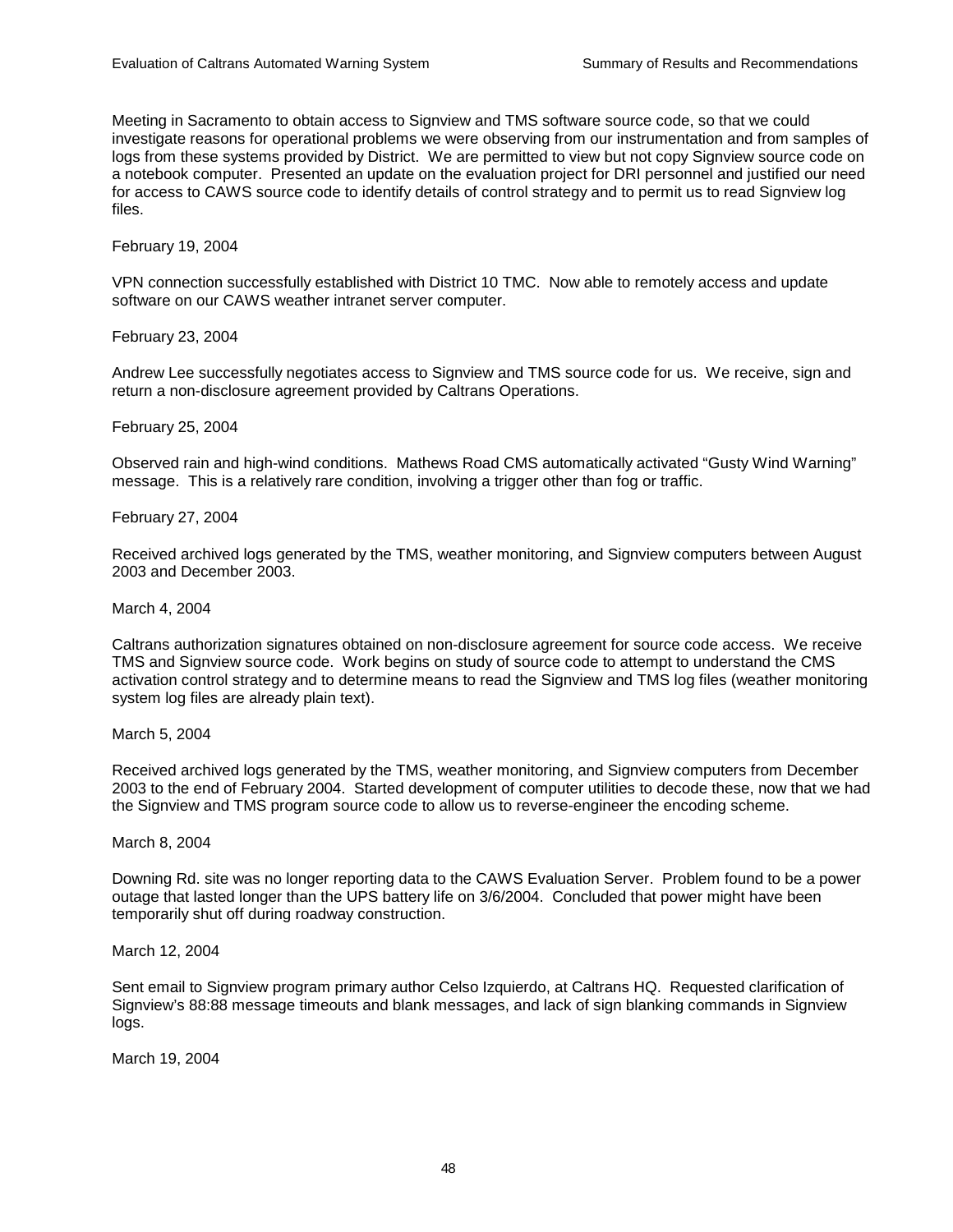CHP information officers in Stockton and Manteca offices will provide accident data during the 2003-04 fog season, not yet available in the TASAS database, which is typically one year behind.

March 22, 2004

District CAWS personnel interviewed to best benefit from their knowledge and experience with the control strategy of system, since no documentation available. Since Signview logs do not record times that messages are turned off, we work out strategies to infer this from other logs and events.

Need for access to SV170 source code is recognized to resolve some unusual system response observations, and we began the approval process.

March 23, 2004

Another extended power outage event occurred at the Downing Rd. beyond the UPS keep-alive capacity.

Problems with traffic speeds reported at the French Camp Slough site in Lane 1. Found to be due to problem with the 222 back-plane in cabinet. Replaced PC-interface device anyway.

March 24, 2004

Request for access to SV170 source code not permitted for security reasons.

March 25, 2004

Email to Clint Gregory requesting a meeting to go over data that seemed to indicate possible problems with CAWS.

March 26, 2004

Problem with 222 detector card at Mathews Road sites traced to new card being set to pulse mode for lane 1 (should be set to presence mode). Cards at all sites swapped out and replaced with a Sarasota GP6C cards for consistency. Detector sensitivity settings corrected.

March 30, 2004

Phone meeting with District to discuss data indicative of possible problems with CAWS control strategy.

March 31, 2004

Received raw traffic accident records from CHP for recent accidents near the I-5/SR120 Y in support of accident data analysis.

April 21, 2004

Presented "Preliminary Observations from Available Data" at meeting at District office with Caltrans District and DRI personnel.

July 12, 2004:

Loragen proposes to take responsibility for fixing two of the operational issues cited: problem of time synch and inability of Signview to log times that messages are turned off. These problems do not effect actual operation of CAWS, but make evaluation much more difficult.

District OK's work on the logging problem, but plans a network solution to time synch of CAWS computers.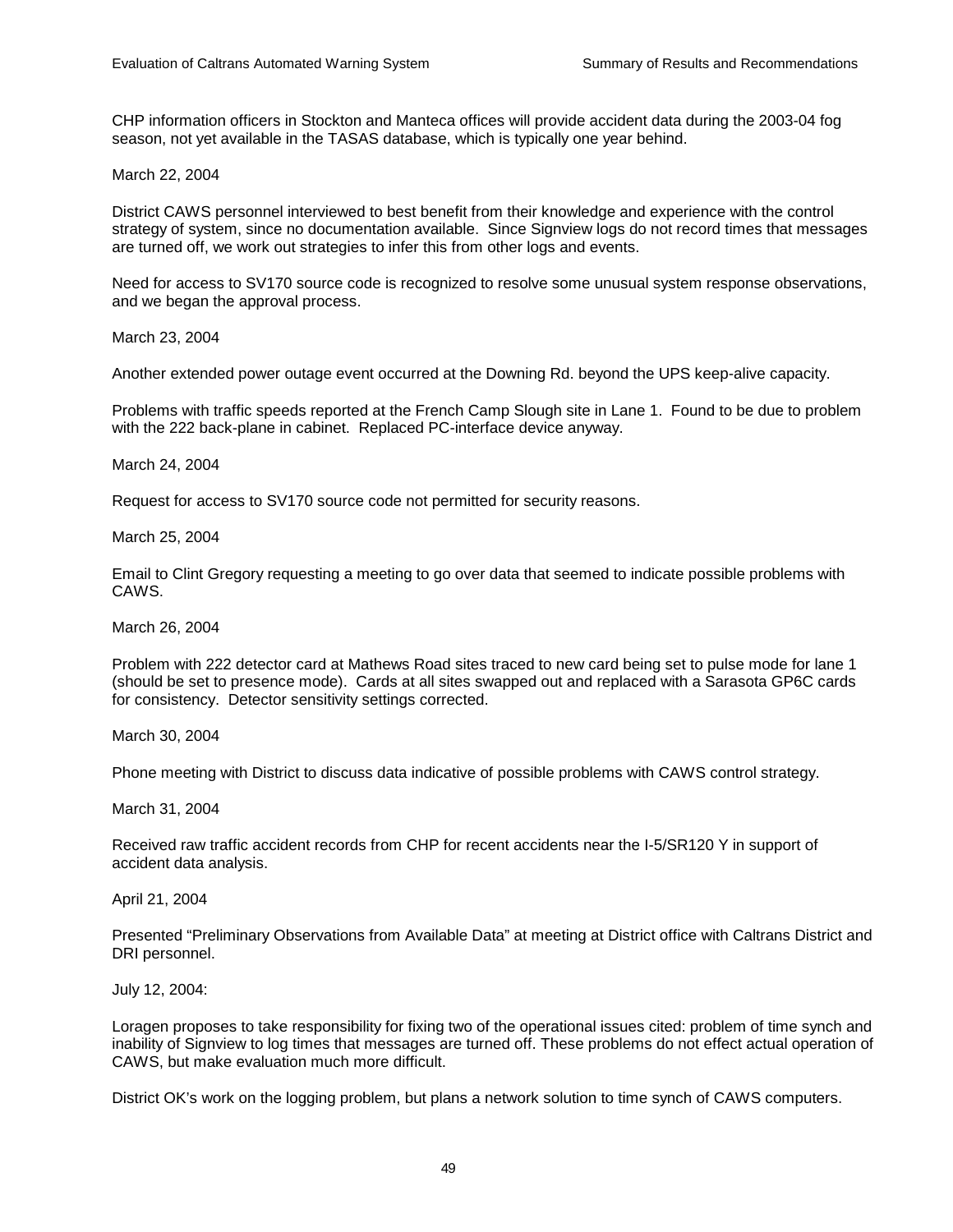July 14, 2004:

Search begins for original complier used for Signview, so that any change we make would not effect any subtleties of the previous compiled binary. District and DRI assist but version provided is incorrect. It was necessary to purchase (from E-bay) and test several early-90's versions of Borland Turbo C to find the actual version used, by comparison of complied binary files with existing CAWS binaries. Version eventually identified as Borland Turbo C++ 3.00 on August 16.

### July 19, 2004

We ask Clint if he had received the Turbo C compiler from Joel and request that he sends down the CD when he receives it. We ask whom we should contact about the source code change to add logging of automatic blanking messages to Signview. We volunteer to assist with the network time synchronization solution.

July 30, 2004

Developed Potential Collision Speed (PCS) as a real-time metric of traffic safety especially suited to visibilitylimited situations. Applied this evaluation data and verified effectiveness and sensitivity to small changes in traffic safety in fog. Originally normalized this value to the free speed and reported it as "Risk of Collision" (ROC), but the acronym was later dropped.

August 4, 2004

Visibility sensor at CAWS weather station 1 reading erratically low compared with the sensor at French Camp Slough.

August 19, 2004

District reports that a fix for the timing issue between the TMC computers would be in beta test by the end of August.

Weather Station 1 (Mathews Road) visibility sensor recalibrated.

Loragen hires Jasmine Noriega to assist with support of evaluation in District 10 office.

August 23, 2004

VPN connection to the D10 weather computer discontinued due to change in Caltrans security policy.

August 24, 2004

We noticed that visibility seemed consistently higher at Weather Station 1 (Mathews Road) when compared to French Camp Slough weather station. Eventually recalibrated which corrected problem, but concern over data skew from past several months.

August 26, 2004

We send detailed instructions on the Signview source code change so that it will log automatic blanking messages.

September 7, 2004

El Dorado Road down due to extended power outage. Corrected Sept 9.

September 9, 2004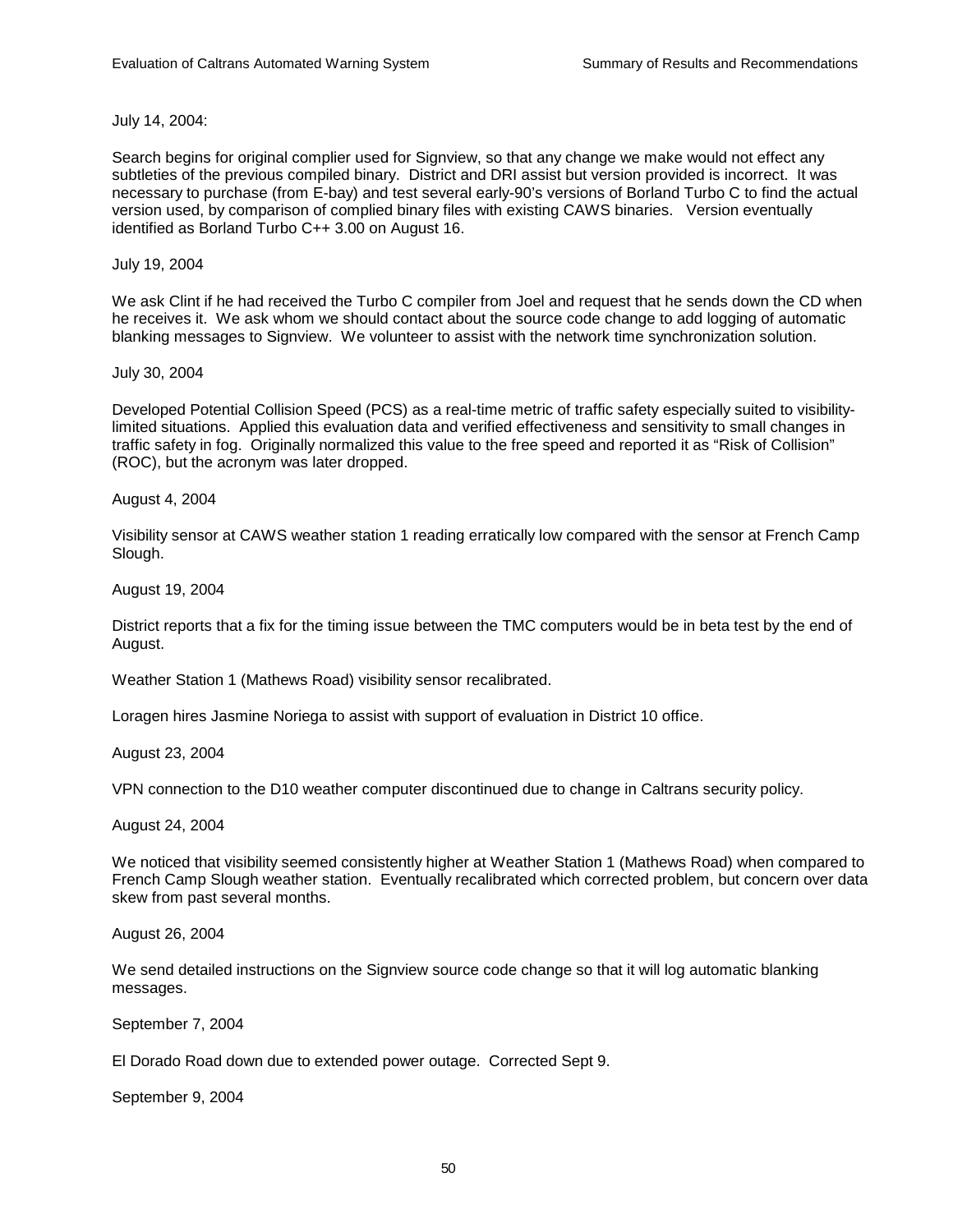Joel Retanan makes source code changes to Signview and tests. CMS blanking messages now being logged. New version designated Signview 3.12 in the TMC.

Loragen ships a new loop interface device for installation on Monday morning (9/13) in case this has failed after power outage at El Dorado site.

September 13, 2004

Veronica informs us that the Weather stations are not reporting to the TMC. Problem is was cured later that day by manually resetting weather station 3.

Jasmine installs a new loop interface device at the El Dorado speed site. Work was preventative maintenance only, since system was already operating correctly for the previous three days.

Loragen requests permission to videotape traffic in the Mossdale Y section to better understand the traffic and system response apparent from data logs.

September 16, 2004

District expresses concerns about videotaping on highway based on safety, legal issues and relevance to study. Permit would be needed with California Film Commission. Discussion of request continues for several weeks.

September 23, 2004

James Collins (primary CAWS field support person) no longer at District 10 due to lack of resources.

September 30, 2004

Waiver obtained from California Film Commission to videotape traffic on highway for scientific purposes.

October 2, 2004

Installed two additional remote network cameras to observe visibility and traffic conditions at French Camp

Slough and Mathews Road, have been added to the CAWS evaluation web site. Installed a third temporary camera on tower at Weather Station 9 with a view of the Mossdale "Y".

Installed precision time reference cards in all CAWS computers (under supervision of District personnel) to assure time synchronization.

Replaced a hard disk at Downing Road site and got to the root of it's persistent failure problem – water accumulation in the cabinet due to roadway runoff.

October 15, 2004

Secured commitments from original external advisory panel: Dominique Lord of Texas A&M, James Moore of USC, Bob Layton of Oregon State University, Richard McGinnis of Bucknell University. We are also in the process of selecting a Caltrans internal expert on safety to serve as a primary data reviewer.

November 1, 2004

Began final report. Defined 5 Sections corresponding to each evaluation task and a summary section.

December 20, 2004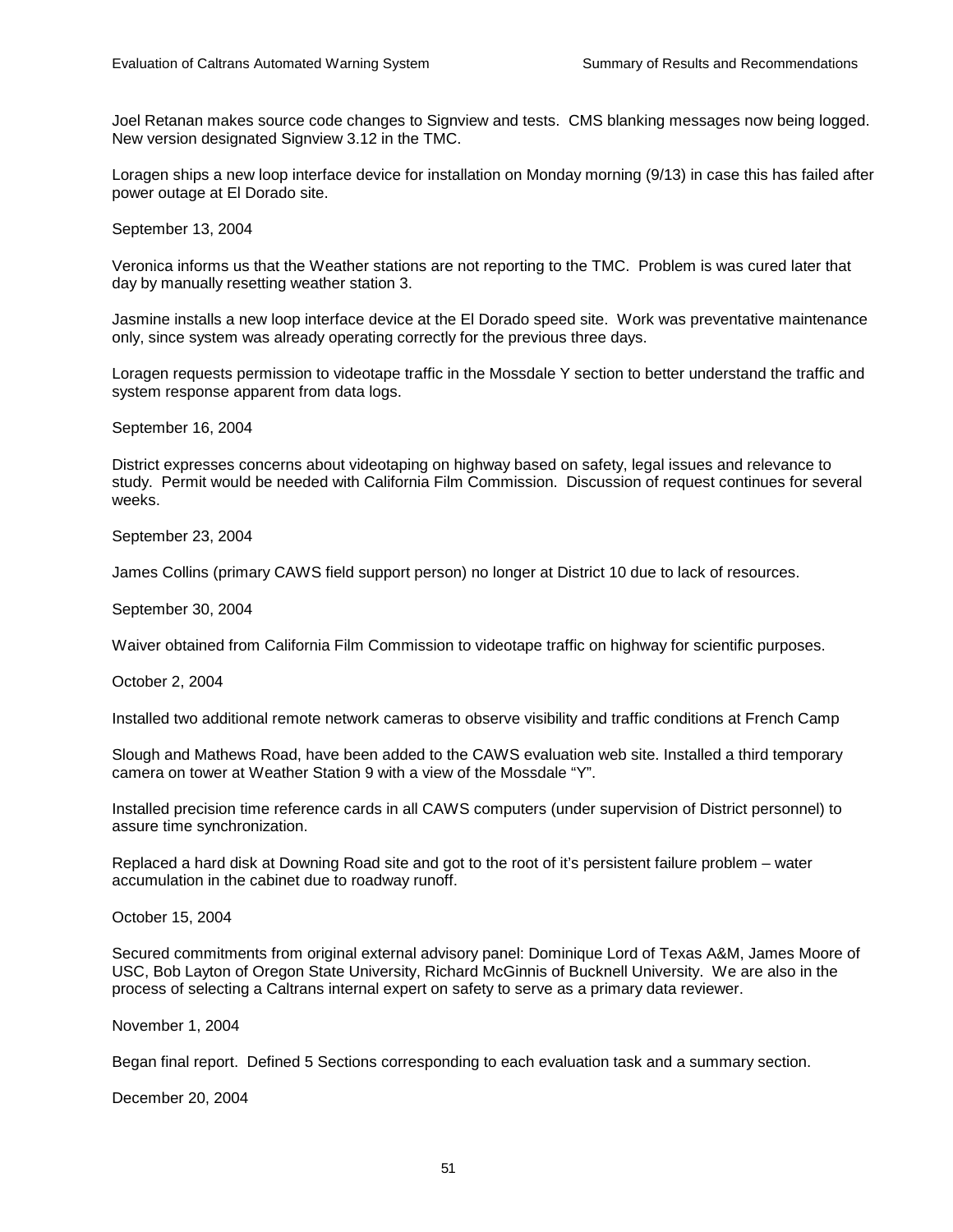Completed work on the multivariate regression accident analysis, for data available up to the present fog season.

January 12, 2005

PI attended the 2005 TRB Annual Meeting in Washington DC, and presented a paper "Methods and Metrics of Evaluation of an Automated Real-time Driver Warning System".

At TRB meeting met with Richard Van der Horst, the principal evaluator of the Roadway Safety Enhancement System of the Drive II project. Also, met with members of the external advisory board, which was appointed to provide an outside independent review of the evaluation methods and results.

February 8, 2005

District 10 move of TMC to new building delays response to our request for copies of the CAWS log files from 2004, required for our assessment of the system operation.

February 12, 2005

Lost contact with the network camera at Weather Station 9 (Mossdale Y). No reason determined.

February 20, 2005

Severity of the CAWS response lag became apparent from analysis of data: delays between 3 and 18 minutes for fog activations, with mean delay over 7 minutes. 3-6 minute delays typical for traffic activations For some fog activations, the fog peak is missed completely. Reported observations in Quarter report.

Observed that speed standard deviation changes very little under any conditions, contrary to report from some other studies.

March 1, 2005

We have begun the process of transitioning the operation of the CAWS evaluation system to Caltrans responsibility, including preparation of detailed Operators Manual.

April 12, 2005

Delivered CAWS "Evaluation System Operators Manual" to Caltrans District 10.

April 26, 2005

National Visibility Web Conference presentation by Clint Gregory of District 10.

May 27, 2005

Evaluation System Handoff meeting. Delivery of CAWS Evaluation Server, all software and documentation to Caltrans District 10. Setup in TMC but not Internet connection yet so not possible to get operational. We agreed to maintain a backup transition server and wireless contracts for District until July 1, to avoid any data loss.

June 1, 2005

Plan approved for completion of complete Evaluation Report over summer, with final report to be delivered at end of summer. Work on final report entire focus.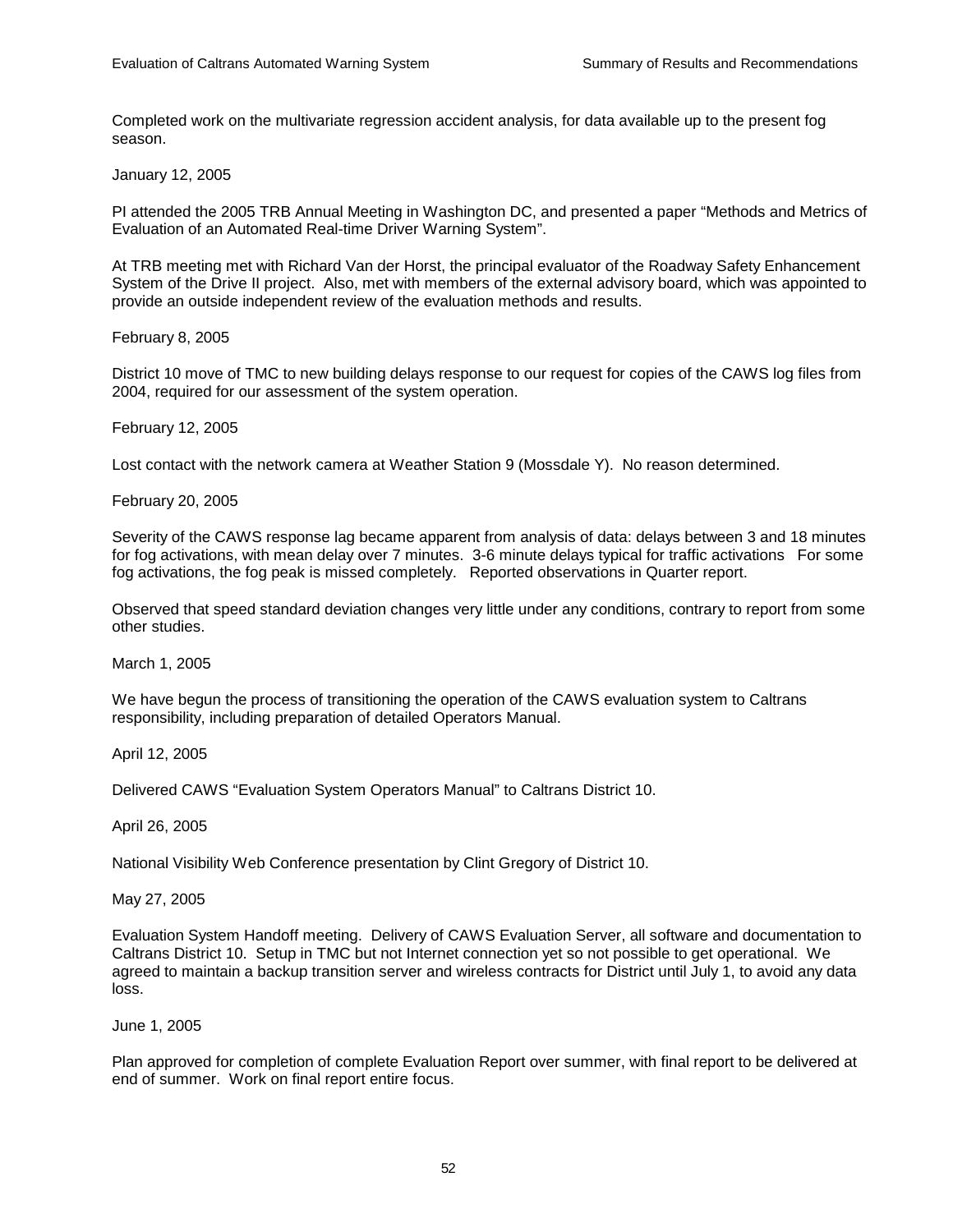June 30, 2005

Contract end.

July 1, 2005

CDPD wireless services end. No more contact with evaluation data acquisition systems in the field, although data will be retained on systems to capacity of hard disks, estimated to last at least two months.

August 1 – September 11, 2005

Incremental delivery of five volumes of Project Final Report.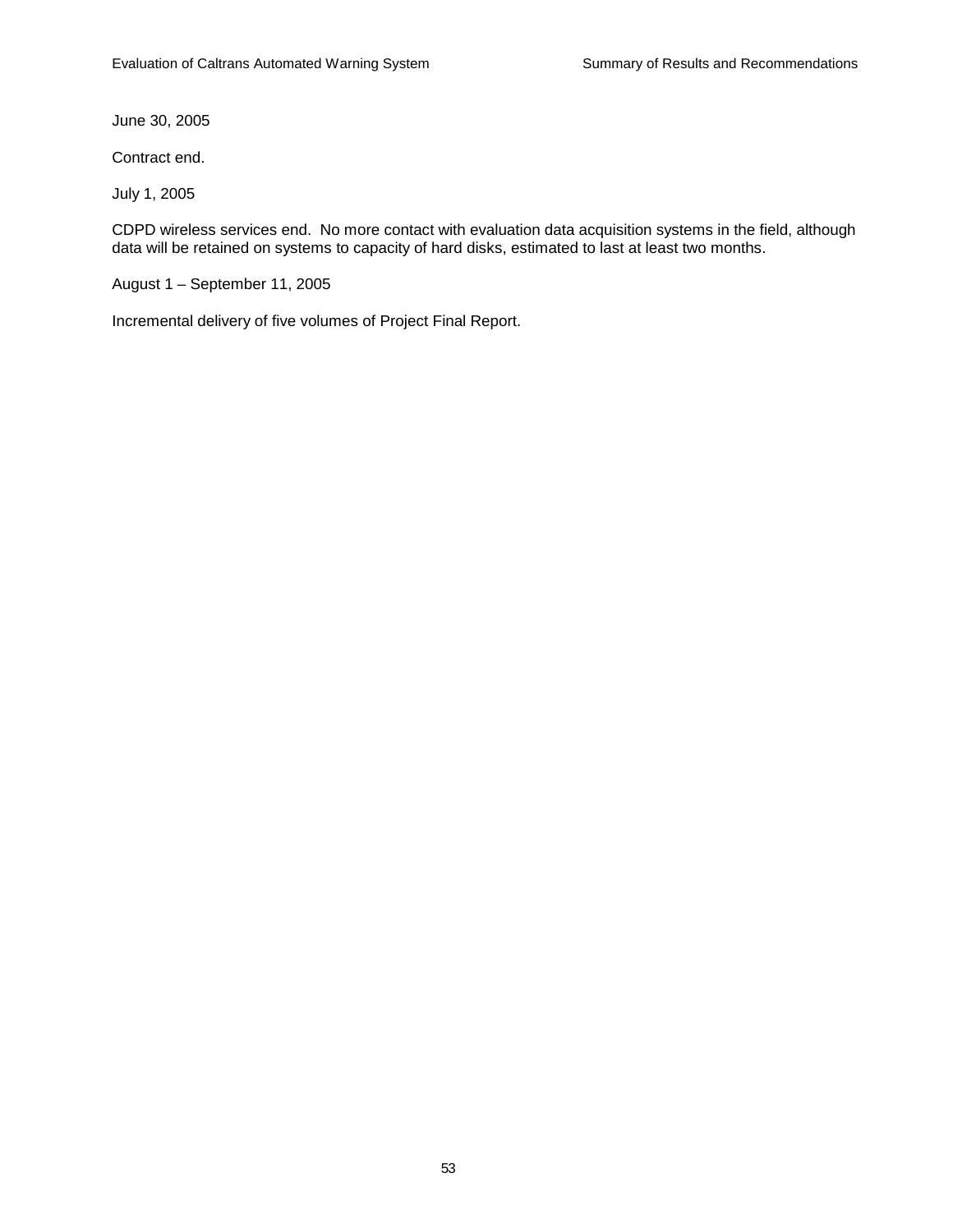# **1.14 Documentation**

The documentation section of this report is comprised of four subsequent volumes, each a complete report on one of the tasks under this evaluation contract. These contain all evaluation results and methodologies, and documentation of all deliverables:

| Analysis of Driver Response to CAWS Warning Messages                             | Vol. 2   |
|----------------------------------------------------------------------------------|----------|
| <b>Technical and Operational Assessment</b>                                      | Vol.3    |
| <b>Evaluation of Traffic Safety Influence Based on Historical Collision Data</b> | Vol. 4   |
| <b>Technical Deliverables</b>                                                    | Vol. $5$ |

# **1.15 Cited References**

2. National Cooperative Highway Research Program (NCHRP) "Synthesis 171, Highway Fog-Visibility Measures and Guidance Systems," National Academy of Science Transportation Research Board Report No. 171, Washington, DC., 1976.

3. National Cooperative Highway Research Program (NCHRP) "Synthesis 340, Assessment of Advance Technologies for Relieving Urban Traffic Congestion," National Academy of Science Transportation Research Board program report No. 340, Washington D.C., 1991.

4. National Cooperative Highway Research Program (NCHRP) "Synthesis 228, Reduced Visibility Due to Fog on the Highway," publication SYH228, National Academy of Science Transportation Research Board, Washington D.C., 1996.

5. National Cooperative Highway Research Program (NCHRP) "Synthesis 311, Performance Measures of Operational Effectiveness for Highway Segments and Systems," National Academy of Science Transportation Research Board Report 311, Washington D.C., 2003.

6. Hogema, J.H., Van der Horst, R., Van Nifterick, W., Stoop, J. "Evaluation of an automatic fog-warning system." J. Traffic Engineering and Control, 37, No. 11, p 629., 1996.

7. Remeijn, H. "Dutch fog-detection and -warning project." Road Traffic Monitoring and Control Conference, IEE Publication n 355. Publ by IEE, Michael Faraday House, Stevenage, Engl. p89-93 1992.

8. "Weather-Controlled Road System," A sequence of five weather monitoring stations, 66 variable speed limit signs, and 13 variable message sign, deployed on the E18 in Southern Finland. Operational since 1994. http://swutc.tamu.edu/Reports/Compendiums/Papers/Paper%207%20Scott%20Harry200.pdf

9. Cooper, B.R. and Sawyer, H.E. "Assessment of M25 automatic fog-warning system - final report." Project Report 16. Transport Research Laboratory, Crowthorne, England, 1993.

l 1. National Center for Statistical Analysis and National Highway Transportation Safety Administration, Fatality Analysis Reporting Systems (FARS, formerly Fatal Accident Reporting System). http://wwwfars.nhtsa.dot.gov/queryReport.cfm?stateid=0&year=2002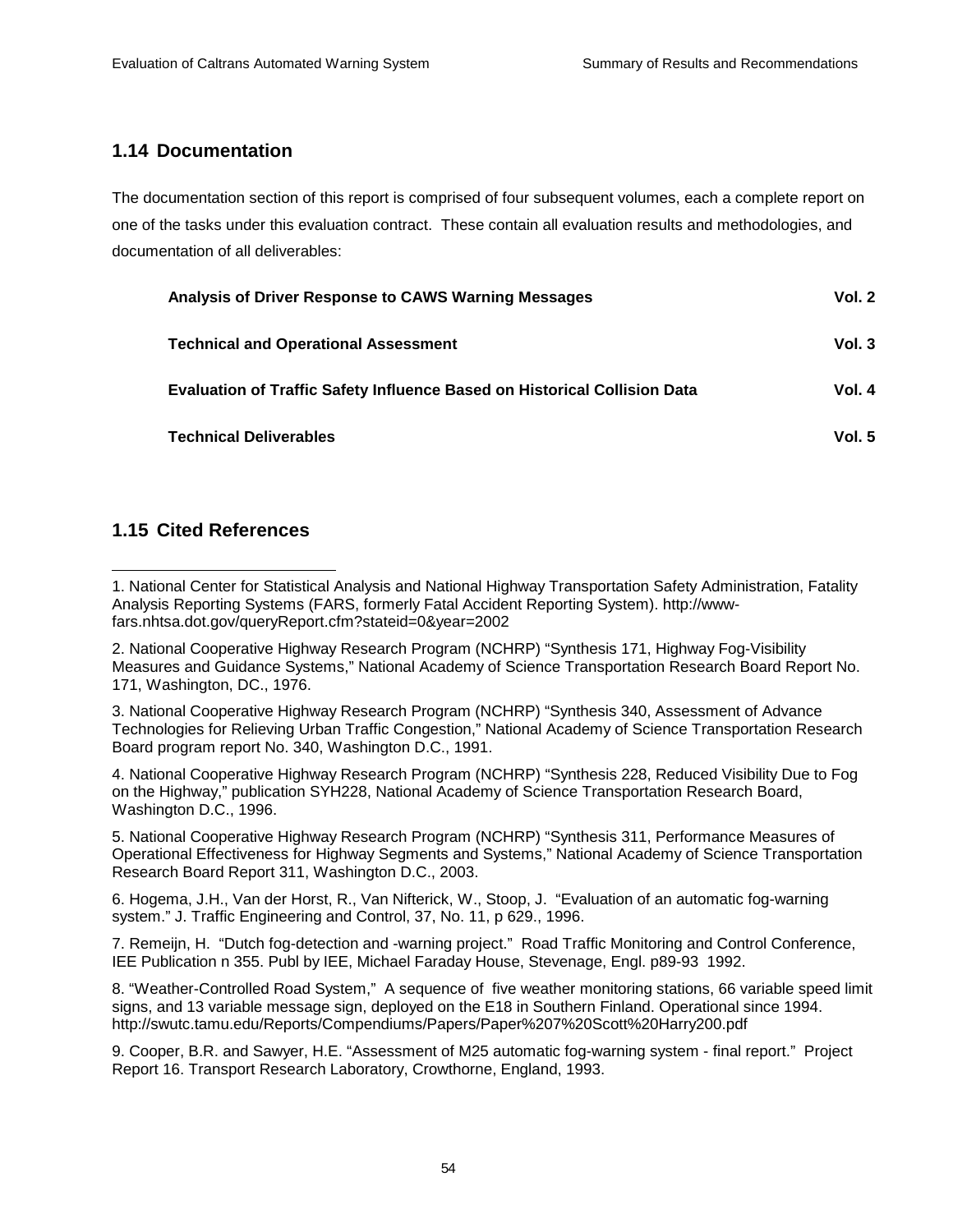l

10. Wilkie, J.K., "Variable Speed Limit Systems on Urban Freeways: Review and Recommendations," Proc. 8th Annual ITS Meeting, Detroit, MI, ITS America, Washington D.C. 1998.

11. Robinson, M. "Examples of Varible Speed Limit Applications", DOT Rural ITS Task Order DTFH61-98-C-00073, presented at Speed Management Issues Workshop, Transportation Research Board 79th Annual Meeting, Jan 2000.

12. Hill, M. "Idaho Storm Warning System," Final Report to the US DOT/FHWA, 1993. http://www.itsdocs.fhwa.dot.gov/jpodocs/repts\_te/@cc01!.pdf

13. Strong, M P. "North Carolina Experimental Evaluation Project 170-3(5) Fog Detection and Warning Device, Final Report." North Carolina Department of Transportation, Planning and Research Branch, P.O. Box 25201, Raleigh, NC, 27611, 1985.

14. George, L.E "Fog Warning Sign System", ITTE, California University, Berkeley, /Proc, 2nd Ann Symposium, pp 23-24, Dec. 1969.

15. L. E. ; Hofstetter, D. K. ; Wagner, D. R. "Variable Message Fog Hazard Warning Signs to Control Vehicle Operating Characteristics, Final report. Nov 68-Jun 79, Federal Highway Administration, Salem, OR. Oregon Div. Report Number: 79/3; FHWA/OR-79/3. June 1979.

16. Oregon Dept. of Transportation, State Highway Div., North Albany "Variable Message Fog Hazard Warning Signs to Control Vehicle Operating Characteristics. Final report to the National Safety Council, FHWA," Report No. 5149-602-08 Contract Number: DOT-FHWA-41L4014; HPR-1(6), April 1972.

17. Virginia Dept. of Transportation, "Fog Warning System To Be Installed On Virginia's Highway System At Critical Locations," Journal of American Highways Vol 50, No 4, P 15, Oct 1971.

18. Georgia Dept. of Transportation, "Automated system will warn drivers of low visibility," Civil Engineering, American Society of Civil Engineers, V. 65, p. 28 Apr 1995.

19. Sanders, J. "Happy Motoring on Safer Interstate Highway - High-tech fog warning system developed at Georgia Tech will issue advisories to motorists." Georgia Tech Research Horizons, 2001. http://gtresearchnews.gatech.edu/reshor/rh-ss01/fog.html

20. "ITS in Tennessee: Fog Project on I-75 between Chattanooga and Knoxville," U.S. US DOT/FHWA ITS Benefits and Costs Database, Dec 1999.

http://www.benefitcost.its.dot.gov/ITS/benecost.nsf/ID/583F256CEA4239E685256AFD006764DF

21. Dahlinger, D; McCombs, B. "Fog Warning System Provides A Safety Net For Motorists," Journal of Public Works Vol: 126 No. 13, pp 36-37, Dec. 1995.

22. Pietrzyk, MC; Turner, PA; Geahr, SL; Apparaju, R. "Evaluation Of Motorist Warning Systems For Fog-Related Incidents In The Tampa Bay Area," Report Number: ESC-DOT-96/97-7007-TO, Center for Urban Transportation Research, University of South Florida, 4202 East Fowler Avenue, Tampa, FL, 33620, and Florida Department of Transportation, 605 Suwannee Street, Tallahassee, FL, 32399-0450, 1997.

23. Northern Arizona University, "The Variable Speed Limit Project, I-40," http://www.cse.nau.edu/~jpl/VSLProject/ , 2001.

24. Martin, P., Perrin, J., Cottrell, W., Coleman, C. Adverse Visibility Information System Evaluation (ADVISE), Final Report UTL-0300-28/02 Univ. of Utah Traffic Laboratory, June 2002.

25. UDOT Research News, 2000-4. http://www.dot.state.ut.us/res/research/Newsletters/00-4.pdf

26. Wynn, C. W., "Operation Fogbound" – Accident Reduction Plan," California Highway Report, Stockton Office, October 1972.

27. California Highway Patrol, "Operation Fogbound," presentation at California interagency Fog Forum, California Department of Transportation District 10, 1999.

28. Georgia Department of Transportation. "Research and Development: Fog Detection and Warning System". URL: www.dot.state.ga.us/homeoffs/fpmr.www/fog1.html, 1996.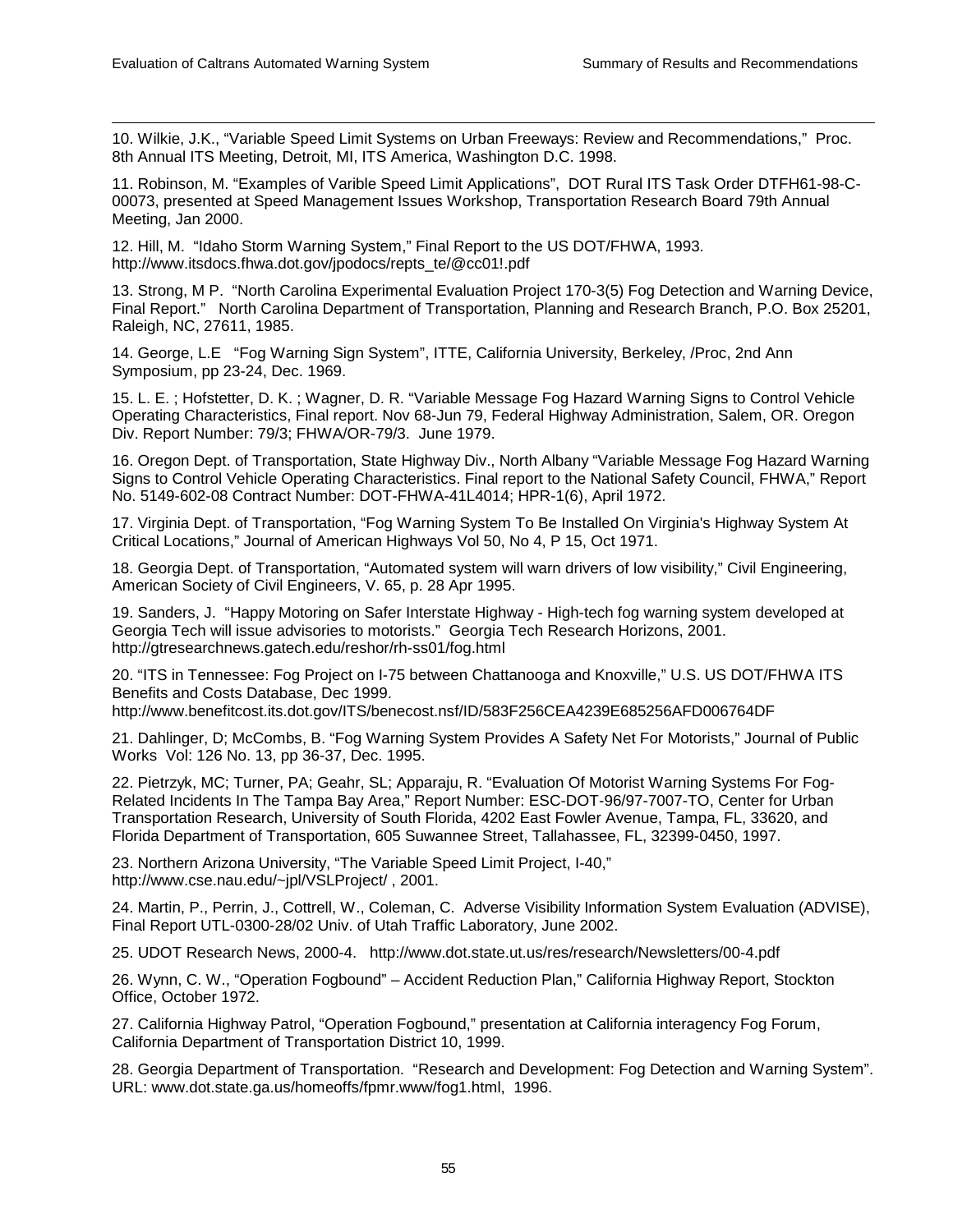l

29. Wynn, C. W., "Operation Fogbound" – Accident Reduction Plan". California Highway Report, Stockton Office, October 1972.

30. Hariwell, George "Foggy Warning", Article in Going Places, California Department of Transportation publication, Winter, 1993.

31. VanBerkel, John. Telephone interview, June 2, 1998.

32. "Changeable Message" Warning Signs In Dense Fog. California Highway Patrol, Analysis Section , Sacramento, CA. Intrm Report, May, 1977.

33. US Department of Transportation. "Traffic Control Systems Handbook" FHWA-IP-85-11, Chapter 5 Detectors and Chapter 8 Communications. April 1985.

34. California Business, Transportation & Housing Agency, Department of Transportation. "Specifications For Changeable Message Sign Systems", Chapter 2. Available from Caltrans Division of Traffic Operations, 1120 N Street, Sacramento, CA 95814, January 1992.

35. Pouliot, Stephen G., and Wilson, Eugene M. "Motorist Information Needs and Changeable Sign Messages for Adverse Winter Travel." Presented at Improving Rural Transportation Through Advanced Transportation Technology, conducted by Caltrans and US Dept of Transportation FHWA, Redding, California, September 28- 29, 1992.

36. Qualimetrics Inc. (now All-Weather Systems) "Systems Catalog and Product Information". Qualimetrics Inc. 1165 National Drive, Sacramento, CA 95834, 1997.

37. Hauer, E. "Observational Before-After Studies in Roadway Safety," Elsevier Science, Ltd., Pergamon Press, 1997. pp.18-25 (on definition of traffic safety).

38. U.S. Dept. of Transportation, Office of Traffic Management and IVHS, "Intelligent Vehicle Highway Systems Operational Test Evaluation Guidelines." DOT Document HTV-20, Prepared by the Mitre Corporation under contract to the U.S. DOT IVHS Operational Tests Division, November, 1993.

39. Organisation for Economic Co-operation and Development, "Methods for Evaluating Road Safety Measures," OECD, 2, rue Andre-Pascal, 75775 Paris, CEDEX 16, France 1981.

40. National Cooperative Highway Research Program (NCHRP), "Statistical Methods in Highway Safety Analysis," Transportation Research Board, National Research Council, National Academies Press, Washington DC, 2001.

41. Hauer, E., "Statistical safety modeling," Transportation Research Record 1897, National Academies Press, Washington, D.C., pp. 81-87, 2004.

42 University of South Florida. *Evaluation of Motorist Warning Systems for Fog-Related Incidents in the Tampa Bay Area*. Center for Urban Transportation Research College of Engineering, 1997.

43. Turner, P.A. and M. Pietrzyk. Getting Clear of Fog-Related Crashes in the Tampa Bay Area. *ITE Journal*. Institute of Traffic Engineers, February 2000, pp 26 – 31.

44. Traffic Accident Surveillance and Analysis System (TASAS) Table B. The TASAS database is operated by the California Department of Transportation and the California Highway Patrol. Information online at http://www.dot.ca.gov/hq/traffops/signtech/signdel/chp3/chap3.htm#3-04.

45. Evans, L. "Traffic Safety and the Driver," Van Nostrand Reinhold, New York, 1991. Chap. 11 "User Responses to Changes in Traffic Systems."

46. Hakkert, A.S., Mahalel, D. "The effect of traffic signals on road accidents – with particular reference to the introduction of a blinking green phase," Traffic Engineering and Control, 19(5) pp. 212-215, 1978.

47. Noland, R.B. "Traffic fatalities and injuries: the effect of changes in infrastructure and other trends," Accident Analysis and Prevention, No. 35 pp 599-611, 2003.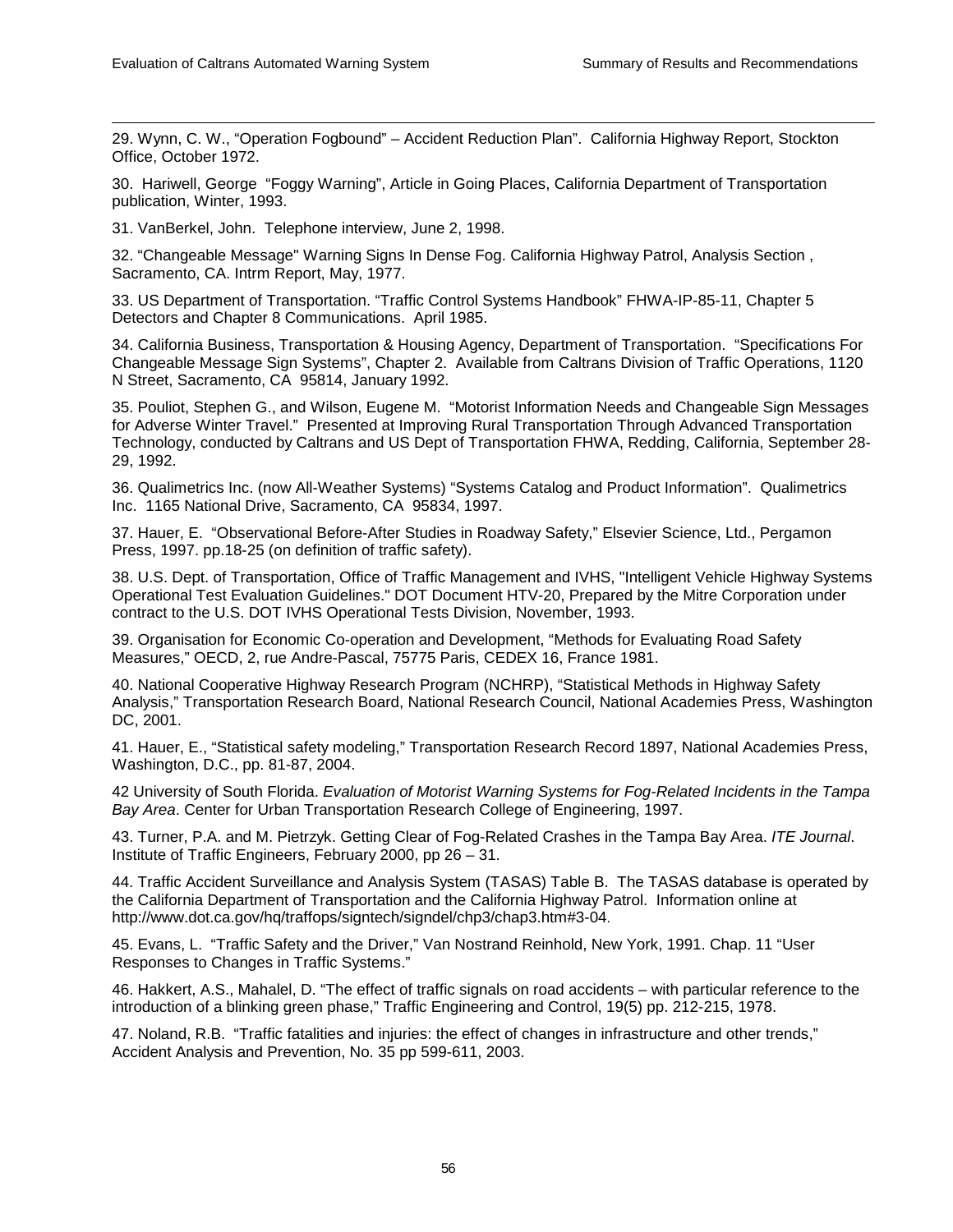# **1.16 Appendix**

## **1.16.1 Related reports, publications and presentations on companying CD:**

Preliminary evaluation system design presentation, District 10, 1998

Project status presentation, District 10, 1002.

CAWS Evaluation Technical Update for Caltrans District 10, November 2, 2000

Caltrans HQ briefing, 2003

Caltrans/CHP Fog Forum, 2003

CAWS Evaluation Technical Update for Caltrans District 10, April 4, 2003

National Visibility Conference Presentation, Madison Wisconsin, 2003

Survey of fog warning and variable speed limit systems worldwide, Caltrans/CHP Fog Forum, 2001

CAWS Evaluation overview, Caltrans/CHP Fog Forum, 2001

"Methods and Metrics of Evaluation of an Automated Real-time Driver Warning System," TRB 05-1423, presented at Transportation Research Board annual meeting, January, 2005.

# **1.16.2 Bibliography – Additional Published Information on Similar Highway Fog Warning Systems**

**1.16.3 Verification of Completion of Contractual Tasks based on Contract Schedule A: Project Description (OTS-38b)**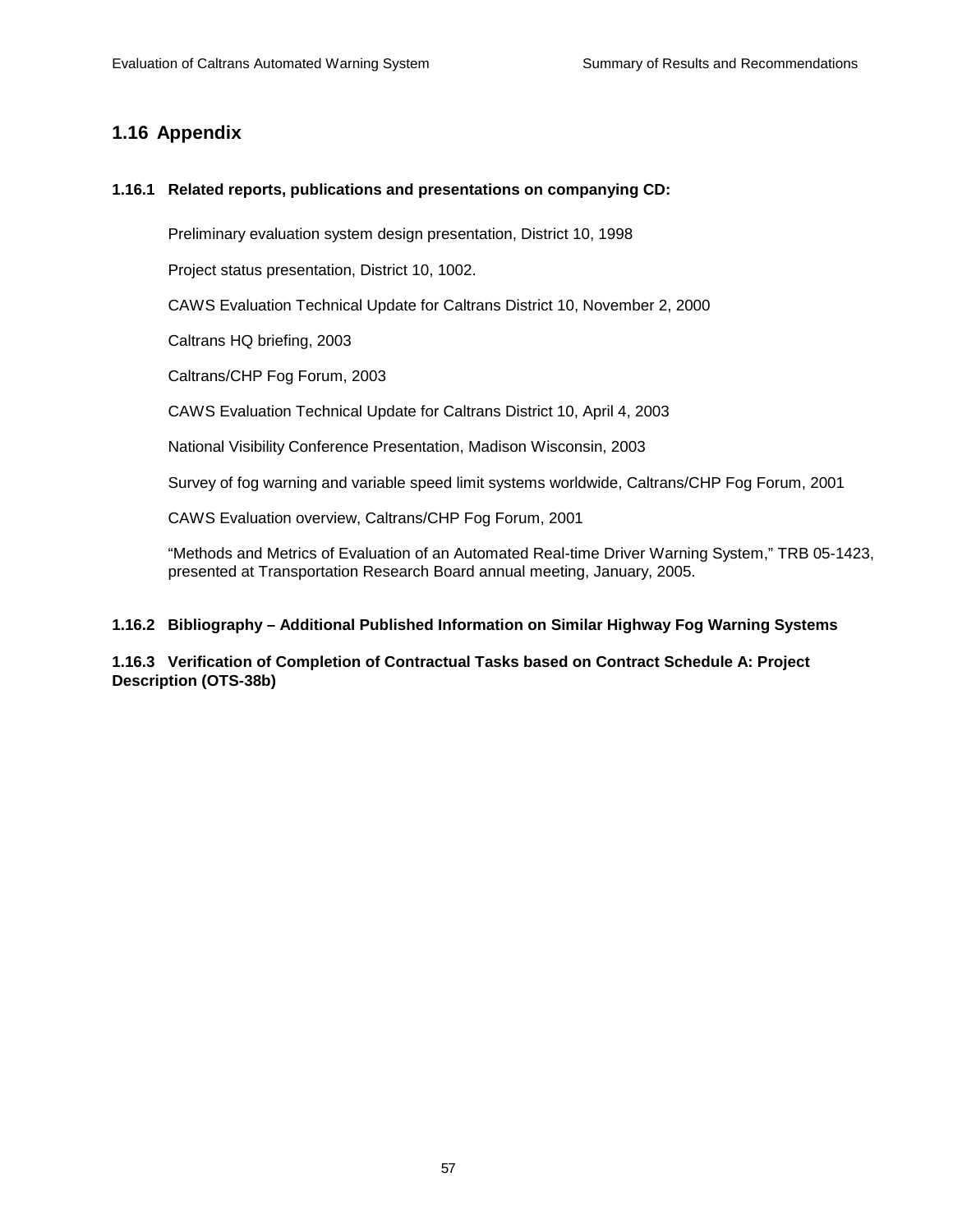## **1.16.2 Bibliography – Additional Published Information on Similar Highway Fog Warning Systems**

In addition to the literature citations in the five volumes of this report, the following bibliographic references may be of some value for the further information of the reader of this report. Each contains the abstract if it was available. The citations were accumulated early in the project, and may not necessarily represent the most recently available information. The list is not comprehensive, but is representative. Cited foreign language papers were limited to only those with English abstracts of sufficient detail to provide useful information on a particular project. Publications are categorized by the location of the project, plus a general class for other technology-based papers of direct relevance. In addition to these resources, extensive information is available via the World Wide Web on individual products and traffic warning projects. Excerpts from selected references appear in the Appendix.

## 1.16.2.1 Projects in USA

## **Arkansas**

## **Highway Accident Report: Multiple Vehicle Collision With Fire During Fog Near Milepost 118 On Interstate 40, Menifee, Arkansas, January 9, 1995 And Special Investigation Of Collision Warning Technology**

 Source: National Transportation Safety Board, 800 Independence Avenue, SW, Federal Office Building 10A, Washington, DC, 20594 Report Number: NTSB/HAR-95/03,;Notation 6530A 105p Publication Year: 1995 Language: English **Abstract:** On January 9, 1995, a multiple-vehicle rear-end collision occurred during localized fog on

 Interstate 40 near Menifee, Arkansas. The accident about 1:50 a.m. near milepost 118 eventually involved eight loaded truck tractor semitrailer combinations and one light-duty van. Four drivers and a co-driver were killed, one driver sustained a minor injury, and four drivers were uninjured. The safety issues discussed in this report include collision warning technology use during low visibility driving conditions, the emergency channel 9 override feature for citizens band radios, and the non-uniformity in State laws governing four-way emergency hazard flasher operation. As a result of its investigation, the Safety Board issued safety recommendations to the Secretary of Transportation; the National Highway Traffic Safety Administration; the Federal Communications Commission; the 50 States, the District of Columbia, the Commonwealth of Puerto Rico, the Virgin Islands, and the Territories; the Telecommunications Industry Association; the Intelligent Transportation Society of America; and the American Association of Motor Vehicle Administrators.

## **California**

## **"Changeable Message" Warning Signs In Dense Fog**

 Source: California Highway Patrol, P.O. Box 898, Analysis Section, Sacramento, CA, 95804 Via: National Safety Council, Safety Research Info Service, Intrm Report. Publication Year: 1977 Language: English **Abstract:** The California Highway patrol (CHP) and the Department of Transportation (Caltrans) cooperated in the Fog Sign Study to determine the usefulness of "changeable message" warning signs in dense fog. The study was conducted in Stockton Area on SR 99 south of Stockton and in Riverside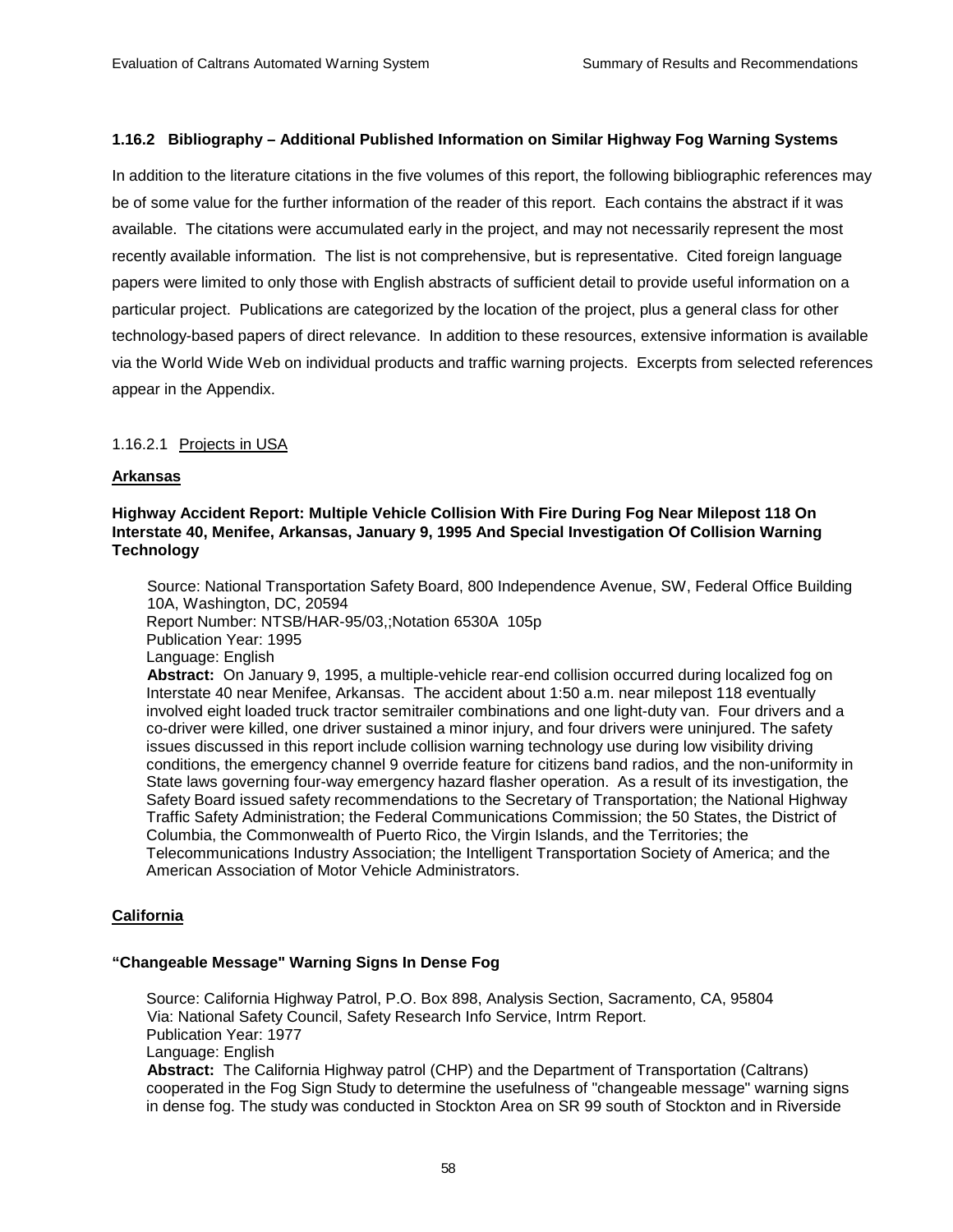Area on SR 91 near Corona. The time period for the study was December 1, 1976, through March 31, 1977. Five warning signs (48" x 48") with telescoping stand and strobe light were assigned to each Area. Two cloth changeable messages were used: "DENSE FOG AHEAD" and "WRECK AHEAD". These messages were attached to a basic sign by means of Velcro fasteners and could be easily changed to meet operational needs. The signs were collapsible so they could fit in the trunk of the patrol car. When there was an accident in light to heavy fog, the CHP patrol unit put up the warning sign with the message, "WRECK AHEAD". To prevent potential chain reaction accidents, the other warning sign with the message "DENSE FOG AHEAD" was put up whenever there was a fog bank ahead of 200 feet or less visibility. The intent of the study was to determine what effect the warning signs ("DENSE FOG AHEAD" and "WRECK AHEAD") hand on vehicle speed. Also, the practicality and the usefulness of the signs were to be determined through comments made by CHP Officers. Objective analysis could not be made because of lack of data. Speed surveys were not conducted, and only eight "Warning Sign Evaluation Forms" were completed. It is recommended that the usefulness and effectiveness of these fog signs be restudied during the 1977 fog season with improvements.

# **Changeable Message Warning Signs In Dense Fog: Interim Report December 1, 1976 - March 31, 1977**

 Source: California Highway Patrol, Sacramento, CA, Supplemental notes: California Highway Patrol, analysis section other phys. Publication Year: 1977 Language: English Data Source: UC, Berkeley, Institute for Transportation Studies **Abstract:** No abstract.

## **Detectors for Automatic Fog-warning Signs**

 Author: Juergens, W. R. Source: California. Division of highways. Sacramento. Final report sponsored by the California Dept. of Transportation. Research report No. CA-dDOT-tr-1115-1-73-02. Publication year: 1973 Language: English Data source: UC, Berkeley, Institute for Transportation Studies **Abstract:** no abstract provided.

# **Florida**

## **Evaluation Of Motorist Warning Systems For Fog-Related Incidents In The Tampa Bay Area**

 Author: Pietrzyk, MC; Turner, PA; Geahr, SL; Apparaju, R Source: Center for Urban Transportation Research, University of South Florida, 4202 East Fowler Avenue, Tampa, FL, 33620, and Florida Department of Transportation, 605 Suwannee Street, Tallahassee, FL, 32399-0450 Report Number: ESC-DOT-96/97-7007-TO Publication Year: 1997 Language: English **Abstract:** A four-month investigation was conducted to determine (1) the extent of unique and recurring patterns of fog and fog-related incidents in the Tampa Bay area (defined as Hillsborough and Pinellas counties) and (2) suitable countermeasures to detect and warn motorists of fog conditions. The results of this investigation are summarized as follows: The Tampa Bay area typically has about 22 "heavy fog" days annually when visibility is 1/4 mi (0.4 km) or less. Comparatively, the foggiest location in the U.S. is located at Cape Disappointment, Washington, with 106 heavy fog days per year. Fog tends to form on clear, cool nights when moist air accumulates just above the ground or water. Light winds mix this shallow air to form condensation, which dissipates as the sun rises. This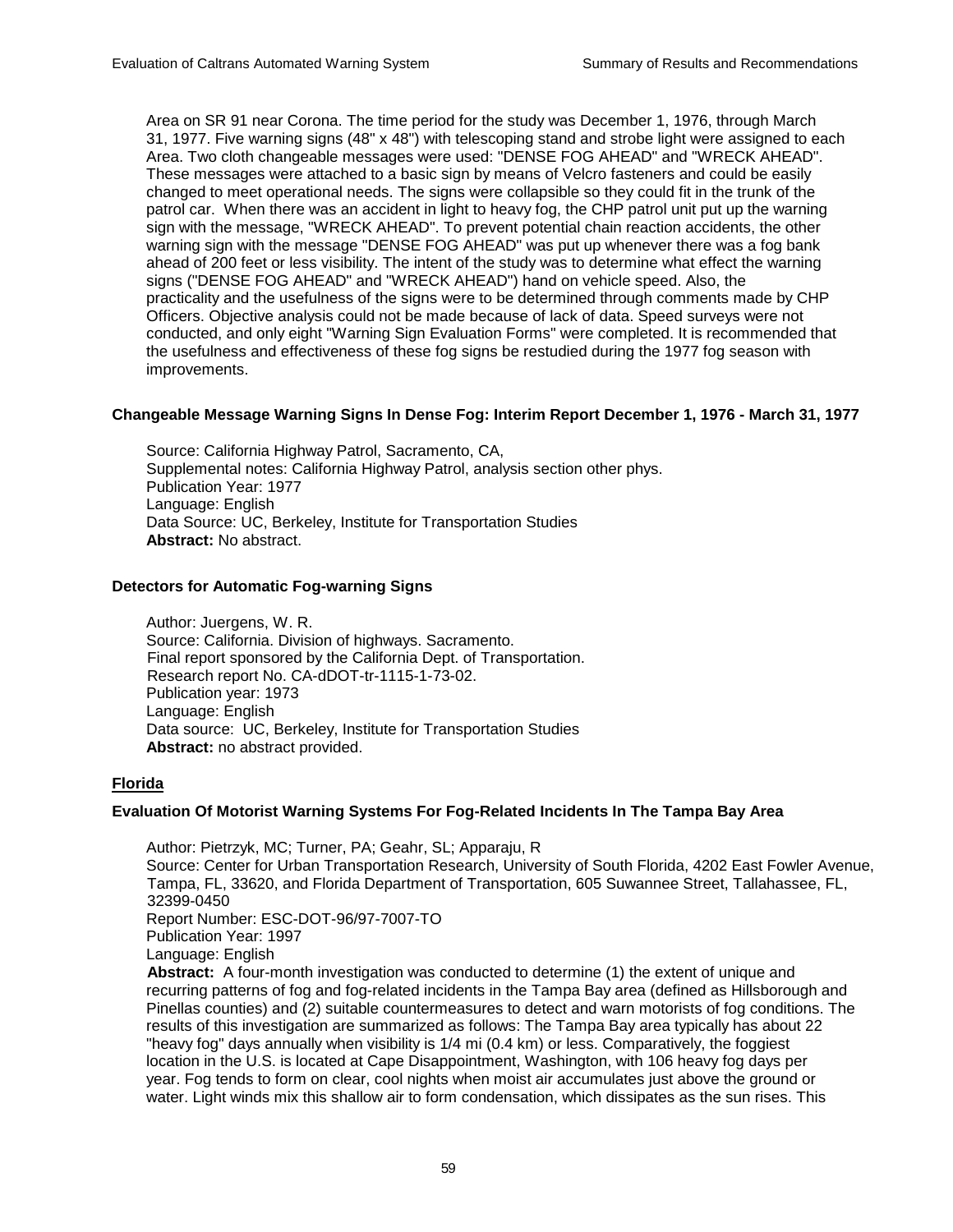condition generally tends to occur between December and February in the Tampa Bay area. However, fog prediction is difficult because of the variability in density, location, development and dissipation rates, and area of coverage at a given point in time. Only the typical "fog season" can be identified. Between 1987 and 1995, 829 fog-related crashes were reported in the Tampa Bay area and 6,323 statewide. This represents 0.30% and 0.32% of the total reported crashes in Tampa Bay and the state, respectively. Crash report sites have been scattered throughout the Tampa Bay area, and thus, historically, there have been no particular fog-prone crash locations. Over the last decade, Hillsborough County has had a fog crash rate somewhat above the state average, while Pinellas County's fog crash rate has been well below the state's average. Hillsborough County has never been ranked higher than 16th, and Pinellas County has not ranked higher than 47th among all 67 Florida counties over this same period of time. Those drivers who are most likely to be involved in fog-related crashes in the Tampa Bay area are residents of the county where the crash occurs, driving passenger cars, age 20-29, driving during the a.m. commute hours and traveling on local and county roads in rural locations. About 12 states have been formally engaged in detection and warning system evaluation related to fog, and several have invested \$2-\$4 million for integrated visibility/weather and motorist warning systems. However, the benefits for deployment of such systems have not been documented. Even though a recurring theme in all fog crash evaluations conducted by the states and National Transportation Safety Board recommends the development of a driver awareness campaign (to assure driver behavior is uniform in times of limited visibility), only California has followed through in this endeavor. This report recommends and describes a focused driver awareness campaign as the most cost-effective measure to reduce fog-related crashes, since the Tampa Bay area exhibits no particular fog-prone or fog-crash-prone areas. This awareness campaign should share information related to the fog season, fog crash history, and driving tips in fog.

# **Georgia**

# **Fog Detection and Warning System**

 Published on web site: www.dot.state.ga.us/homeoffs/fpmr.www/admin/research/fog.html Source: Georgia Dept. of Transportation, Research and Development Division Publication Year: 1999 Language: English

**Abstract:** One of Research and Development's most innovative contributions has been the installation of a Fog Detection Warning System on a heavily-traveled portion of Interstate 75 in South Georgia. The system, developed jointly by GDOT and the Georgia Tech Research Institute, could serve as a prototype for automated visibility monitoring programs in other states where fog, snow or dust can pose hazards for motorists. Using a network of 19 sensors, 5 sets of traffic speed monitoring loops, weather instruments and an on-site central computer, the system will continuously monitor visibility and control four variable message signs along a 12 mile section of highway in an area where dense fog is known to develop. When the system detects a visibility problem, it will automatically notify authorities by telephone and post information on the variable message signs. The signs, in turn, will warn drivers of the specific hazard, call for reduced traffic speeds when appropriate, and provide detour information if necessary. Messages are changed automatically, by the system, or on-site by an official. A dial-up system provides law enforcement and highway officials with remote access to the information gathered by the system. Using computer terminals, these officials will be able to monitor visibility levels, traffic speeds, and weather conditions. The fog warning system uses commercially available optical fog sensors, each of which contains a light source and a receiver which are aligned at a slight angle to each other. Under good conditions, the beam of light produced by the source will miss the receiver; however, the presence of fog particles will scatter the beam and reflect light back into the receiver. The receiver then measures the amount of light it is receiving and calculates the extent of visibility impairment. The study phase of this project is expected to provide such basic information as how often fog occurs, how severe visibility problems can become, and how widespread the problems can be. The study also includes measured traffic speeds during various fog conditions and a comparison of the visibility sensor readings with human observations. This information will be used to design the operational system.

# **North Carolina**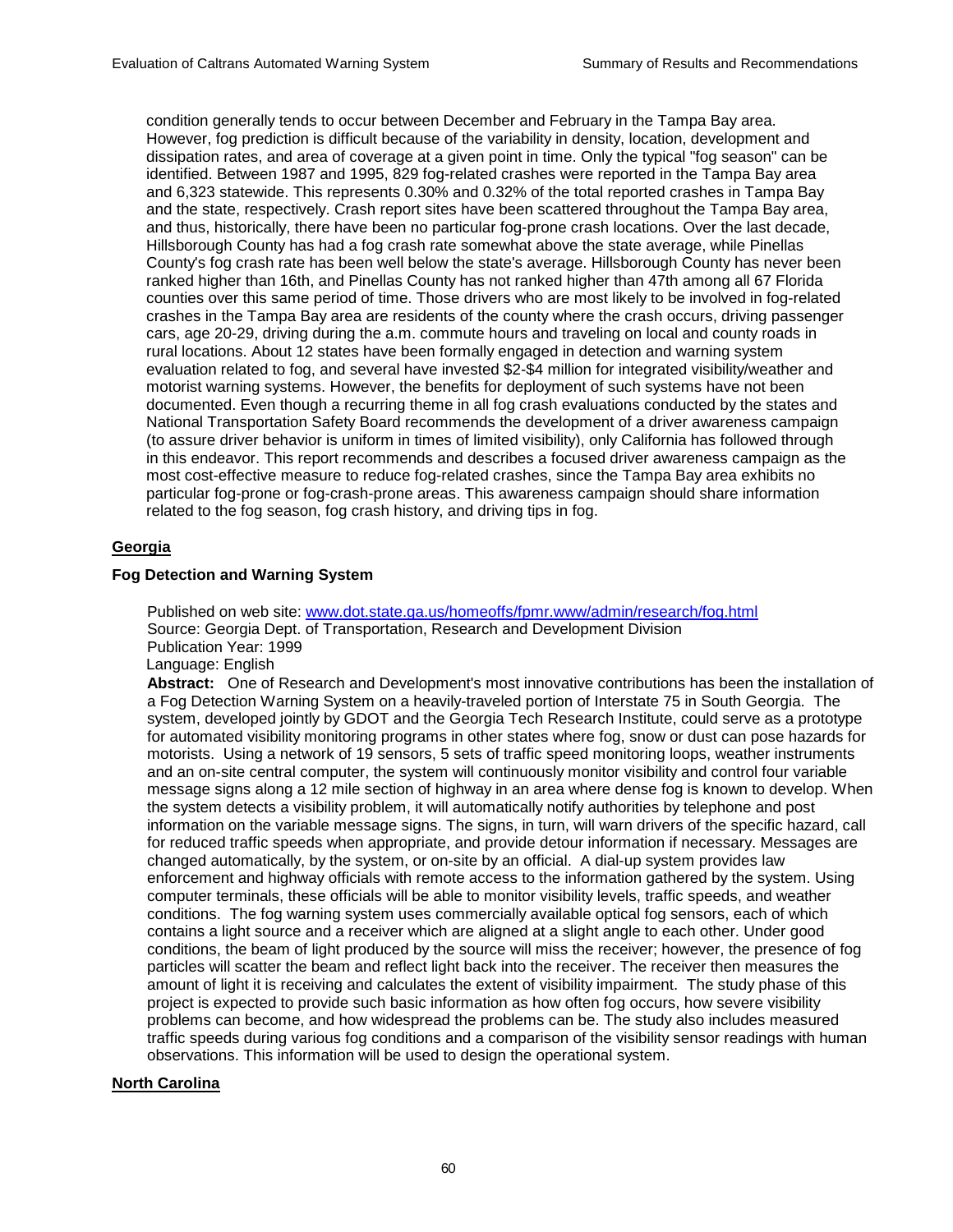## **North Carolina Experimental Evaluation Project 170-3(5) Fog Detection and Warning Device**

 Author: Strong, MP Source: North Carolina Department of Transportation, Planning and Research Branch, P.O. Box 25201, Raleigh, NC, 27611 Final Report Publication Year: 1985 Language: English Bibliographic/Data Appendices: 1 App. **Abstract:** The performance of the experimental fog detection and advisory speed warning system was observed during a ten year period of operation. During this period, limited problems were experienced with the power supply modules in the sign system, with the drive motor and roller mechanisms in the sign scrolls, and with integrated circuit logic systems within the sign units. The highway accident

experience decreased when this fog detection and advisory speed warning system was converted to a

# **Oregon**

## **Variable Message Fog Hazard Warning Signs To Control Vehicle Operating Characteristics**

dual remote control and direct control mode of operation.

 Source: Oregon Department of Transportation, State Highway Division, Salem , OR, 97310 Sponsored by FHWA. Publication Year: 1972 Language: English Data Source: National Safety Council, Safety Research Info Serv

 **Abstract:** This project is aimed at determining the effectiveness of variable message signs in controlling traffic on an Interstate highway during periods of hazardous driving conditions such as fog, vehicle accidents or congestion. The effectiveness of the signs is being measured quantitatively by use of accident records, vehicular speeds, and headways. Insufficient data preclude drawing quantitative conclusions; however, based on data available, interviews with the State Police, and visual observation of vehicular operations, it appears that the signs are effective in controlling traffic operations and thereby preventing accidents during periods of reduced visibility due to fog.

## **Fog Warning Sign System**

Author: George, L.E.

 Source: ITTE, California University, Berkeley, /Proc, 2nd Ann Symposium, pp 23-24 Publication Date: Dec. 1969

Language: English

 **Abstract:** A six-mile section of interstate 5 in Oregon located in the Willamette River valley, was found to be extremely susceptible to radiation type fog forming conditions during certain periods of the year. The conditions which bring about radiation fog are discussed. in early 1968, an extremely vicious chain reaction accident precipitated a series of investigations and studies involving operating conditions on this portion of the freeway as well as possible corrective measures. The general accident pattern in six years preceding 1966, at which time a warning sign system was installed, consisted of a total of 13 accidents involving 129 vehicles. Seven fatalities and 73 injuries were sustained. Orange, diamondshape warning signs with battery-operated flashing lights fixed to the top of the post were installed in 1966. These signs were manually operated by state patrol men. Since manual sign activation was too slow, the use was obtained of a remote telemeter control for six signs from the Albany office of the state police. Twenty-four hour radio contact between police mobile units on the freeway and the Albany office is used as an early warning system on which decisions are based to activate the signs if there is indications of a critical fog. A research program is being developed to measure the effect of these signs on the traffic stream operation.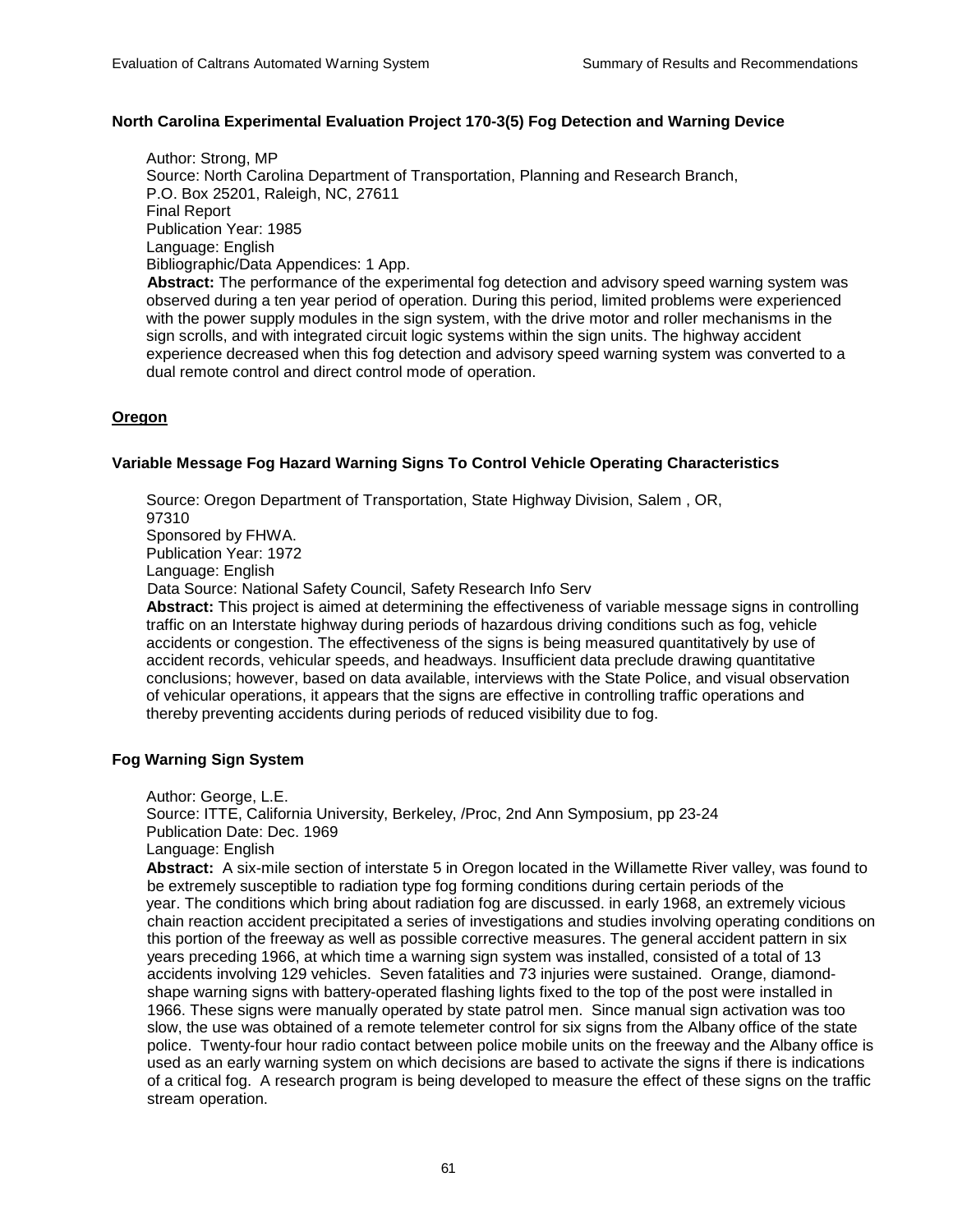## **Variable Message Fog Hazard Warning Signs to Control Vehicle Operating Characteristics**

 Final rept. Nov 68-Jun 79 George, L. E. ; Hofstetter, D. K. ; Wagner, D. R. Source: Oregon Dept. of Transportation, Salem. Traffic Engineering Section. Sponsor: Federal Highway Administration, Salem, OR. Oregon Div. Report Number: 79/3; FHWA/OR-79/3. See also report dated Apr 72, PB-210 205. Publication Date: June 1979 Language: English **Abstract:** The objective of the research project was to determine the effectiveness of a variable message fog warning sign system on a 6.5 mile fog prone section of Interstate 5 in Oregon. Prior to installing this variable message sign system in 1968, an intensive literature search was conducted to determine the optimum signing system for our needs. It was determined that prior experience with this type of system had not been adequately documented. Therefore, the 'Oregon Design' was developed, and this study conducted to determine the system's effectiveness. The primary finding of this study was that the 'Oregon Design' variable message fog warning sign system has been effective in reducing the number of fog related accidents on this section of highway.

## **Variable Message Fog Hazard Warning Signs to Control Vehicle Operating Characteristics.**

 Source: Oregon State Highway Div., Interstate 5 - North Albany Report Number: 5149-602-08 Contract Number: DOT-FHWA-41L4014; HPR-1(6) Publication Date: April 1972

 **Abstract:** The project is aimed at determining the effectiveness of variable message signs in controlling traffic on an Interstate highway during periods of hazardous driving conditions such as fog, vehicle accidents, or congestion. The effectiveness of the signs is measured quantitatively by use of accident records, vehicular speeds, and headways. It appears that the signs are promising in preventing accidents during periods of reduced visibility due to fog.

# **Tennessee**

## **Fog Warning System Provides A Safety Net For Motorists**

Author: Dahlinger, D; McCombs, B

 Source: Public Works Journal Corporation, 200 South Broad Street, Ridgewood , NJ, 07451 Journal of Public Works Vol: 126 Issue Number: 13, pp 36-37 ISSN: 00333840 Publication Date: December 1995

Language: English

**Abstract:** Motorists on Interstate 75 in southeastern Tennessee now have the benefit of a fog detection/warning system to keep them apprised of adverse highway conditions. The warning system monitors conditions along a three-mile highway section that has a history of severe fogging events. These conditions have resulted in several severe reduced visibility related crashes. The most recent crash involved a total of 99 vehicles in December 1990, which resulted in 12 fatalities and 42 injuries. The project was developed by a Tennessee Department of Transportation committee of public safety, traffic operations, design, construction, and maintenance, and Federal Highway Administration representatives.

# **Virginia**

# **Fog Warning System To Be Installed On Virginia's Highway System At Critical Locations**

Source: Journal of American Highways Vol 50, No 4, P 15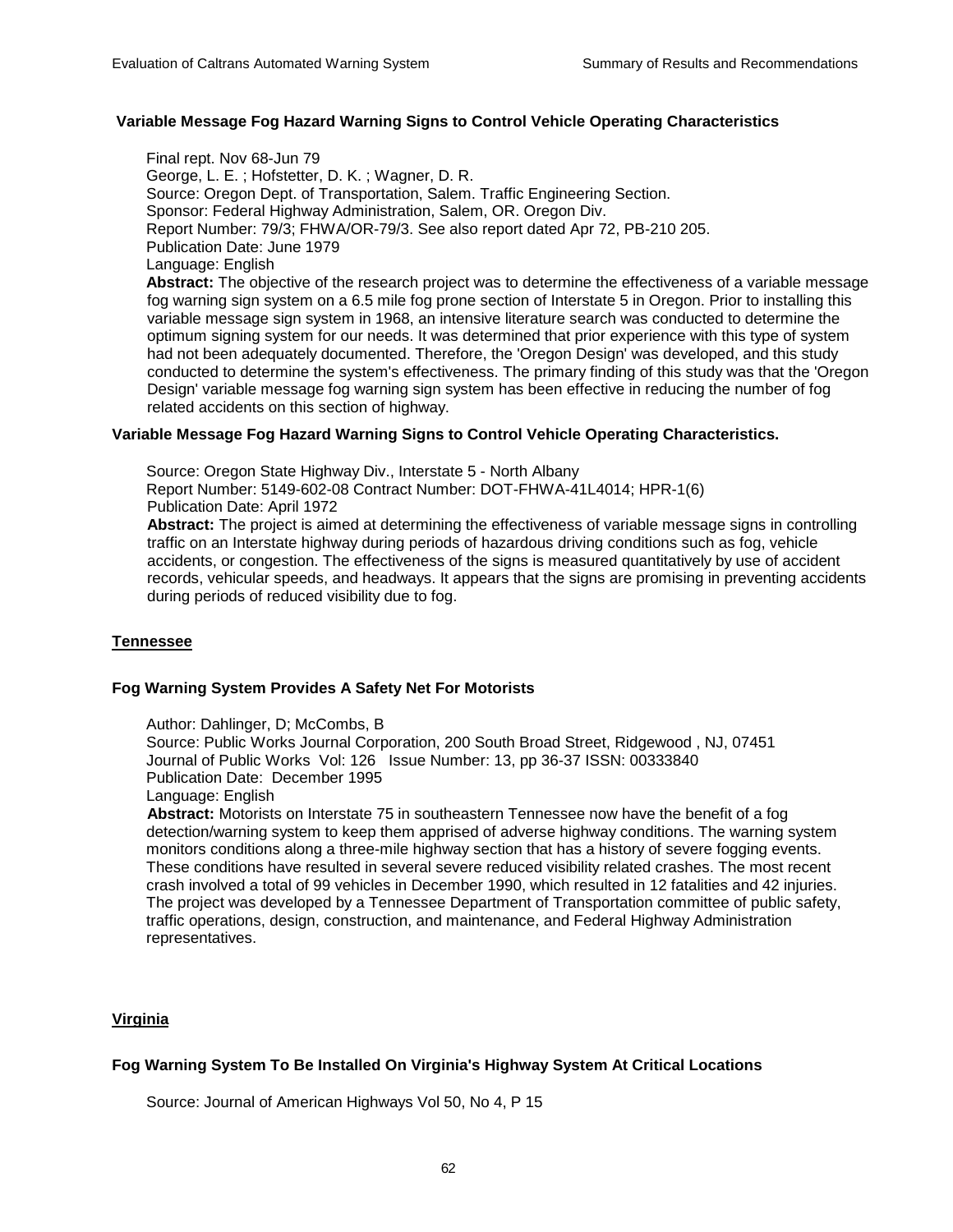Publication Date: Oct 1971 Language: English

 **Abstract:** The first fog warning equipment on Virginia's state highway system will be installed at two locations on interstate 64 in 1971. The detector on the sensing device, which was designed in Germany, consists basically of a lamp and a light-sensitive tube with screens between them. Fog particles in the atmosphere scatter toward the photocell some of the light that passes under the screens that prevent a direct light-to-tube route. The Elizabeth river bridge installation involves both fog and ice warnings. Two air and moisture sensors are used for the ice detector. One of the two is heated to retain unfrozen moisture, through which a current is conducted. When the second sensor freezes, the current is cut off, and this activates the message to the ice and speed signs. The speed limit sign can be turned on manually also, and therefore can be used with either the ice or fog warnings, or with both. The Elizabeth River bridge installation will be made at a cost of \$68,735

# 1.16.2.2 Foreign Projects

# **England**

## **Assessment Of M25 Automatic Fog-Warning System - Final Report**

Author: Cooper, Br; Sawyer, HE

Source: Transport Research Laboratory, Old Wokingham Road, Crowthorne , Berkshire, Rg11 6au, United Kingdom, TRL Project Report, Issue Number: PR 16, IRRD Document Number: 858269 Publication Year: 1993

Language: English

 **Abstract:** An automatic fog warning system, designed by Traffic Control and Communications Division of the Department of Transport, became operational during the summer of 1990 on the M25 London orbital motorway. TRL were asked to assess the effectiveness of the system, primarily in terms of any changes in vehicle speeds which occurred when the signals were switched on as a result of the formation of fog. This report on the assessment describes briefly the automatic warning system, the method of data collection and analysis and also presents detailed results. There is an overall net reduction in mean vehicle speeds, of about 1.8 mph when the signals are switched on based on data from 6 test sites. Rather greater speed reductions occur in lanes 2 and 3 and lesser ones in lane 1. Increases in speed occur when the signals are switched off. Faster vehicles slow down more; it is estimated that the 85th percentile speed (i.e. the speed exceeded b y only the fastest 15 percent of vehicles) falls by about 0.5 mph more than the reduction in the mean when the signals are switched on. However, the potential of the automatic fog warning system to reduce drivers' speeds is perhaps illustrated by the greatest average speed reduction at a single test site of approximately 5 mph (recorded in lane 3). These speed reductions indicate that drivers are alerted to the presence of fog ahead which coupled to the greater credibility associated with an automatic system, means that drivers are likely t o respond more quickly to the hazard itself. In addition operational benefits would be expected to accrue to the police. Control office staff are notified of the presence of fog, but are relieved of the difficult task of operating motorway signals in response to fog whose density and location is likely to be continuously changing. Furthermore, the mimic signal display in the control office will tell the police which signals are showing the 'fog' legend and therefore where the fog is.

# **Germany**

## **Evaluation of an Automatic Fog-Warning System.**

 Author: Hogema, Jeroen H. et. al. Source: Journal of Traffic Engineering & Control, pp. 629-632; Includes bibliographical references, Vol. 37, no. 11 Publication Date: Nov.1996 Language: English Data source: UC, Berkeley, Institute for Transportation Studies **Abstract:** No abstract.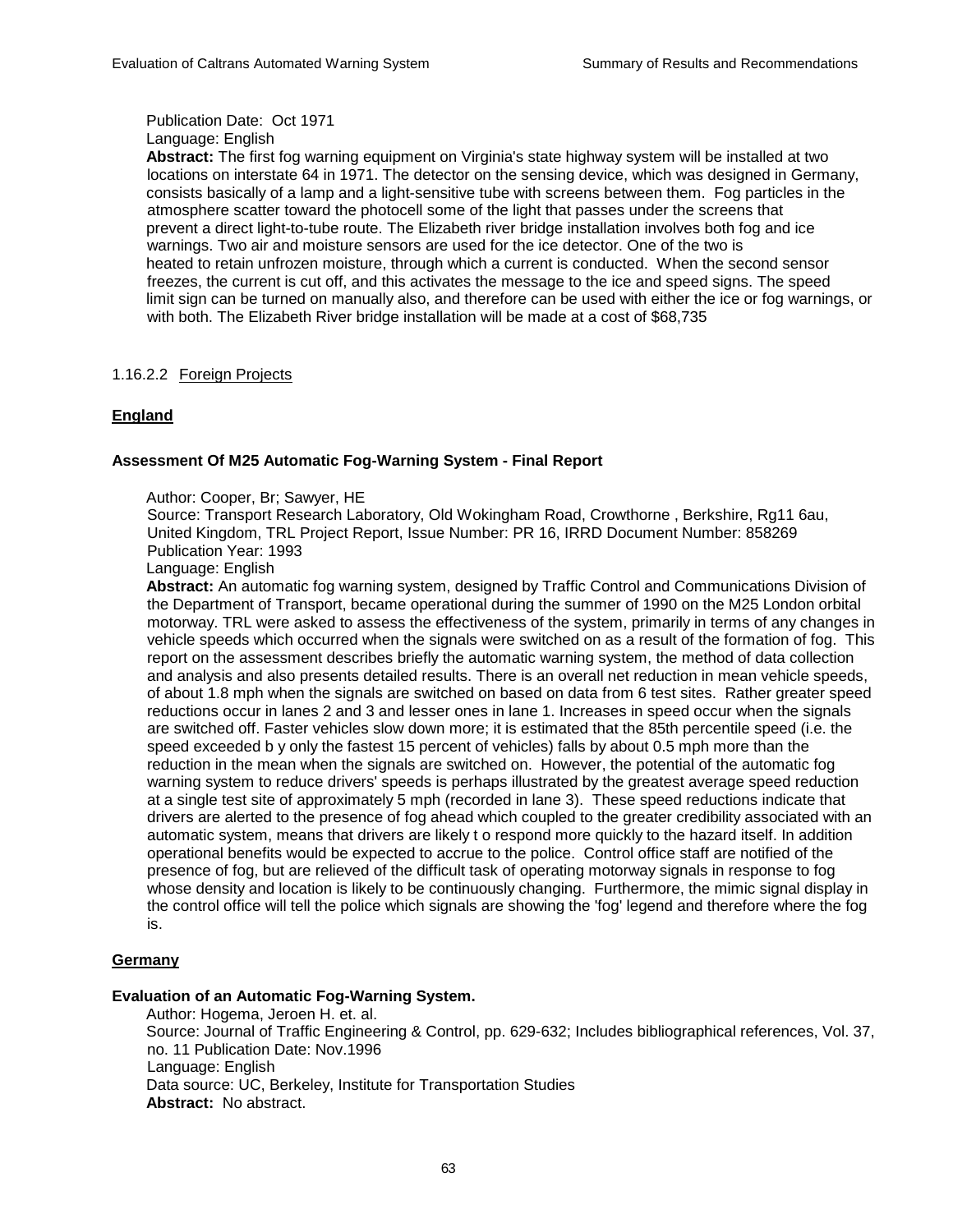## **Fog Warning: A Step Towards Automation In Accident Prevention**

Author: Michaelis, E.E.

 Source: Journal: Roads & Road Construction, London, UK, Vol 49, No 588, pp. 430-431 Publication Date: December 1971 Language: English **Abstract:** Fog warning systems so far installed in Britain have proved of limited value because motorists have found the arrangements under which these are switched on to be unreliable. The light obscuration caused by fog at British airports is measured at three points along the runways using special transmissometers. The ambient light is also measured using a background luminance monitor. The transmissometer is not only highly accurate initially by maintains its accuracy over a long period of time without requiring constant cleaning. Special housing insures that the instrument will remain operative under the most severe weather conditions. The transmissometer has been used with dramatic

 reduction of accidents on the Aachen-Cologne autobahn near a plant producing a severe and localized fog.

## **Netherlands**

## **The Dutch Fog-Detection And Warning Project**

Author: Remeiin, H.

Affiliation: Ministry of Transport, Netherlands

Publisher: IEE , London, UK

 Sixth International Conference on Road Traffic Monitoring and Control p. 89-93 ISBN: 0 85296 545 1 Publication Date: 28-30 April 1992.

Language: English

 **Abstract**: Holland has known a number of severe motorway-accidents caused by fog. These accidents have occurred on various places in the motorway network, but some roads have been plagued more than others. The A16-motorway, the link between Rotterdam and Belgium, is more or less famous for its fog accidents. In the beginning of 1991 the Ministry of Transport decided that a fog-detection and warningsystem should be installed at the A16 near Breda, and that this system would serve as a pilot project for possible later installations. The system design of this pilot is presented. The control equipment is located at a service site near Breda. All outstations are connected to the control equipment via a set of party-lines; the visibility-sensors use wires in the same cable. A mini-computer is used to collect the visibility-data, to control the outstations along the road and to communicate with a number of PC's via modems. One PC (for system supervision) is situated in the control room of the Drechttunnel, because this location is manned 24 hours a day. Another PC is used by the KNMI to collect meteorological research data. A (hot) standby computer is foreseen but not operational yet.

# **Dutch Fog-Detection and -Warning Project.**

 Author: Remeijn, H. Source: Ministry of Transport, Holland IEE Conference Publication N 355, Michael Faraday House, Stevenage, Engl. P 89-93. Publication Year: 1992 Language: English

**Abstract:** In response to a number of severe highway accidents caused by fog, the Ministry of Transport in Holland installed a fog-detection and warning-system on the A16 near Breda. Drawing on the experience of similar systems around Europe, project managers decided that the system should project a maximum speed limit under bad visibility conditions. In addition, the speed used can vary from 100 km/h to 20 km/h, with speeds lower than 60 km/h not having much effect. This paper describes the system and its integration into the Motorway Control and Signaling System.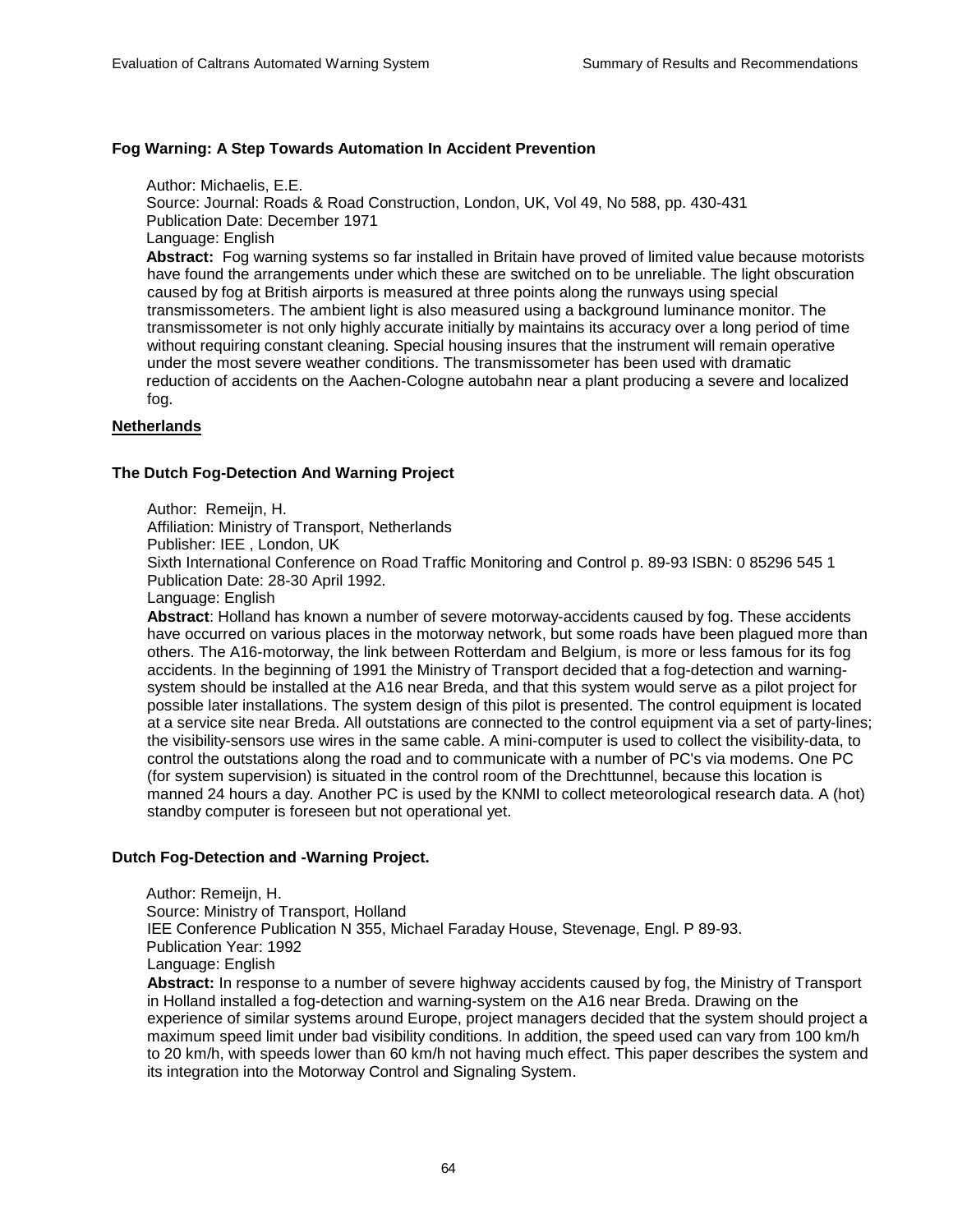## **Evaluation of an experimental fog detection and warning System on the A16 (Evaluatie**

## **Proefistdetectie- En Waarschuwingssysteem Op De A16)**

 Author: Stoop, J Source: Technische Universiteit Delft, Vakgroep Veiligheidskunde, Kanaalweg 2b, Delft, 2628 Eb, Netherlands. Publication Year: 1994 Language: Dutch IRRD Document Number: 875909 Data Source: Transport Research Laboratory (TRL) **Abstract:** An accident analysis has been made after the installation of an fog warning and fog detection system on the A16 motorway. Complicated accidents have not occurred after the installation and the number of other accidents have decreased, in particular the rear-end collisions. Other kinds of accidents during fog can be decreased as far as the lower speed adds to the prevention of skidding due to a slippery road. Besides the installation of the fog warning and fog detection system eventual side effects have been studied such as coupling with the Automatic Incident Detection System and the installation of another street lighting.

## **Spain**

## **Automatic Fog Warning System**

Author: Winstanley, J.V.

 Affiliation: Plessey Systems Technol., Chessington, UK Journal: Mundo Electronico (Spain), No.58 p. 39-44 Publication Date: Dec. 1976 Language: Spanish

**Abstract:** Fog on high-speed motorways can be a deadly and expensive menace. The article outlines an automatic system of fog detection and gauging to allow appropriate accident preventive action to be taken. Two separate optical sensors gauge the visibility level: a point visibility meter measures the fog density as a light scattering function, and a back-ground light meter simulates the sensitivity of the human eye to prevailing lighting conditions. The combined signals are transmitted to a control room for analysis and display/alarm.

## 1.16.2.3 General Fog Warning Systems, Devices, and Driver Behavior Studies

## **Ice and Fog: Detection and Warning Systems. (Latest citations from the NTIS Database)**

Source: National Technical Information Service, Springfield, VA. NERAC, Inc., Tolland, CT. Publication Date: July 1993 Language: English **Bibliography:** Contains citations concerning detection methods and warning systems for sea ice, aircraft ice, bridge ice, and fog formation. Remote aerial sensing and ground based detection systems are among the methods discussed. (Contains 250 citations and includes a subject term index and title list.)

### **Ice and Fog: Detection and Warning Systems (Citations from the NTIS Data Base)**

A series of reports covering 4-year intervals from 1964-Feb 94. Author/Editor: Habercom, G. E. Source: National Technical Information Service, Springfield, VA. Publication Date: March 1980 Language: English **Abstract:** Sea ice, aircraft ice, bridge ice, and fog formation detecting methods are reviewed in these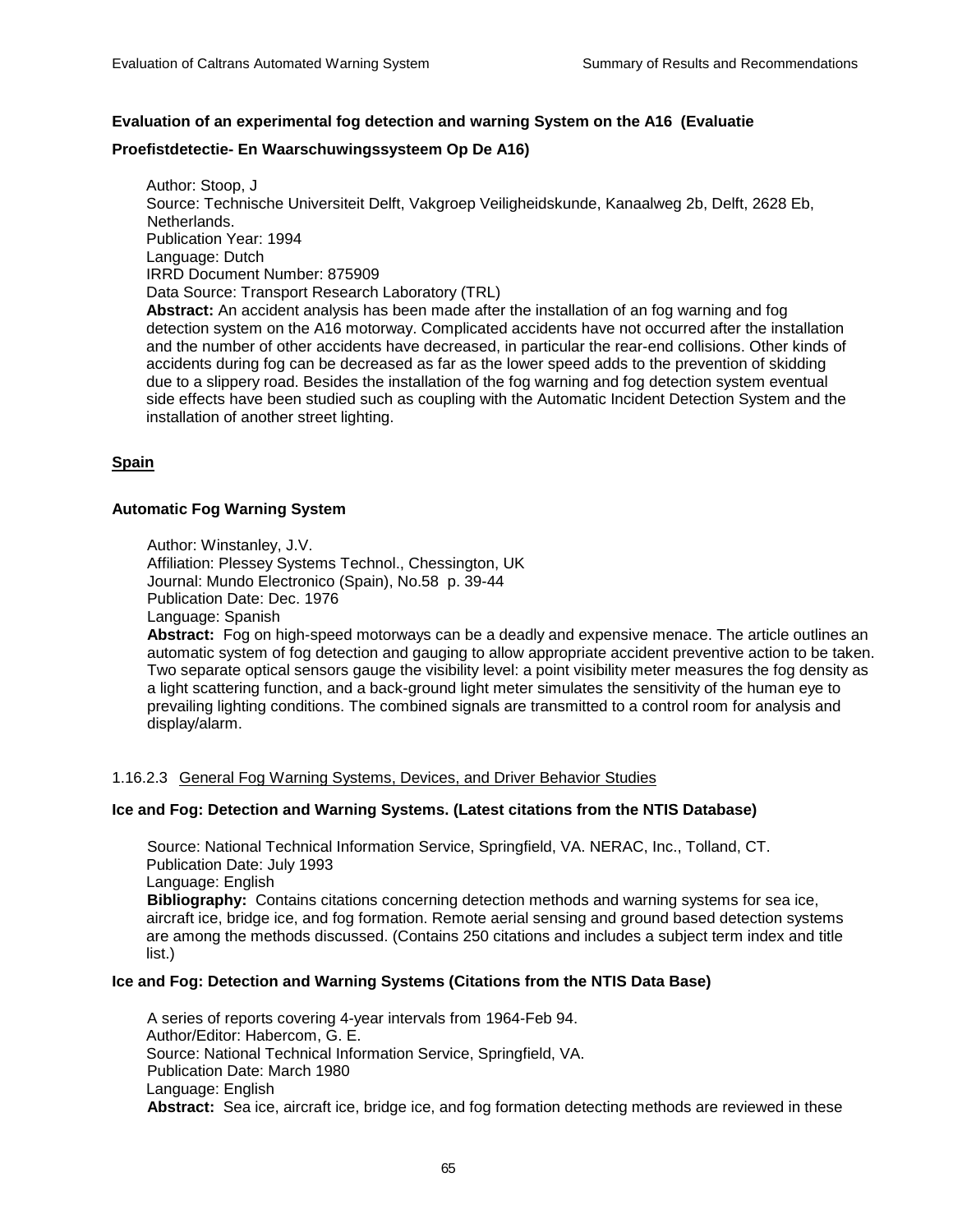Government-sponsored research reports. Remote aerial sensing and ground based detection systems are among the methods investigated. (This updated bibliography contains 177 abstracts, 15 of which are new entries to the previous edition.)

## **Fog Collision-Avoidance Warning Device**

Author: de Bruyne, P. Proceedings IEEE 31st Annual 1997 International Carnahan Conference on Security Technology, Canberra, ACT, Australia, pp. 168-71 ISBN: 0 7803 3913 4 Publisher: IEEE , New York, NY, USA Conference Date: 15-17 Oct. 1997 Language: English

 **Abstract:** The introduction of 4-way flasher hazard warning switches in cars has helped a great deal in reducing collision pile-up accidents. However, in dense fog this system is inadequate, despite the use of bright rear light fog lights, recommended when vision is less than 150 ft. Low cost car theft alarm actuators operate in the 430 MHz frequency range and have an action radius of about 300 ft. A 430 MHz transceiver in cars coupled to the 4-way flasher control switch could be used. When this switch is on, that is the flasher is working, the transmitter is active within a radius of about 300 ft. When the switch is off, the normal position, the transceiver is in the receive mode. The first cars to approach a hazard will normally actuate their 4-way flashers, thus transmitting the danger signal to cars behind them. The received signal will cause the indicator switch of the 4-way hazard flashing control to flash, or provide some other warning, thus notifying the following cars of a possible hazard ahead.

## **Behavioural Effects of Signal Changes in the Fog-Warning Function of Motorway Signalling**

 Authors: Hogema, JH; Van Nifterick, W Source: Ertico, Rue de la Regence 61, Brussels, 1000, Belgium ITS America, 400 Virginia Avenue SW, Washington DC, 20024-2730 Journal: Mobility for Everyone. 4th World Congress on Intelligent Transport Systems, 21-24 October 1997, Berlin, paper no. 2396 Publication Year: 1997 Language: English **Abstract:** A driving simulator study was conducted to study the behavioural effects of signal changes of a fog signalling system. Fog signalling is an automatic system which in case of fog shows a speed limit to passing drivers that is adjusted to the visibility conditions. The signals as perceived by drivers may change in space (being confronted with different messages on subsequent signs) or in time (seeing a message change from one state to another while passing a sign). In the experiment, subjects drove in a simulated motorway environment with several fog scenarios, both with and without a fog warning system. The experiment consisted of two parts, dealing with signal changes in space and in time, respectively. This paper summarises the effects on free-driving speed found in both parts.

## **Automatic Fog Warning.**

 Author: Winstanley, J. V. Corporate Source: Plessey Radar, Cowes, Engl Source: Systems Technology No. 22 Oct 1975 p 26-31 Publication Year: 1975 Language: English

 **Abstract:** This article outlines an automatic system of fog detection and gaging to allow appropriate accident prevention steps to be taken. Two separate optical sensors gage the visibility level: a point visibility meter measures the fog density as a light scattering function, and a background light meter simulates the sensitivity of the human eye to prevailing lighting conditions. The combined signals are transmitted to a control room for analysis and display/alarm.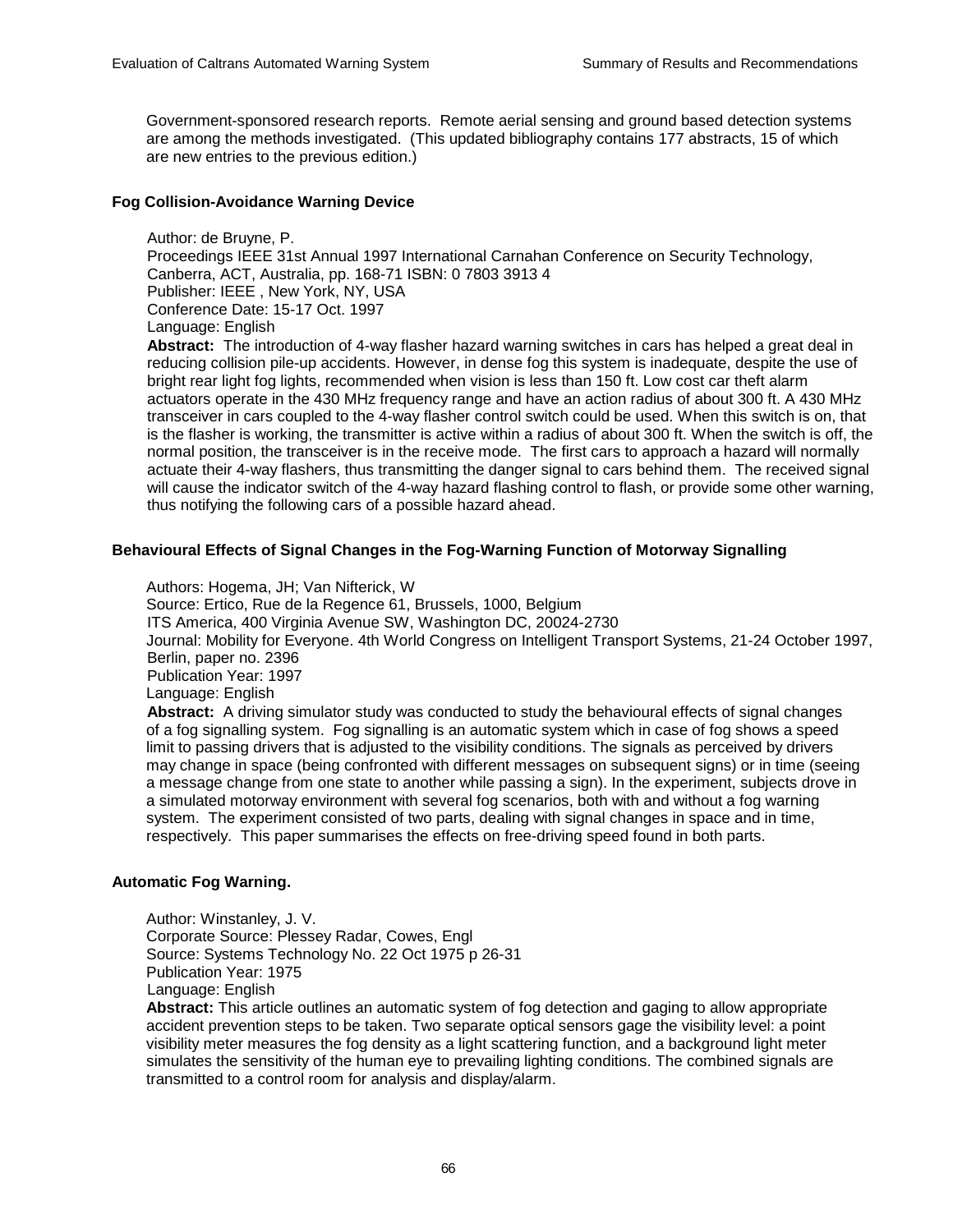## **Fog warning. A step towards automation in accident prevention.**

 Author: Michaelis, E. E. Source: Roads and Road Construction v 49 n 588 Dec 1971, pp. 430-431 Publication Year: 1971 Language: English **Abstract:** Features of a special transmissometer developed by Sick Optik-Elektronik of Munich,

 West Germany in which the light from a single source is split into two light beams which are made to pass through holes in a rotating disk so that the light is modulated to two different frequencies, and light of the one frequency is made to cross the distance over which the measurement is to be made, while the light from the other beam is used for comparison purposes.

## **Fog Warning Devices for Highway Traffic. (NEBELWARNGERAETE FUER DEN STRASSENVERKEHR.)**

## Authors: Fruengel, F.; Gelbke, E.

 Source: Impulsphys, Hamburg, Ger., Strassenverkehrstechnik V 18 N 5 p 156-165. ISSN: 0039-2219 Publication Date: Sept-Oct 1974

Language: German

 **Abstract:** The measurement of visibility in fog, with the purpose of switching on warning traffic signals, requires visibility measuring instruments which are clearly different from those used at airports and weather stations. The requirements with regard to fog warning devices for road traffic are set forth. Among them are: the warning threshold distance of from 80 to 150 m visibility, a continuous recording of the measured visibility value, and low electric power requirements. Measurements by means of a transmissometer and a videograph are described. The effects are summed up. Visibility distances of dimmed lights, of the main beam, or rear light in conditions of bright fog, twilight, or at night can be read out from the tables presented.

# **Tech Brief – Highway Fog Warning System**

FHWA Publication No. FHWA-RD-99-110, April 1999. Available on-line at http://www.itsdocs.fhwa.dot.gov//JPODOCS/PERIODIC//76M01!.PDF

## **California-Oregon Advanced Transportation Systems (COATS) Showcase Projects**

Abstract: The Showcase effort is a multi-year, rurally focused research project that seeks to provide information that may improve the performance of existing intelligent transportation systems (ITS) elements, and to provide data to justify, support or direct future deployment of ITS in northern California and southern Oregon (see Figure 1). Showcase consists of multiple independent evaluation activities that exist to support the goals, objectives and desired benefits established for ITS planning and deployment in the rural California/Oregon Advanced Transportation Systems (COATS) project (see Tables 1 and 2). Showcase evaluations are performed by the Western Transportation Institute (WTI) at Montana State University-Bozeman. The purpose of this document is to provide a summary of current evaluation activities that are funded under the Showcase project. It provides a status update on active evaluations, highlighting recent activities completed under each evaluation, and identifying future research directions. It also gives the status on inactive evaluations, to document previous deliverable and when future activity (if any) may be expected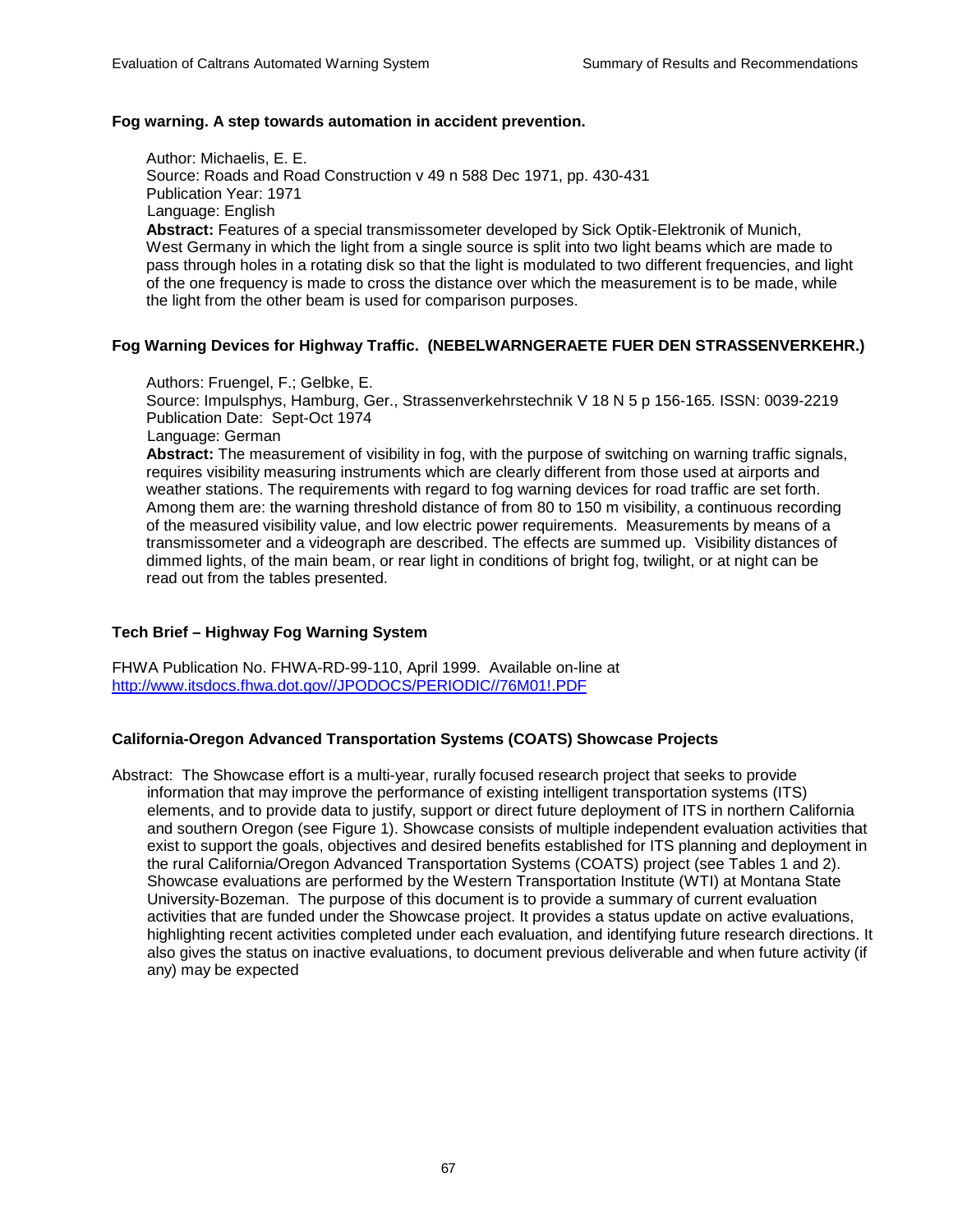# **1.16.3 Verification of Completion of Contractual Tasks based on Contract Schedule A: Project Description (OTS-38b)**

# **From Office of Traffic Safety SCHEDULE A, PROJECT NO: RS0034**

## **Specific Project Tasks by Phase (modified for delayed start of contract to 7/1/00):**

## **Phase 1 – Program Preparation** (7/1/00 - 6/30/01)

**1.1 Work with D10 on system access.** This initial phase will be devoted to developing and implementing appropriate mechanisms for fully automated collection of data at two field sites located on Southbound Interstate 5, at Caltrans-designated sites French Camp Slough and County Hospital. Work begins by working out final arrangements with District 10 and Caltrans Operations personnel for access to equipment, communications, and archived data required for evaluation. The objective of this preliminary effort will be to have fully autonomous data collection in operation prior to the 2000-2001 fog season, which traditionally extends from October through March.

*This task was completed 12/31/2001, although the process was ongoing for the duration of the project.*

**1.2 Monitoring software design and implementation.** As required for Task 1.3, below, software will be developed to facilitate monitoring, remote access, secure communications, and autonomous operation of equipment installed at field sites and in the TMC in District 10.

*This phase was completed 6/30/2002.* 

**1.3 Setup of data collection, communications and processing equipment.** Several technical alternatives have been identified for achieving this objective. Final details and decisions will be made in cooperation with Caltrans technical personnel, especially with the system designers. The proposed workplan herein follows the mechanization suggested by Caltrans District and technical personnel in meetings conducted during September-October 1999. A separate data collection and communications server will be set up in the District 10 Traffic Management Center for the exclusive purpose of comminuting with and acquiring data from the three existing systems that operationally comprise the CAWS. These systems are designated by Caltrans as the Signview Computer, the Qualimetrics/Caltrans Meteorological System, and the Traffic Monitoring Computer. The server will also provide archiving and preliminary data reduction functions, and provide a mechanism for remote FTP download of data to the evaluation team facilities for processing.

*This task was completed 630/2002* 

**Phase 1 Deliverables:** Quarter report describing Phase 1 technical activities.

*Delivered.* 

#### **Phase 2 – Implementation** (9/1/00 - 6/30/02)

**2.1 Completion of instrumentation, communications, and system integration at the French Camp Slough and County Hospital field sites.** The proposed budget includes provisions for subcontract work by Qualimetrics required for completion of the French Camp installation, inclusion of this tenth site into the software running on the Meteorological System computer, and communications hardware and software modifications required to permit data access by the server computer.

*This phase has been completed 9/1/2002 per original requirements, with addition of two field acquisition sites in 2003.*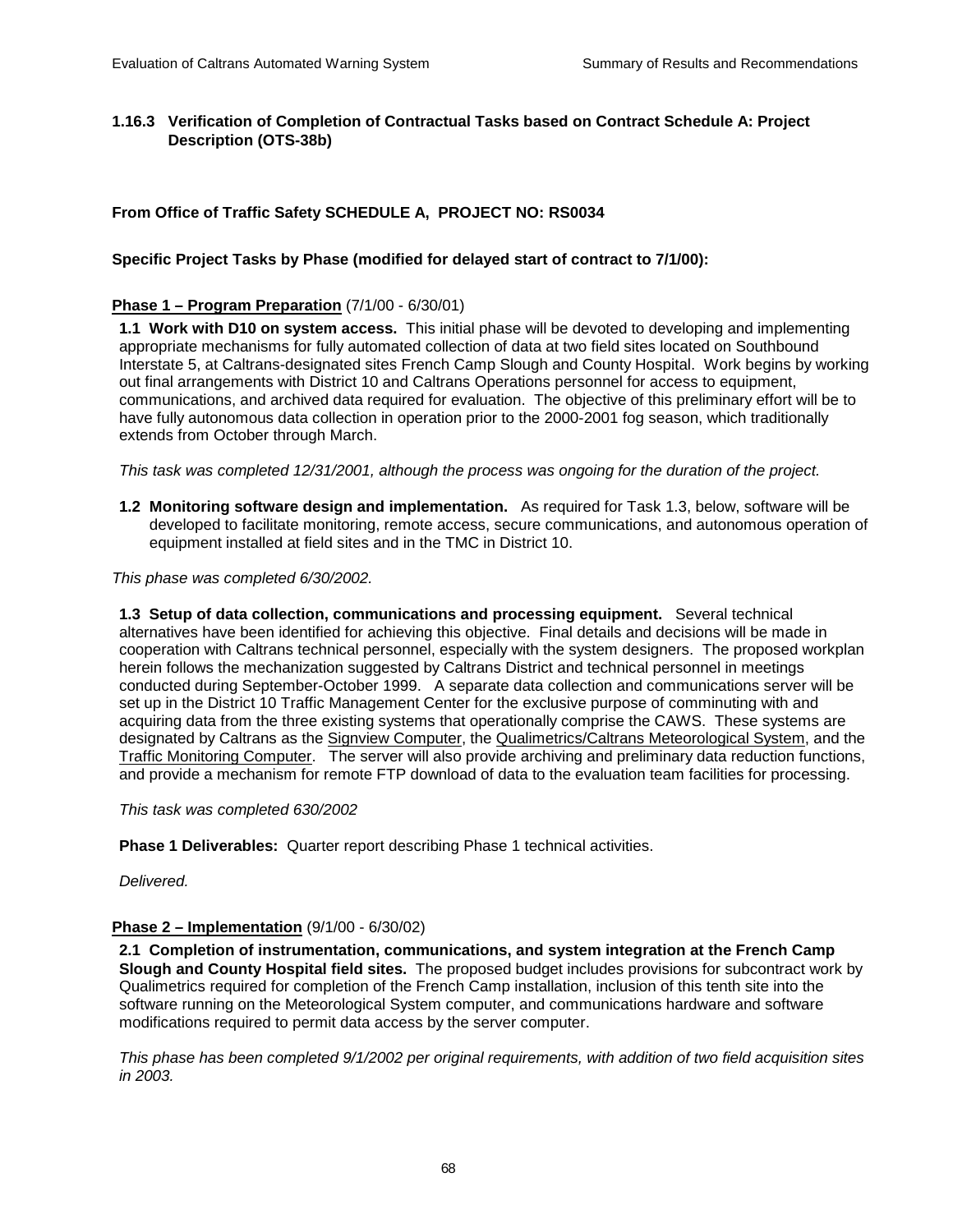**2.2 Set up remote CCTV monitoring of visibility and traffic conditions.** The evaluation team will install a remote CCTV camera and compressed video telecommunications system at one site, to be selected in cooperation with District 10. CCTV site installation work will be performed by a subcontractor to be selected, subject to Caltrans approval. Within the field of view of this camera will be at least one weather monitoring station (preferably the County Hospital station), and a set of five visibility test targets at selected distances from the camera. The video feed from this camera will be accessible to the District TMC as well as the evaluators from their San Luis Obispo Laboratory. Since the video feed will be carried (securely) over the Internet, it will also be accessible, with password access, to any other Caltrans office or any authorized research institution. The visibility reference targets will be approximately the same as those deployed in the earlier 1973 "Operation Fogbound" study performed in District 10. If desired by Caltrans, the video feed may also be made accessible to the public via the District 10 / CAWS web site.

*This task was completed 9/1/2002.* 

2.3 Set up remote system access. The evaluation team will set up dedicated full-time Internet connectivity in the District 10 TMC to facilitate remote access to the evaluation server for data access and remote control. This capability will also permit public access to a District 10 CAWS Web site, to be described in Task 2.4, below. A service contract will be let to an Internet Access/Service Provider (ISP).

*This task was modified since it was not possible to gain access to the CAWS computes in the District 10 TMC. These design and deployment of a distributed data acquisition at five filed sites in addition a central database server replaced this task. Work was completed 3/1/2002 but continuous improvements were made over the course of the evaluation project.* 

**2.4 Set up District 10 / CAWS Web site**. At the discretion of Caltrans and the OTS, the evaluation team will also assist Caltrans District 10 in making the public and transportation community aware of the CAWS by creating and maintaining an Internet Web site for the District, with hyperlinked information access for all aspects of the system, its performance and history. If technically feasible, a real-time mechanism for display on the Web site of immediate traffic, visibility and hazard information may be implemented. This may serve as a public aid for trip planning and routing, with some potential benefit in improved safety and reduced traffic congestion.

*This task was completed 6/30/2003, although the support for this server continued for the remainder of the project.* 

**Phase 2 Deliverables:** Completed field instrumentation. CCTV installation at a selected location in CAWS study area. Internet-based remote network access service, linking evaluation laboratory with District 10 TMC. CAWS web page and links. Quarter Report describing Phase 2 activities and accomplishments.

*All delivered, as documented in final report.* 

# **Phase 3 – Real-time Data Collection and Analysis** (1/1/01-6/30/02)

**3.1 Operation, maintenance and field service**. To assure continuous operation of all evaluation-related components, we will work with District personnel to assure proper operation and maintenance of all field instrumentation and the server and it's communications interfaces in the District 10 Traffic Management Center (TMC).

*This ongoing task was completed at contract termination 6/30/2005.* 

**3.2 Data collection, archiving, processing, and interpretation**. The evaluation team will be responsible for collection, archiving, reduction, processing and interpretation of all data generated by the installed instruments, as well as data sets generated by the CAWS itself. A research assistant will be placed on site in the District 10 TMC to handle all manual data collection tasks and assist district personnel with system operation and maintenance. Caltrans technical cooperation will be required for interpretation of the system's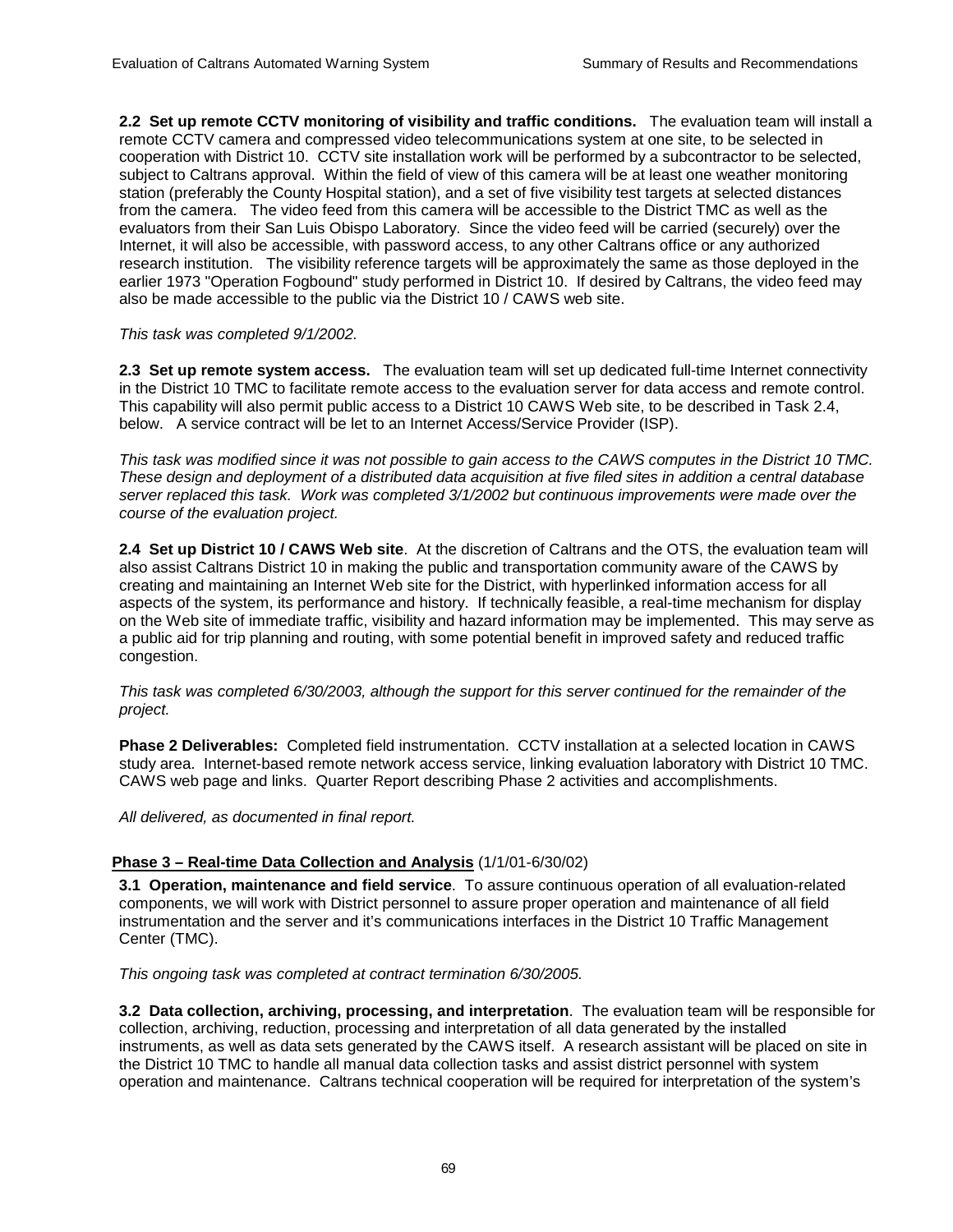several data encoding strategies and protocols. All data reduction, processing and interpretation will be performed by the evaluation team in San Luis Obispo.

*The ongoing task was completed at contract termination 6/30/2005.* 

**Phase 3 Deliverables:** Technical support for field instrumentation installed by evaluation team. Quarter report(s) describing data collection activities and reporting preliminary results, observations and limitations.

*CAWS evaluation system with full documentation was delivered to Caltrans District 10 on 5/24/2005. All ongoing support tasks were completed at contract termination 6/30/2005.* 

#### **Phase 4 – Archival Data Collection and Analysis** (10/1/00 - 6/30/02)

**4.1 Assess operational issues.** While no further study of operational issues is planned, the evaluators will observe the operation of the CAWS system over the evaluation period, and inspect maintenance and service records to identify any obvious or potential areas of unreliability or serviceability problems. In cooperation with Caltrans technical personnel, remedial actions may be suggested.

*This ongoing task was completed at contract termination 6/30/2005.* 

**4.2 Crash data statistical analysis.** The evaluation team will reactivate previous efforts to acquire and analyze long-term traffic crash data via the TASIS data base and District ten collisions records. Archived statistics 1971-96 on vehicle crashes, including reported causal factors, traffic and atmospheric conditions, number of vehicles involved, severity and fatality rate, will be obtained (to the extent available) for the study area with the cooperation of Caltrans and the NHTSA. External influences, such as improvements in vehicle and highway technologies, changes in traffic patterns and volumes, or differences in weather patterns will be identified, and efforts will be made to study their possible influences upon the statistical conclusions. The objectives of this task are not only to establish before-and-after statistical loss trends, but to better relate driver behavior to the measurable data obtained from field sensors (e.g., speed distribution and headway distribution). This also affords an opportunity to identify potentially correlated phenomena via Multivariate Analysis of Variance (MANOVA), which has been used previously in the 1991-94 evaluation of a similar Fog Warning system in the Netherlands.

*This task was completed with the delivery of the final report.* 

**Phase 4 Deliverables:** Statistical analysis of archived and current traffic incident data, as described above. Quarter Report discussing operational issues, if any, as described above.

*The phase was completed with the delivery of the final report.* 

#### **Phase 5 – Long-term Monitoring Infrastructure** (4/1/02 - 10/1/02)

**5.1 Long-term data collection system design**. Following the limited evaluation period, the evaluation team will attempt to leave in place in the District an autonomous system for continued data collection, archiving and processing. This will facilitate the eventual generation of conclusions based upon long-term data and observations, for future analysis and study.

*This task was completed 6/30/2005.* 

**5.2 Configure system for autonomous operation.** The system and long-term data collection procedures designed in the preceding task will be configured, activated and debugged to the extent possible within practical constraints and resource limits.

*This task was completed with the activation of the CAWS Evaluation System 9/1/2001. Continuous improvements were made over the remaining duration of the project.*